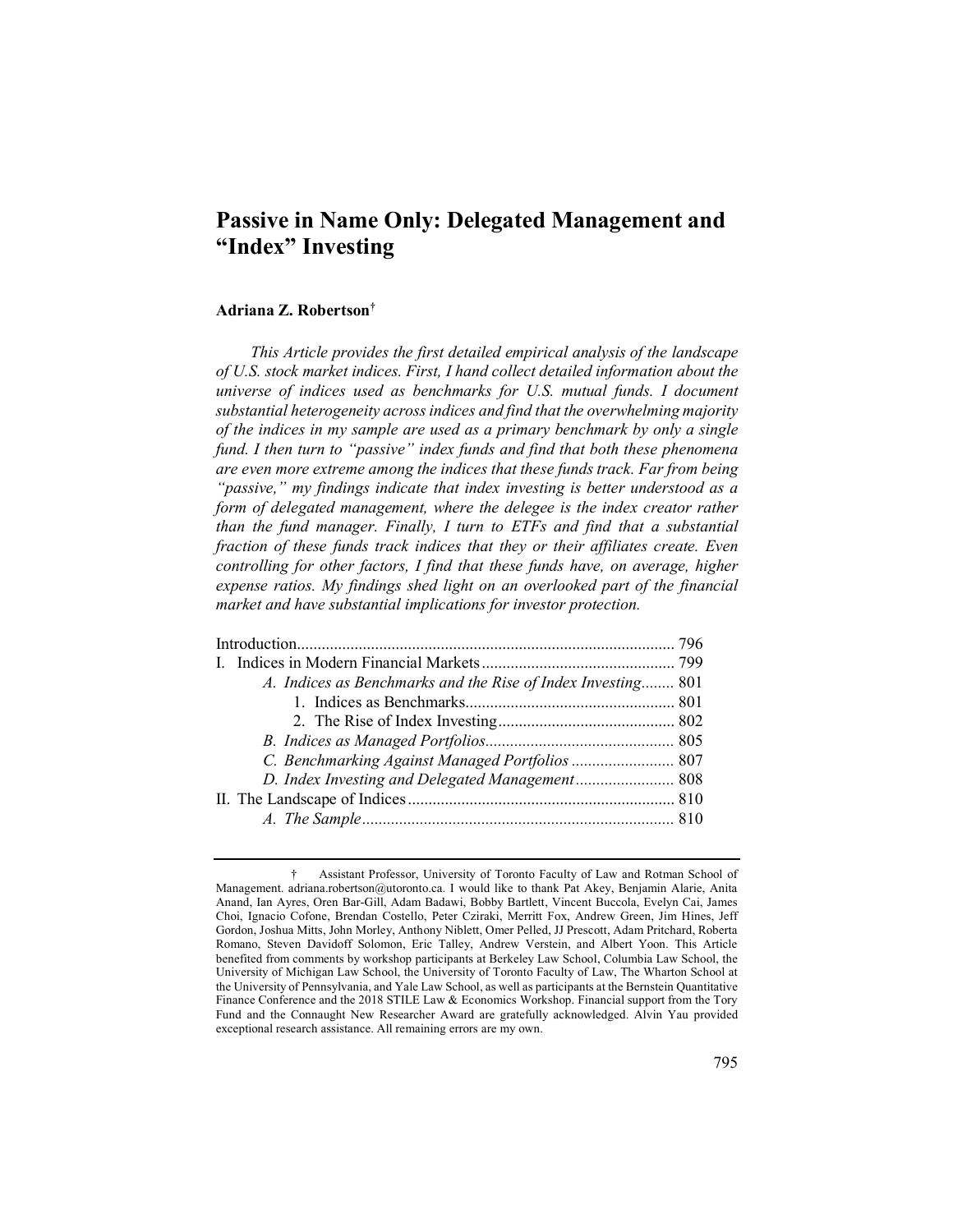| B. Cataloguing the Methodology Documents 817                    |  |
|-----------------------------------------------------------------|--|
|                                                                 |  |
|                                                                 |  |
|                                                                 |  |
|                                                                 |  |
|                                                                 |  |
|                                                                 |  |
|                                                                 |  |
|                                                                 |  |
|                                                                 |  |
|                                                                 |  |
| 4.                                                              |  |
|                                                                 |  |
|                                                                 |  |
|                                                                 |  |
|                                                                 |  |
|                                                                 |  |
|                                                                 |  |
|                                                                 |  |
|                                                                 |  |
|                                                                 |  |
|                                                                 |  |
| A. The SEC is Requiring Disclosure of the Wrong Information 841 |  |
| B. Recognize that Index Investing is Delegated Management 843   |  |
| 1. Proposal: Recognize that the Underlying Index Represents     |  |
| a Fundamental Attribute of an Index Fund 845                    |  |
| 2. Proposal: Increase Index Fund Disclosures Around the         |  |
|                                                                 |  |
|                                                                 |  |
| 1. Proposal: Reconsider the Benchmarking Requirement 850        |  |
| 2. Proposal: If the Benchmark Requirement is Retained,          |  |
| Require Sufficient Disclosure to Allow for Meaningful           |  |
|                                                                 |  |
|                                                                 |  |

#### Introduction

Securities indices are central to modern financial markets. Investors rely on indices to evaluate their investment decisions. Mutual fund managers are often rewarded based on their success in outperforming some predetermined index.<sup>1</sup>

<sup>1</sup>*. See* Linlin Ma, Yuehua Tang & Juan-Pedro Gómez, *Portfolio Manager Compensation in the U.S. Mutual Fund Industry*, 73 J. FIN. 12 (2018) (reporting that in a large sample of U.S. mutual funds, managers were compensated based on performance relative to a benchmark index in over 60% of fund-year observations).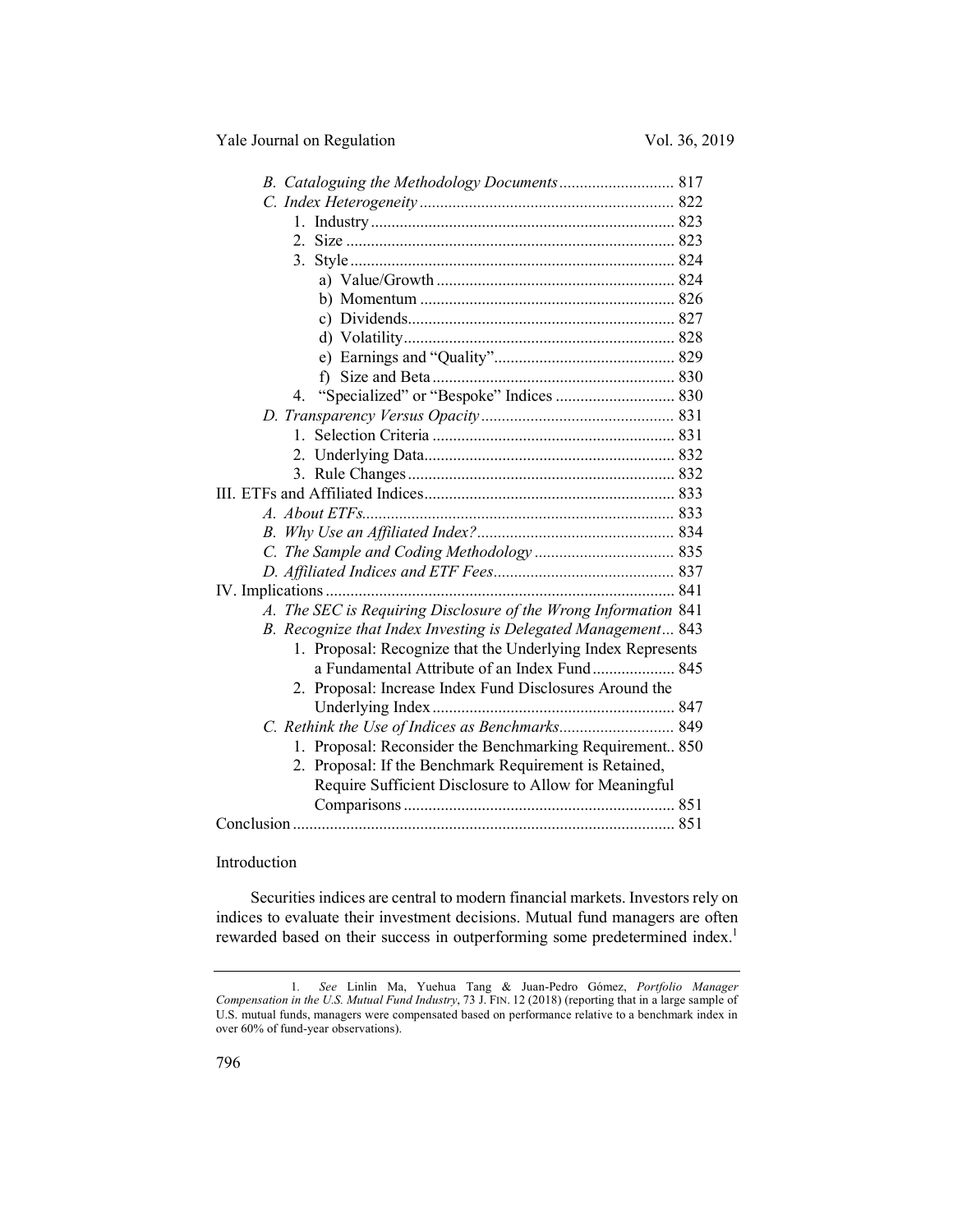Academics rely on indices to act as benchmarks in empirical research.<sup>2</sup> In recent years, their importance has only increased. With the rise of index funds—mutual funds designed to track a particular index—they are responsible for directing trillions of dollars' worth of investments.<sup>3</sup> They have also begun to take a more active role in corporate governance decisions. Last year, two major index providers—Standard & Poor's<sup>4</sup> (the creator of the S&P 500 index) and  $FTSE<sup>5</sup>$ (the creator of the Russell 1000 index)—made headlines in the financial press when they announced that they were changing their rules regarding the inclusion of firms that issue non-voting shares.

Less attention has been paid to the indices themselves. Implicitly, they are treated as passive entities, which simply *are*. With a few exceptions, most scholars and even market participants do not think too hard about where the indices actually come from. As a result, they have become something of a black box in financial markets. One notable exception to this is an article on index theory, which seeks to create a taxonomy of types of indices and describe the ways in which they are used.<sup>6</sup> My Article contributes to this literature by providing the first in-depth empirical analysis of stock market indices.

In doing so, I seek to correct a pervasive misunderstanding: that stock market indices are "passive" in some meaningful sense. In a related paper, I make this point in the context of the S&P 500 stock market index.<sup>7</sup> Here I take a step back and make this point in the context of the entire landscape of U.S. stock market indices. I show that there is a tremendous amount of diversity across indices, even among indices that purport to have similar aims. Far from being passive, these indices represent the deliberate decisions made by their managers.

While this observation may seem, on some level, obvious, its implications are far-reaching and go to the heart of two of the most common uses of these indices: as performance benchmarks, and as the basis for "passive" investing.

<sup>2</sup>*. See* Adriana Z. Robertson & Matthew Spiegel, *Better Bond Indices and Liquidity Gaming the Rest* 1 (Working Paper, Mar. 12, 2018), https://www.hec.ca/finance/Fichier/Spiegel2017.pdf [https://perma.cc/T8Q3-4F6X] (noting that "[a]sset-pricing tests, commonly used by academics to test theories about market behavior, rely on indices, as do many of the tests used in the empirical corporate finance literature").

<sup>3.</sup> According to the Investment Company Institute, index mutual funds had net assets of almost \$3.4 trillion at the end of 2017, over \$2.7 trillion of which was in index equity mutual funds. *2018 Investment Company Fact Book*, INV. COMPANY INST. 125 (2018), https://www.ici.org/pdf/ 2018\_factbook.pdf [https://perma.cc/NYK6-AHW2].

<sup>4.</sup> Press Release, S&P Dow Jones Indices, S&P Dow Jones Indices Announces Decision on Multi-Class Shares and Voting Rules (July 31, 2017), https://www.prnewswire.com/newsreleases/sp-dow-jones-indices-announces-decision-on-multi-class-shares-and-voting-rules-300496954.html [https://perma.cc/99YS-AM63].

<sup>5</sup>*. FTSE Russell Voting Rights Consultation—Next Steps*, FTSE RUSSELL (July 2017), https://www.ftse.com/products/downloads/FTSE\_Russell\_Voting\_Rights\_Consultation\_Next\_Steps.pdf [https://perma.cc/8KZV-YDQ5].

<sup>6.</sup> Gabriel Rauterberg & Andrew Verstein, *Index Theory: The Law, Promise and Failure of Financial Indices*, 30 YALE J. ON REG. 1 (2013).

<sup>7</sup>*. See generally* Adriana Z. Robertson, *The (Mis)Uses of the S&P 500* (Working Paper, June 29, 2018), https://papers.ssrn.com/sol3/papers.cfm?abstract\_id=3205235 [https://perma.cc/MR3A-ZNNC].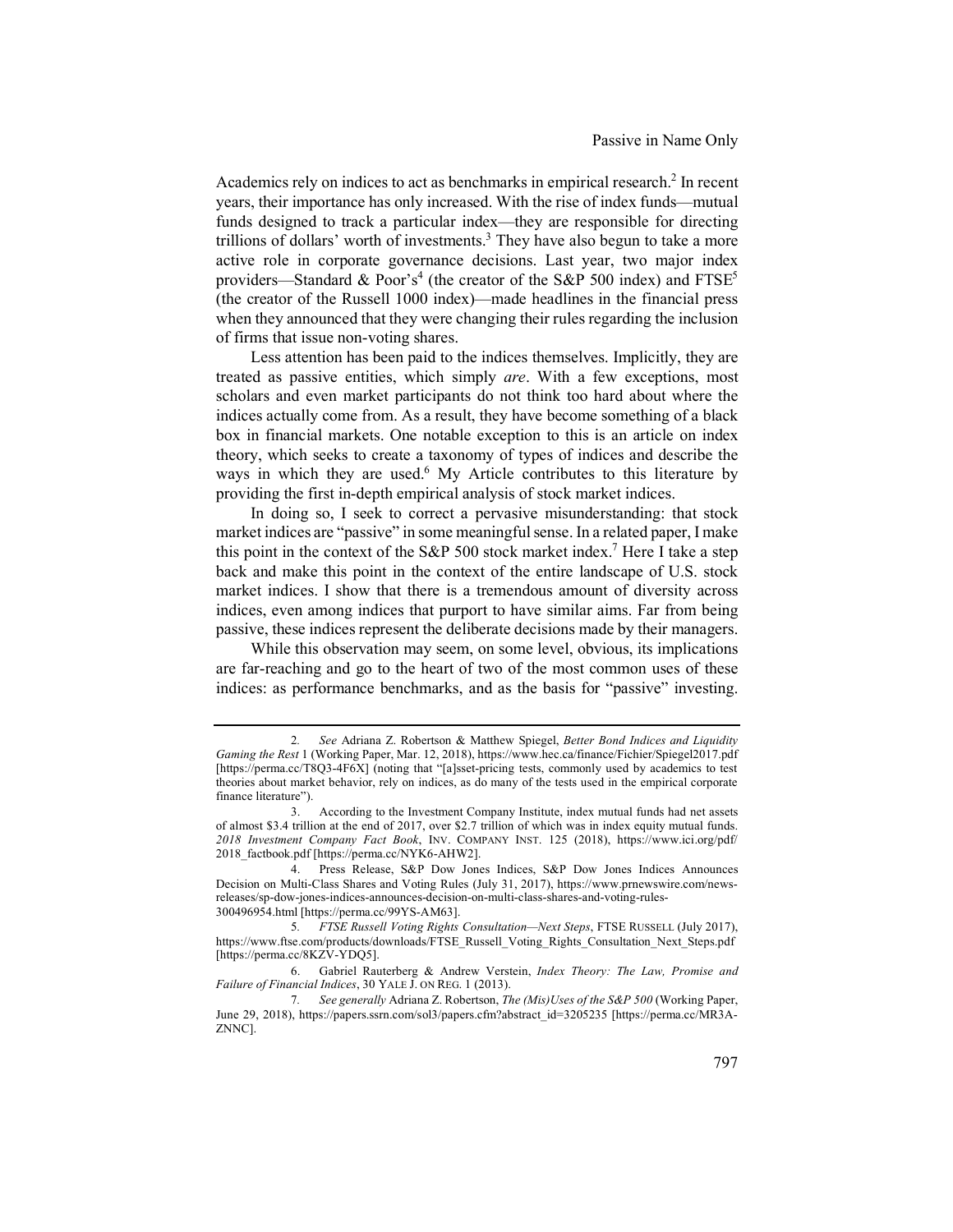When an index is used as a benchmark, it is essentially being used as the baseline against which the performance of some other investment portfolio can be compared. Logically, of course, any comparison between an investment and a benchmark is as much about the benchmark as it is about the investment in question. While this is true for all indices, including the large indices that dominate the market, it is even more obvious in the context of smaller, less popular indices.

There is no shortage of such indices. I find that on average, there are five funds per benchmark index in the U.S. market, and over seventy-five percent of indices are being used as the primary benchmark by only a single fund. Not only is there a large number of these indices, I show that there is a tremendous amount of diversity across indices, even among indices that purport to have similar aims. These findings drive home the fact that, while benchmarking can be valuable, it must be interpreted with caution.

Many of these indices are also used for "passive" or "index" investing, in which the principal goal of the fund is to track the underlying index as closely as reasonably possible. As with benchmarking, the idea that such investments are "passive" reflects the pervasive misunderstanding that I seek to dispel. Rather than being passive in any meaningful sense, index investing simply represents a form of delegated management, whereby the investor (the principal) empowers a delegee (her agent) to make decisions on her behalf. Instead of being truly passive, tracking an index almost always implies choosing a managed portfolio. Not only are these indices managed portfolios in the strictly financial sense, by their construction they often also imply a substantial amount of delegated decisionmaking authority. Seen in this light, the tremendous diversity of indices that I document should not be surprising. Just as there is a large number of "actively managed" mutual funds through which individuals delegate investment decisionmaking, there is also a large number of *indices* through which individuals engage in the same sort of delegation.

I then investigate one particularly stark example of delegated management: the phenomenon of Exchange Traded Funds (ETFs) that "passively" track an index that is *itself* created by the fund manager, or an affiliate thereof. The idea that an ETF might follow an index that it creates is counterintuitive, and, to my knowledge, is not something that has been previously documented. I refer to these as "affiliated indices," and I investigate potential explanations for this phenomenon. I find evidence consistent with the idea that the funds in question are doing so to take advantage of the popularity of "passive" funds and are passing costs along to investors in the form of higher expense ratios.

Taken together, my results have substantial implications for investor protection and the regulation of mutual funds. Specifically, my analysis reveals substantial gaps in the current regulatory framework. Funds may be able to use their gaps to their advantage, possibly to the detriment of individual investors. My analysis therefore provides a basis for reevaluating certain aspects of the current regulatory regime, and I close by offering some recommendations.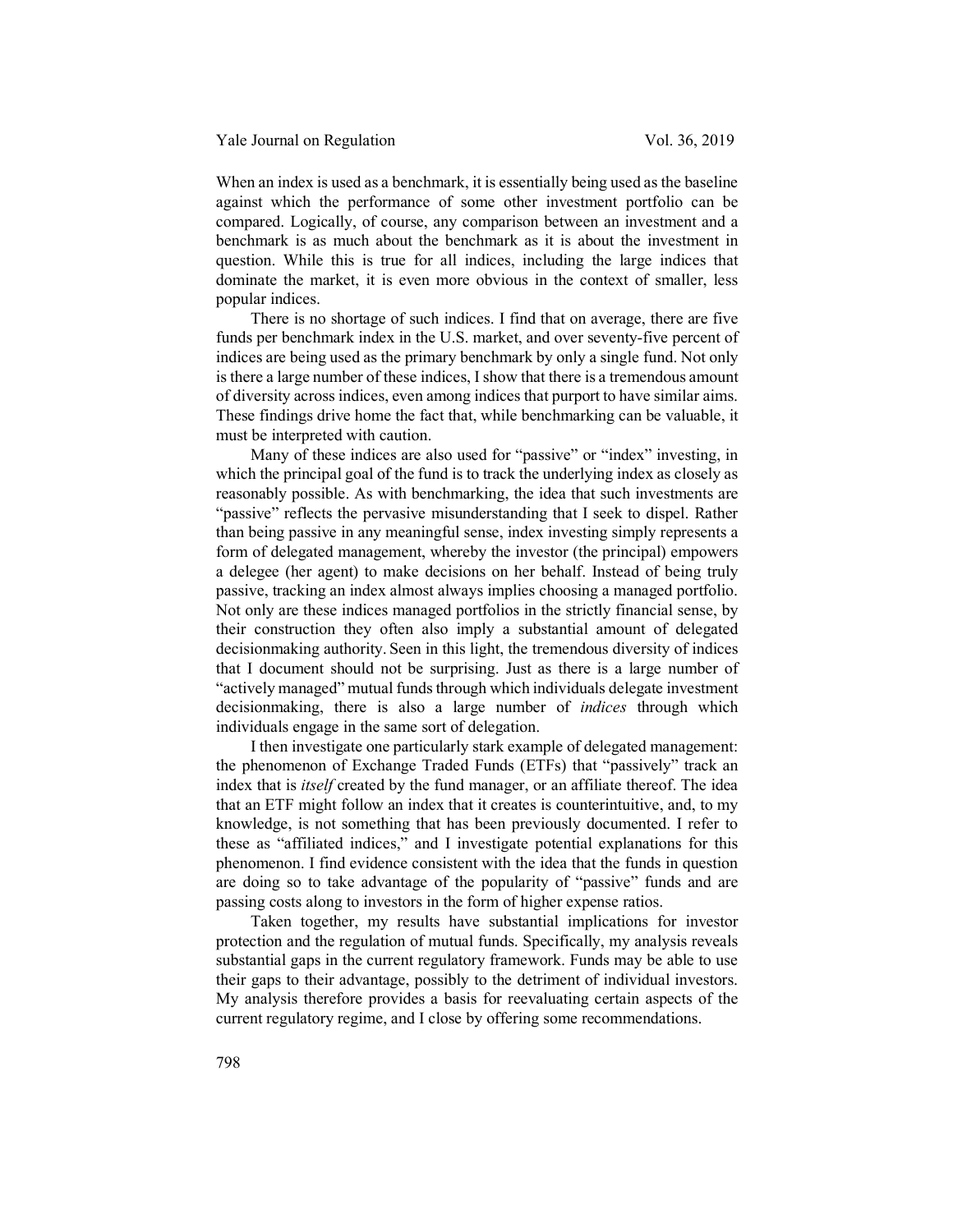The remainder of this Article proceeds as follows. In Part I, I discuss the role of indices in modern financial markets, including their use as benchmarks and as the basis for index investing. I also introduce the concepts of managed portfolios and delegated management. In Part II, I present the first part of my findings and document the heterogeneity across indices. In Part III, I turn to ETFs and analyze the phenomenon of affiliated indices and some potential explanations for this phenomenon. I discuss the implications of my findings in Part IV. The final Part concludes.

## I. Indices in Modern Financial Markets

Indices are ubiquitous in modern financial markets. In this Section, I provide a brief overview of two specific roles that they play: as performance benchmarks, and as a basis for "index" investing. In doing so, I also discuss the manners in which indices are, and are not, regulated. While indices are not directly regulated in the United States, $8$  they are often implicated by the regulatory requirements of *other* entities. I then introduce the concept of a managed portfolio, and I argue that indices are best understood as managed, rather than passive, portfolios. Next, I discuss the conceptual issues associated with benchmarking against a managed portfolio. Finally, I introduce the concept of delegated management, particularly in the context of index investing. My discussions in the last two Sections foreshadow my analysis in Parts II and III, and I return to these issues in Part IV when I discuss the implications of my analysis.

Before proceeding any further in this analysis, it is useful to take a step back and ask: What is an index? When you strip everything else away, an index is simply an aggregation of different pieces of information into a single number based on some algorithm.<sup>9</sup> In the context of financial market indices, an index is simply a list with two columns: a date in the first column and a number representing either a return or a level—in the second column. From these two columns, one can plot the path—sometimes called the performance—of the index and can compare it against the performance of any other asset or portfolio. The next natural question to ask is where this list of numbers comes from. Generally, a stock market index is itself constructed from another list, also with

<sup>8</sup>*. Fast Answers: Market Indices*, SEC, https://www.sec.gov/fastanswers/answersindiceshtm.html [https://perma.cc/BQ4L-YSHN] ("The SEC does not regulate the content of these indices.").

<sup>9.</sup> This very general definition of an index can also be used in contexts beyond financial indices. For example, corporate governance indices, which combine information on a variety of firm characteristics, are popular in the corporate finance and corporate governance literature. *See* Paul A. Gompers, Joy L. Ishii & Andrew Metrick, *Corporate Governance and Equity Prices*, 118 Q.J. ECON. 107 (2003) (creating a "Governance Index" using twenty-four factors, including charter provisions, bylaw provisions, and other firm-level rules); *see also* Lucian Bebchuk, Alma Cohen & Allen Ferrell, *What Matters in Corporate Governance?*, 22 REV. FIN. STUD. 783 (2009) (proposing a refinement on Gompers et al. based on six factors). These indices assign a single number to each firm in each year.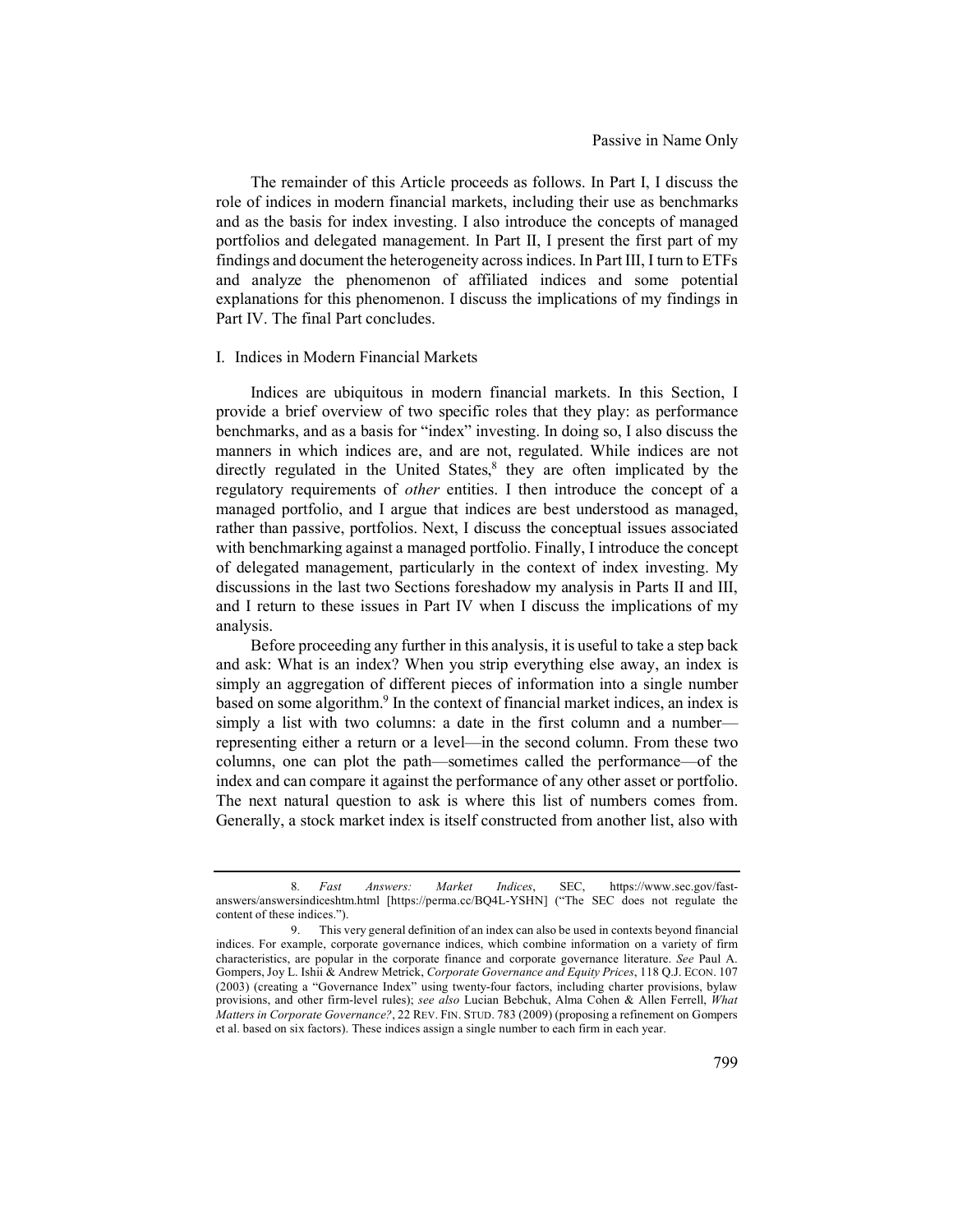two columns. The first contains a list of securities, while the second contains the corresponding weights associated with each security. Any time the index changes—either because the securities on the list change or because the weights associated with one or more of the securities change—a new list is created. As such, we can think of an index as a stack of lists, one for each day.

The importance of indices in financial markets has been recognized in the academic literature since at least the mid-1980s, when Andrei Shleifer demonstrated that stocks tend to jump after being added to an index.<sup>10</sup> Since that time, dozens of articles have been written exploring this issue and attempting to explain the reason for this effect.<sup>11</sup> Even after more than thirty years, the socalled "index inclusion" effect remains an active area of research in the finance literature.<sup>12</sup> In fact, the index inclusion effect is so robust that it is often used by academic economists as a means of studying *other* features of financial markets.<sup>13</sup> Further evidence of the importance of indices comes from a recent paper, which shows that the way indices are typically displayed has systematic effects on financial markets.<sup>14</sup>

12*. See, e.g.*, Nimesh Patel & Ivo Welch, *Extended Stock Returns in Response to S&P 500 Index Changes*, 7 REV. ASSET PRICING STUD. 172 (2017).

<sup>10.</sup> Andrei Shleifer, *Do Demand Curves for Stocks Slope Down?*, 41 J. FIN. 579 (1986).

<sup>11.</sup> Notable among these is an article demonstrating that even a purely administrative change to the weighting of index constituents resulted in a price effect. Aditya Kaul, Vikas Mehrotra & Randall Morck, *Demand Curves for Stocks* Do *Slope Down: New Evidence from an Index Weights Adjustment*, 55 J. FIN. 893 (2000). For a sampling of other articles in this literature, see Messod D. Beneish & John C. Gardner, *Information Costs and Liquidity Effects from Changes in the Dow Jones Industrial Average List*, 30 J. FIN. & QUANTITATIVE ANALYSIS 135 (1995); Jie Cai, *What's in the News? Information Content of S&P 500 Additions*, 36 FIN. MGMT. 113 (2007); Rajesh Chakrabarti, Wei Huang, Narayanan Jayaraman & Jinsoo Lee, *Price and Volume Effects of Changes in MSCI Indices—Nature and Causes*, 29 J. BANKING & FIN. 1237 (2005); Diane K. Denis, John J. McConnell, Alexei V. Ovtchinnikov & Yun Yu, *S&P 500 Index Additions and Earnings Expectations*, 58 J. FIN. 1821 (2003); Upinder Dhillon & Herb Johnson, *Changes in the Standard and Poor's 500 List*, 64 J. BUS. 75 (1991); Lawrence Harris & Eitan Gurel, *Price and Volume Effects Associated with Changes in the S&P 500 List: New Evidence for the Existence of Price Pressures*, 41 J. FIN. 815 (1986); Prem C. Jain, *The Effect on Stock Price of Inclusion in or Exclusion from the S&P 500*, 43 FIN. ANALYSTS J. 58 (1987); Anthony W. Lynch & Richard R. Mendenhall, *New Evidence on Stock Price Effects Associated with Changes in the S&P 500 Index*, 70 J. BUS. 351 (1997).

<sup>13.</sup> This is such a commonly used technique that it has spawned a small literature of its own. *See* Ian Appel, Todd A. Gormley & Donald B. Keim, *Identification Using Russell 1000/2000 Index Assignments: A Discussion of Methodologies* (Working Paper, Oct. 21, 2018), https://papers.ssrn.com/sol3/papers.cfm?abstract\_id=2641548 [https://perma.cc/65CL-8PCU]. Recently, a controversy has erupted over the appropriate use of this technique. *Compare* Alex Young, *Will the Real Specification Please Stand Up? A Comment on Andrew Bird and Stephen Karolyi*, 15 ECON. J. WATCH 35 (2018) (highlighting concerns about the empirical methodology used in a recently published article and referring to several other recent articles relying on Russell inclusion decisions), *with* Andrew Bird & Stephen A. Karolyi, *Response to Alex Young*, 15 ECON. J. WATCH 49 (2018) (responding to the criticisms leveled in the aforementioned article). For the purposes of this Article, I take no position on this issue, and I mention it only to highlight an example of the central importance of indices in both academic research and financial markets.

<sup>14.</sup> Samuel M. Hartzmark & David H. Solomon, *Reconsidering Returns* (Working Paper, Nov. 8, 2018), https://papers.ssrn.com/sol3/papers.cfm?abstract\_id=3039507 [https://perma.cc/2PFJ-XKFF].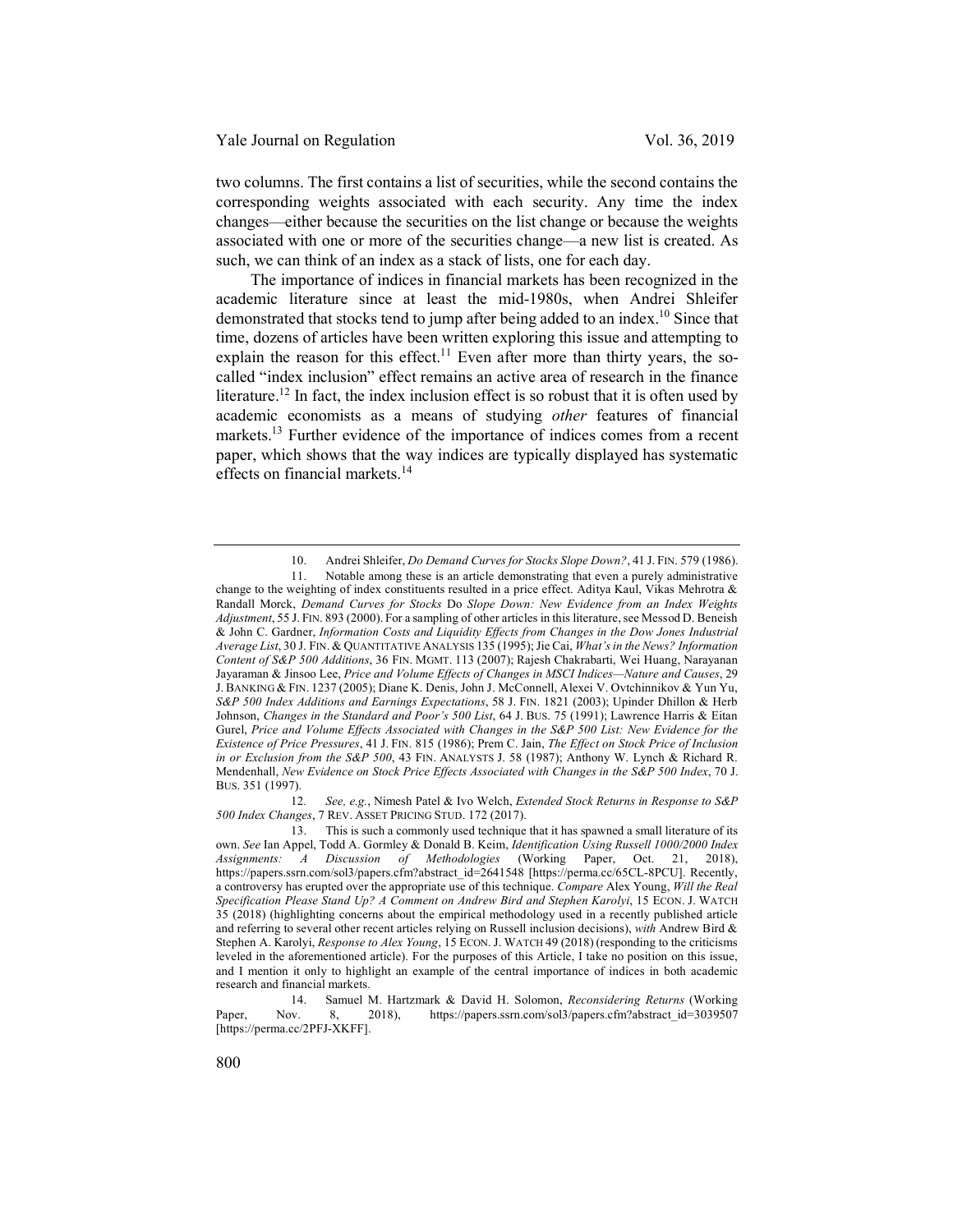## *A. Indices as Benchmarks and the Rise of Index Investing*

### 1. Indices as Benchmarks

While financial market indices have many uses, $15$  in the equity market, two uses stand out: for portfolio benchmarking and for tracking. In the former, the performance of some portfolio (for example, a mutual fund) is evaluated by comparing it to the performance of the benchmark index. In other words, a benchmark is simply a "standard against which the performance of a security or a mutual fund can be measured."<sup>16</sup> Indeed, in the context of the mutual fund industry, the terms "benchmark" and "index" are so closely related that the entry for "benchmark" in the Investment Company Institute's glossary of mutual fund terms contains a cross-reference to the term "index," and the definition of "index" reads, in part, "[a] portfolio of assets that tracks the performance of a particular financial market or subset of it . . . and serves as a benchmark against which to evaluate a fund's performance."<sup>17</sup>

It appears that investors take performance relative to a fund's benchmark index into consideration in making investment decisions and that funds in turn respond to this. For example, there is evidence that funds choose their benchmark indices strategically and that their performance relative to their reported benchmark matters to investors *above and beyond* the overall performance of the fund.<sup>18</sup>

Recognizing the substantial benefits of relative portfolio evaluation, $19$  the SEC requires mutual funds to select a benchmarked index and to report performance relative to that index. Specifically, in addition to their own returns, funds that have annual returns for at least one calendar year are required to report the returns of "an appropriate broad-based securities market index."<sup>20</sup> The choice of benchmark, however, is largely left to the discretion of the fund. According to the instructions, the definition of "appropriate broad-based securities market index" is simply an index "that is administered by an organization that is not an affiliated person of the Fund, its investment adviser, or principal underwriter, unless the index is widely recognized and used. $2<sup>21</sup>$  Importantly, this definition

<sup>15</sup>*. See generally* Rauterberg & Verstein, *supra* note 6.

<sup>16</sup>*. Glossary of Mutual Fund and Other Related Financial Terms*, INV. COMPANY INST. 1 (2018), https://www.ici.org/pdf/bro\_mf\_glossary.pdf [https://perma.cc/E4ZN-HQFF].

<sup>17</sup>*. Id*. at 1, 5.

<sup>18.</sup> Berk A. Sensoy, *Performance Evaluation and Self-Designated Benchmark Indexes in the Mutual Fund Industry*, 92 J. FIN. ECON. 25 (2009).

<sup>19</sup>*. See, e.g.*, Disclosure of Mutual Fund Performance and Portfolio Managers, Investment Company Act, 58 Fed. Reg. 19,050 (Apr. 12, 1993) (adopting benchmark requirements premised on the idea that they would "give investors more information upon which to evaluate the performance of mutual funds").

<sup>20.</sup> SEC, FORM N-1A 8 https://www.sec.gov/files/formn-1a.pdf [https://perma.cc/XKX5-F96P].

<sup>21</sup>*. Id.* at 61.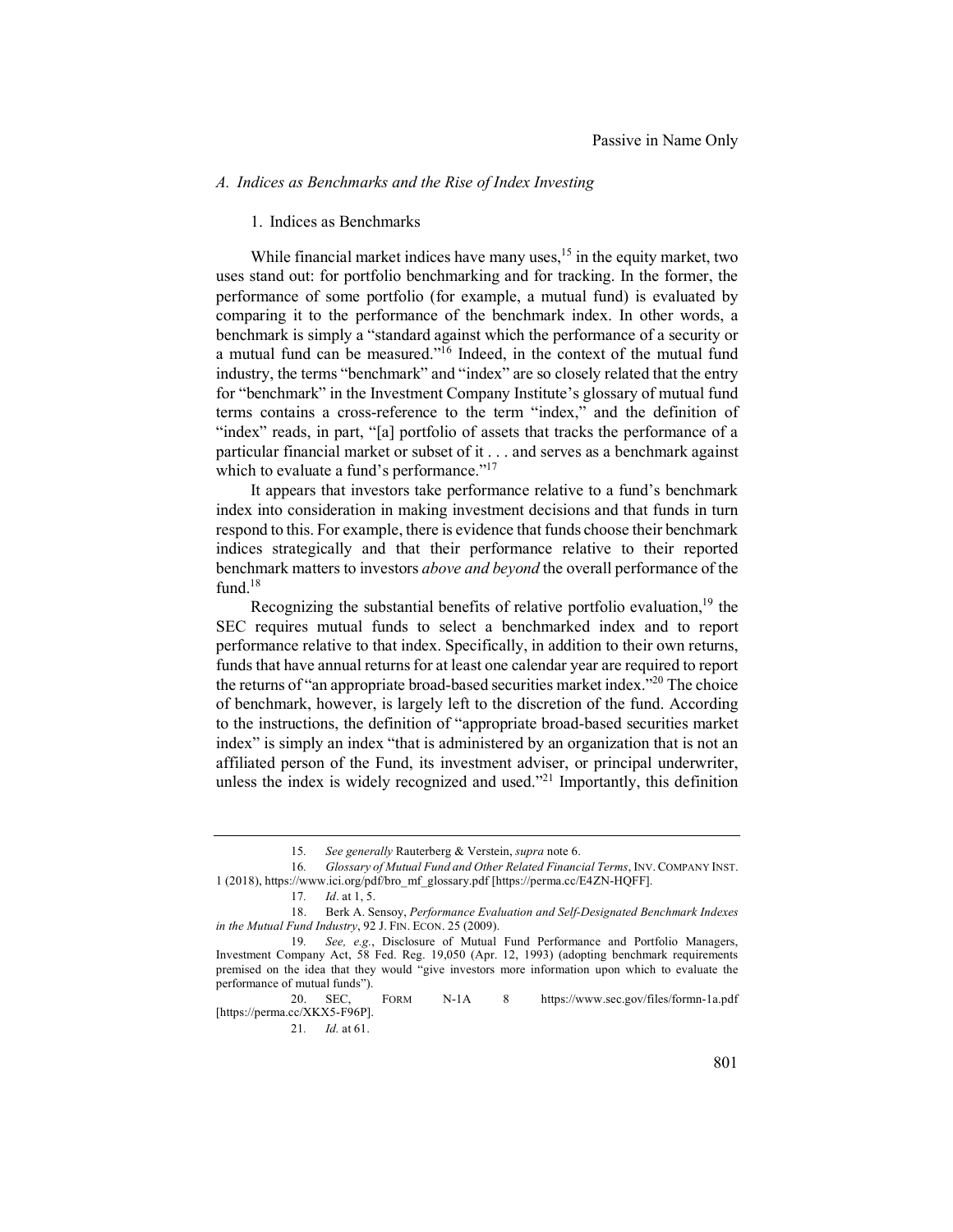Yale Journal on Regulation Vol. 36, 2019

places restrictions on the identity of the index administrator, not on the design or function of the index itself.

Funds are also allowed, and even encouraged, to report their performance relative to additional indices. Specifically, a fund is encouraged to compare its performance to "other more narrowly based indexes that reflect the market sectors in which the [f]und invests. $\frac{1}{22}$  Moreover, a fund is also permitted to "compare its performance to an additional broad-based index, or to a nonsecurities index (e.g., the Consumer Price Index), so long as the comparison is not misleading."23 Note that the instructions do not appear to restrict the order in which the benchmark indices must be presented, despite the fact that the first index may receive a disproportionate amount of investor attention.<sup>24</sup>

2. The Rise of Index Investing

A second prominent use of indices—particularly in the mutual fund context—is for so-called "index investing." In contrast to an actively managed mutual fund, where the fund manager is empowered to buy or sell assets at any time based on an overall investment strategy, index funds (sometimes called "index-based" funds or, alternatively, "passive" funds) seek to track an underlying index as closely as possible.<sup>25</sup> Index investing has taken on an increasingly important role in recent years. One recent report published by the Bank for International Settlements found that "passive funds managed about . . . 20% of aggregate investment fund assets as of June 2017, up from 8% a decade earlier."<sup>26</sup> This rise has been particularly concentrated in U.S. equity assets, where passive funds now make up  $43\%$  of total U.S. equity fund assets.<sup>27</sup>

26. Vladyslav Sushko & Grant Turner, *The Implications of Passive Investing for Securities Markets*, 2018 BANK FOR INT'L SETTLEMENTS Q. REV. 133, 114.

<sup>22</sup>*. Id*.

<sup>23</sup>*. Id*.

<sup>24.</sup> Despite the prevalence of benchmarking in the investment industry, there is something rather puzzling about it. In most industries, the natural comparator for one product or service is its competitors, not some other thing called a benchmark. Regardless of whether we conceptualize mutual funds as selling products (for example, shares) or services (for example, asset management services), it is not entirely obvious why the right comparator in this industry should be qualitatively different from that norm. In the release in which it adopted its benchmarking requirements, the SEC acknowledged that it has received "several" comments urging it to permit "peer group" comparisons, arguing that "an investor wants to know how his or her fund performed in comparison with other funds having similar investment objectives." Disclosure of Mutual Fund Performance and Portfolio Managers, Investment Company Act, 58 Fed. Reg. at 19,054. The SEC declined to adopt this approach, noting that "[t]he index comparison requirement is designed to show how much value the management of the fund added by showing whether the fund 'outperformed' or 'under-performed' the market, and not so much whether one fund 'out-performed' another. A fund could underperform a relevant market, while nevertheless comparing favorably with its peers." *Id*. It is worth noting, of course, that these comments were made in 1993, when the landscape of stock market indices may have been very different.

<sup>25</sup>*. See* Off. of Inv. Educ. and Adv., *Mutual Funds and ETFs: A Guide for Investors*, SEC 19-20, https://www.sec.gov/investor/pubs/sec-guide-to-mutual-funds.pdf [https://perma.cc/6DE4- 5VDA] (providing a short description of both "index-based funds" and "actively managed funds").

<sup>27</sup>*. Id*. at 115.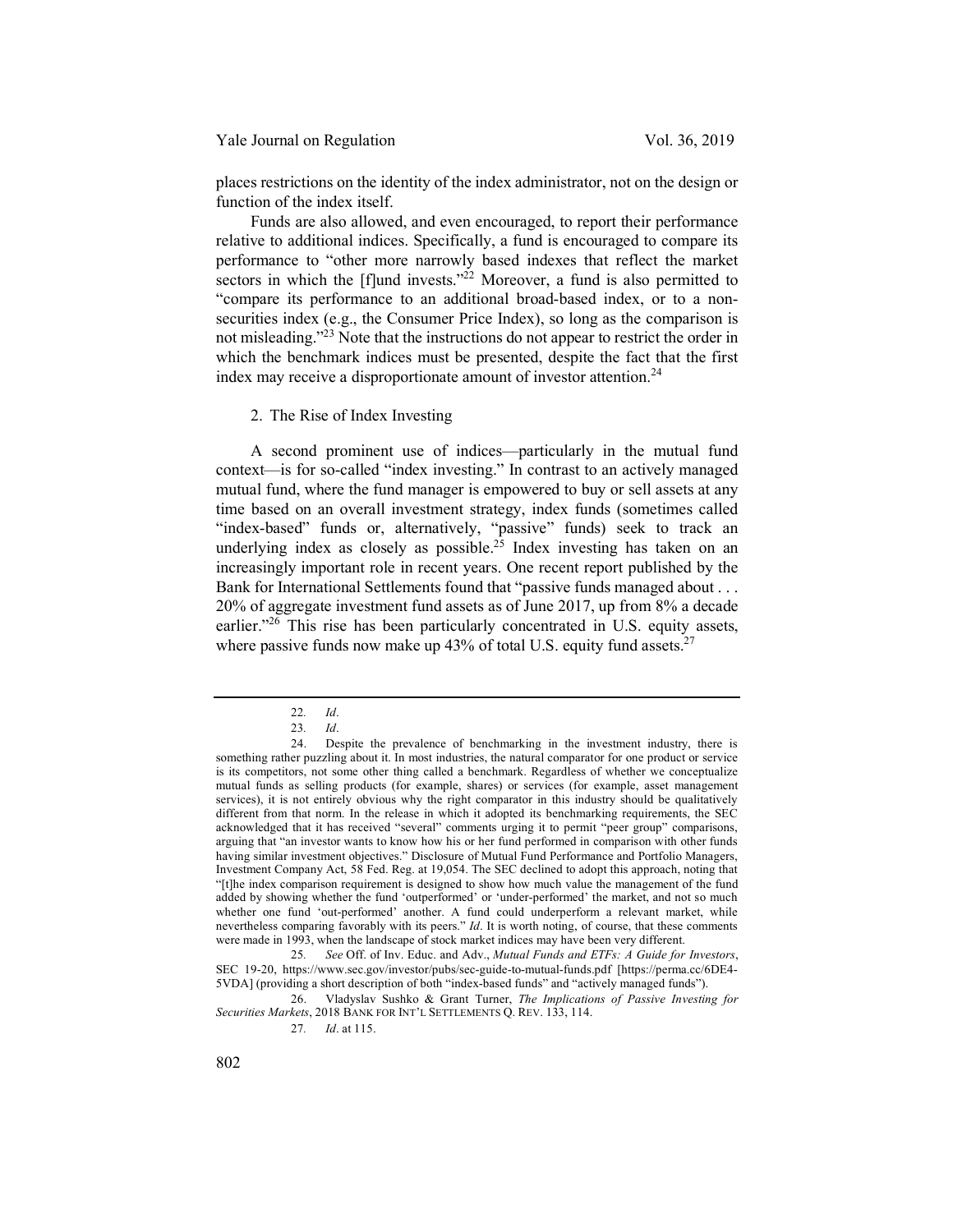Recently, the implications of the rise of index-linked investing on financial markets has been the subject of substantial scholarly work. One branch of this literature has focused on the potential anticompetitive effects of common ownership driven by large institutional investors and index funds as well as potential solutions to this problem.28

A second branch of this literature has emphasized a concern about the effect of index investing on corporate behavior and financial markets. In both cases, the literature is mixed. For example, in the context of corporate behavior, Lucian Bebchuk and coauthors have highlighted the governance concerns implicated by index investing,29 and some scholars have found evidence that index investing affects the relationship between firm investment decisions and investment opportunities.<sup>30</sup> At the same time, other scholars have found evidence that index fund ownership actually improves corporate governance<sup>31</sup> and facilitates investor activism.<sup>32</sup> The same is true with respect to stock market implications. Here, scholars have focused on the implications of index investing for stock market price efficiency and liquidity, yielding mixed results.<sup>33</sup>

33*. See generally* Jeffrey L. Coles, Davidson Heath & Matthew C. Ringgenberg, *On Index Investing* (Working Paper, June 6, 2018),

<sup>28.</sup> This literature remains contentious. The whale in this area is José Azar, Martin C. Schmalz & Isabel Tecu, *Anticompetitive Effects of Common Ownership*, 73 J. FIN. 1513 (2018). It has also led to various spinoff papers. *See, e.g.*, Miguel Anton, Florian Ederer, Mireia Gine & Martin C. Schmalz, *Common Ownership, Competition, and Top Management Incentives*(ECGI Fin., Working Paper No. 511, 2017), https://papers.ssrn.com/sol3/papers.cfm?abstract\_id=2802332 [https://perma.cc/B2QE-4BN2]; Miguel Anton, Florian Ederer, Mireia Gine & Martin C. Schmalz, *Innovation: The Bright Side of Common Ownership?* (Working Paper, Mar. 10, 2017), https://papers.ssrn.com/sol3/papers.cfm?abstract\_id=3099578 [https://perma.cc/LT7L-NBUZ]. For an article suggesting a solution to these anticompetitive concerns, see Eric A. Posner, Fiona M. Scott Morton & E. Glen Weyl, *A Proposal to Limit the Anti-Competitive Power of Institutional Investors*, 81 ANTITRUST L.J. 669 (2017). Note that the initial empirical finding—that common ownership has anticompetitive effects—is not universally accepted. For a paper taking the opposite position, see Patrick J. Dennis, Kristopher Gerardi & Carola Schenone, *Common Ownership Does Not Have Anti-Competitive Effects in the Airline Industry* (Working Paper, Feb. 5, 2018), https://papers.ssrn.com/sol3/papers.cfm?abstract\_id=3063465 [https://perma.cc/GCG5-M3LH]. For a reply to this article, see José Azar, Martin C. Schmalz & Isabel Tecu, *Reply to: "Common Ownership Does Not Have Anti-Competitive Effects in the Airline Industry"* (Working Paper, May 10, 2018), https://papers.ssrn.com/sol3/papers.cfm?abstract\_id=3168095 [https://perma.cc/K8CF-8TAR].

<sup>29.</sup> Lucian A. Bebchuk, Alma Cohen & Scott Hirst, *The Agency Problems of Institutional Investors*, 31 J. ECON. PERSP. 89 (2017).

<sup>30</sup>*. See, e.g.*, Constantinos Antoniou, Avanidhar Subrahmanyam & Onur Kemal Tosun, *ETF Ownership and Corporate Investment* (Working Paper, Nov. 7, 2018), https://papers.ssrn.com/sol3/papers.cfm?abstract\_id=3184949 [https://perma.cc/9C8W-YQ2J] (finding evidence that the investment decisions of firms with higher ETF ownership shares tend to be less sensitive to firm investment opportunities, as measured by Tobin's Q).

<sup>31.</sup> Ian R. Appel, Todd A. Gormley & Donald B. Keim, *Passive Investors, Not Passive Owners*, 121 J. FIN. ECON. 111 (2016).

<sup>32.</sup> Ian R. Appel, Todd A. Gormley & Donald B. Keim, *Standing on the Shoulders of Giants: The Effect of Passive Investors on Activism* (Working Paper, June 30, 2018), https://papers.ssrn.com/sol3/papers.cfm?abstract\_id=2693145 [https://perma.cc/6GCG-QD4J]. After a thorough analysis of the literature on the relationship between "passive" funds and governance, Fisch et al. conclude that the evidence suggests that these investors "improve both firm governance and performance." Jill Fisch, Assaf Hamdani & Steven Davidoff Solomon, *The New Titans of Wall Street: A Theoretical Framework for Passive Investors* 8 (ECGI Working Paper Series in Law No. 414/2018, 2019).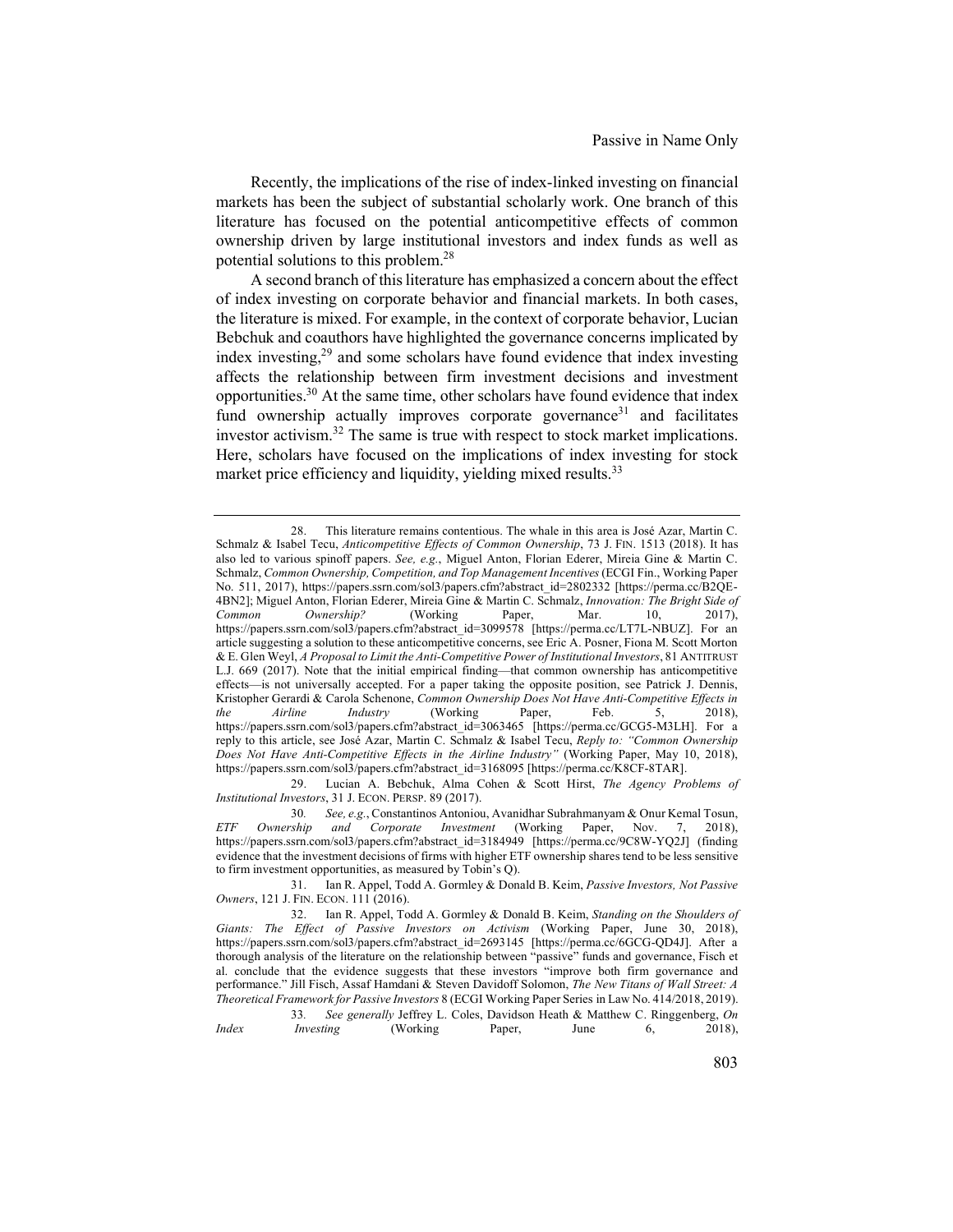All of this literature has taken the behavior of the indices themselves as given. In doing so, they have overlooked the fact that index investing is simply another form of delegated management.<sup>34</sup> As such, it is best understood not as a new phenomenon, but rather as the next step in the movement away from direct shareholder governance and toward increasingly delegated decisionmaking. I discuss the implications of this in Part IV.

Before proceeding, it is worth pausing to note that it is not always entirely clear what people have in mind when they use the term "passive" to refer to index investing. It cannot simply mean that the fund manager has no, or almost no, discretion in selecting securities—presumably if the fund manager had no discretion in selecting securities, but rather was required to invest in whatever the person sitting one desk over from her told her to buy, we would not think of this as being "passive." Rather, the idea of "passive" investing has a flavor of being meaningfully rules-based: rather than picking and choosing securities, the fund is following predetermined rules. In light of this, when the investor chooses which index fund she wants to buy, she will presumably look at the relevant rules and decide whether these are the rules that she wants her portfolio to follow. A related, albeit distinct, concept of "passivity" is the idea that, in contrast to an actively managed fund, an index fund is not trying to "beat" the market. Rather, it is simply trying to track the market, or some segment thereof. Of course, this concept begs the question of what "the market" or the "relevant segment" is.

Why would an investor be interested in investing in such a fund? One possibility is that they provide a relatively cheap means of obtaining diversification. In that case, of course, there is nothing *per se* desirable about index investing. Rather, index funds simply happen to offer, on average, relatively good diversification at relatively low costs. Of course, under this view, there is no particular reason to think of index funds as being meaningfully different from other funds, or even of distinguishing them from other types of mutual funds at all.

An alternative explanation, which takes seriously the fact that tracking an index is a material part of what makes an index fund qualitatively different from any other fund, is the possibility that index investing allows fund managers to precommit to some investment strategy. Rather than having wide discretion, by committing to following some specified index, the fund manager can credibly commit to potential investors how she will invest their money. To the extent that investors want to limit the discretion of fund managers, this constraint may be desirable to them. Of course, this constraint does not eliminate managerial discretion—rather, as Section I.D will discuss, it simply transfers it to the index creator.

https://papers.ssrn.com/sol3/papers.cfm?abstract\_id=3055324 [https://perma.cc/29BY-QGDC] (finding evidence that index investing introduces noise into stock prices but no evidence that it reduces price efficiency or liquidity).

<sup>34.</sup> See discussion *infra* Section I.D.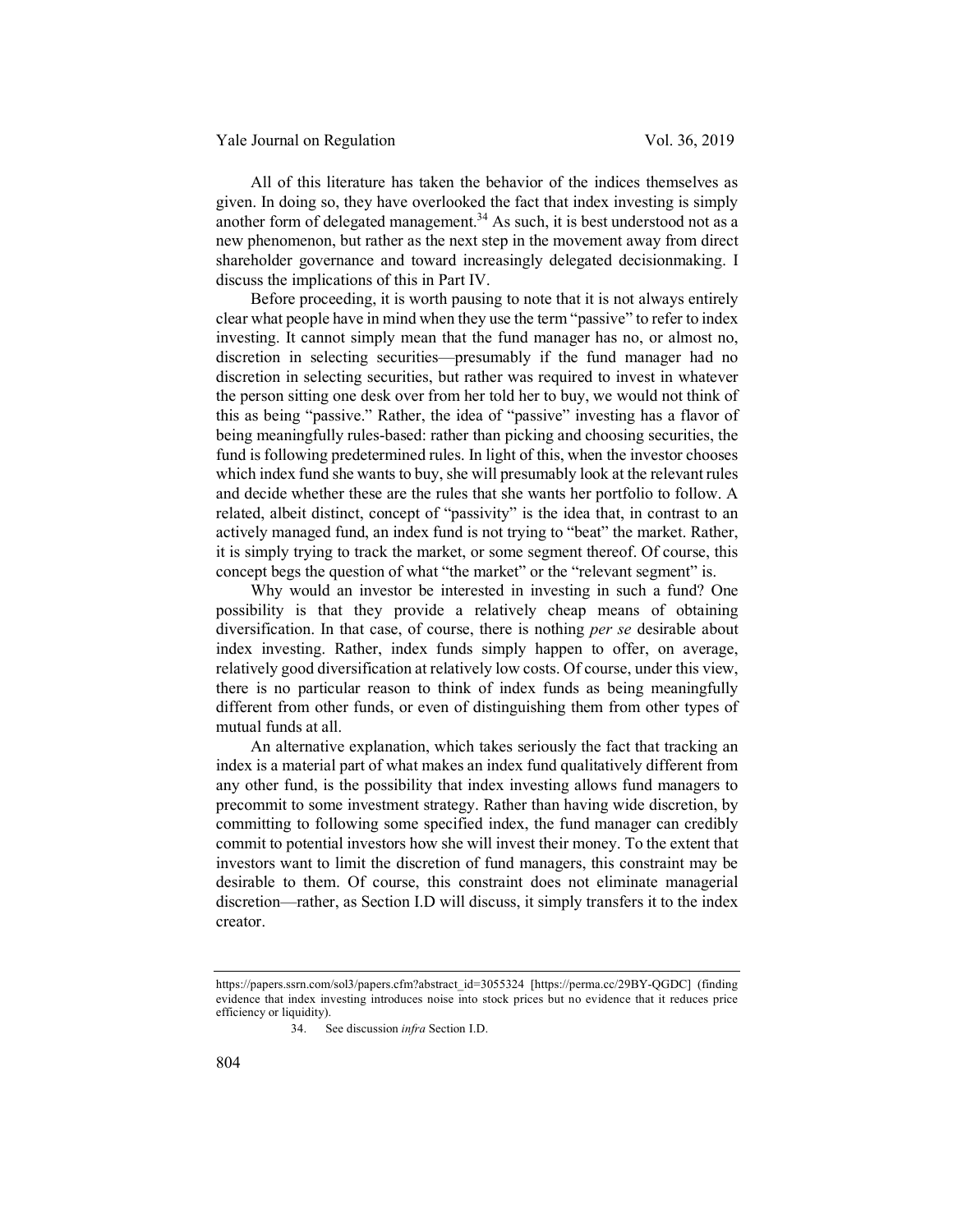### *B. Indices as Managed Portfolios*

Despite the ubiquity of indices and the rich literature focusing on their effects, there has been little work done on indices *qua* indices. Moreover, despite the central role indices play in modern financial markets, little is known about how they go about selecting which securities to include or exclude.<sup>35</sup> To the extent that financial economists have paid any attention to the decisions made by index providers, it has generally been to note in passing that some indices notably the Russell 1000 and 2000—operate via fairly mechanical rules, whereas others involve some amount of discretion.36 Similarly, despite the fact that indices are both plentiful and ubiquitous, no generally accepted method exists for comparing the performance of one index to another.<sup>37</sup> While the ideal benchmark for the purposes of academic finance may be one that is as close to a pure "buy-and-hold" portfolio as possible,<sup>38</sup> this may or may not be true in other contexts. Even if it is true in theory, in practice, after examining hundreds of indices, I found none that were truly passive. Rather, *all* of them represent managed portfolios in that sense.

What do I mean when I say that some index is a managed portfolio? In contrast to a buy-and-hold portfolio, a managed portfolio is one in which some trading occurs.<sup>39</sup> A buy-and-hold portfolio is precisely what it sounds like: the portfolio manager simply selects securities and weights at day one, forms her portfolio, and then sits back and waits. No trading, rebalancing, or other activity of any kind occurs. This is not to say that *no* management or stock-picking occurs. After all, the manager had to decide what stocks to include in her portfolio, and in what proportions, at day one. The passivity kicks in after day one, where no further action is taken.

It is important to note that there can be tremendous diversity across managed portfolios. For example, one can distinguish between a purely rulesbased managed portfolio and an actively managed portfolio. A portfolio that consists of the 100 largest stocks on the New York Stock Exchange (NYSE) would be a managed portfolio—as stocks change in size, the composition of the portfolio would change. The fact that the changes occur entirely by operation of a preset rule doesn't change the fact that the portfolio is changing. Alternatively,

<sup>35.</sup> One notable exception to this is work by Rauterberg and Verstein, which provides a systematic overview of how indices are used and proposes a taxonomy of financial indices. Rauterberg & Verstein, *supra* note 6, at 1. Rauterberg and Verstein also emphasize the subjectivity and human discretion element that goes into indices, highlighting what they call "the myth of objectivity." *Id.* at 5. This Article builds on their theoretical insight by providing the first systematic empirical evidence of the landscape of stock market indices.

<sup>36.</sup> See discussion *supra* note 13 and accompanying text.

<sup>37.</sup> Robertson & Spiegel, *supra* note 2, at 4 (noting that the authors "are aware of no standard method for comparing one index's accuracy to another," before proposing and implementing a series of tests).

<sup>38</sup>*. Id*. at 1 (arguing that "[a]ny good benchmark should represent a passive strategy that can be followed without any special knowledge").

<sup>39</sup>*. See* JOHN H. COCHRANE, ASSET PRICING 134-135 (rev. ed. 2005).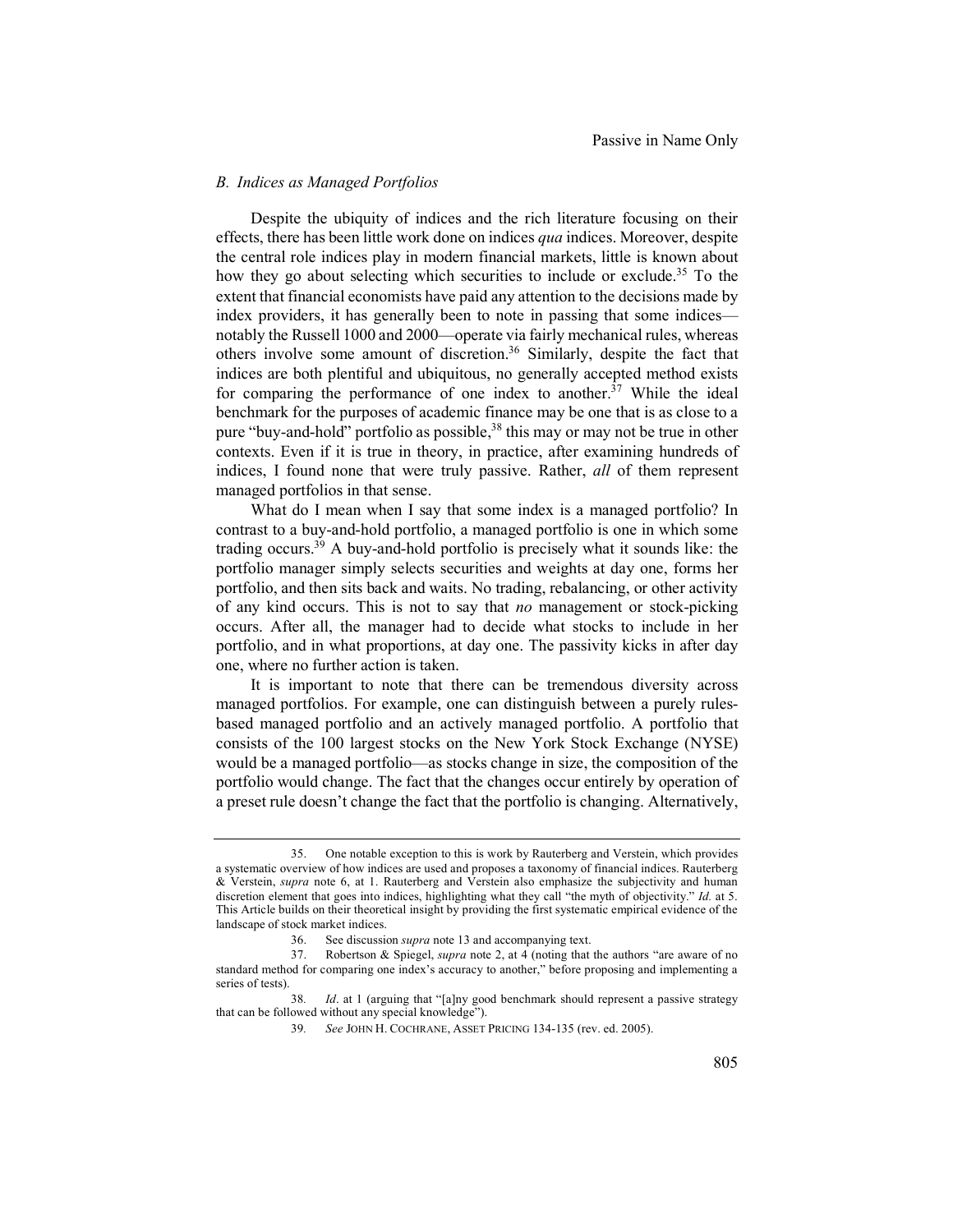a manager might have discretion to select individual stocks for her portfolio, based on whatever criteria she sees fit, including her own intuition about future performance. The difference between this portfolio and the portfolio of the 100 largest stocks on the NYSE is that while the latter is a managed portfolio, the former is an *actively* managed portfolio.

Based on the preceding discussion, it should be clear that indices are, in general, managed portfolios. Even assuming that the index methodology stays constant, the composition of securities on the index changes over time according to that methodology. Indeed, after analyzing the entire universe of indices that are used as benchmarks for U.S. mutual funds, I did not find a single index that follows a pure buy-and-hold strategy: all of them are, at the very least, managed portfolios.40

As it turns out, however, index methodologies *do* tend to change over time. To take just one example, the methodology for the S&P 500 changed at least eight times between January 1, 2015, and April 30, 2018, $41$  and overall, the methodologies of this family of indices<sup>42</sup> changed twenty-two times within that period.<sup>43</sup> The S&P is not unique in this regard. For example, the methodology employed in constructing the Russell U.S. Equity indices was modified four times between July 2017 and May 2018.<sup>44</sup> Together, the indices in these families comprise a disproportionate share of the market for benchmark indices. As shown in more detail below in Section II.A, they represent 18 of the 20 most popular benchmark indices by number of funds and 15 of the 20 largest by assets under management ("AUM").<sup>45</sup>

Not only do methodologies change over time, they often also explicitly grant the index creator some amount of discretion. Sometimes this discretion is relatively narrow—for example, in interpreting a rule for edge cases. Other times, the discretion is much broader, such as in the case of the Dow Jones

<sup>40.</sup> See *infra* Part II.

<sup>41.</sup> S&P DOW JONES INDICES, S&P U.S. INDICES METHODOLOGY 35-37 (Apr. 2018) (on file with author).

<sup>42.</sup> By family of indices, I mean related indices created by a single index provider. For example, the S&P 500, S&P MidCap 400, and S&P SmallCap 600 are all part of the same family of indices. This is distinct from a *fund* family. For a detailed analysis of the incentives of fund families, including their incentives with respect to index funds, *see* Fisch et al, *supra* note 32.

<sup>43.</sup> S&P U.S. INDICES METHODOLOGY, *supra* note 41. While some of these rule changes are quite minor, others represent material changes to the construction of the index. For example, on July 31, 2017, S&P Dow Jones Indices announced that the S&P Composite 1500 and its component indices (which includes the S&P 500) would no longer add companies with multiple share class structures. *Press Release, S&P Dow Jones Indices*, *supra* note 4. For a more detailed discussion of changes to the S&P 500 methodology, see generally Robertson, *supra* note 7.

<sup>44</sup>*. See* FTSE RUSSELL, RUSSELL U.S. EQUITY INDEXES: CONSTRUCTION AND METHODOLOGY UPDATE 1 (July 28, 2017) (on file with author); FTSE RUSSELL, RUSSELL U.S. EQUITY INDEXES: CONSTRUCTION AND METHODOLOGY UPDATE 1 (Oct. 20, 2017) (on file with author); FTSE RUSSELL, RUSSELL U.S. EQUITY INDEXES: CONSTRUCTION AND METHODOLOGY UPDATE 1 (Dec. 1, 2017) (on file with author); FTSE RUSSELL, RUSSELL U.S. EQUITY INDEXES: CONSTRUCTION AND METHODOLOGY UPDATE 1-2 (May 3, 2018) (on file with author).

<sup>45.</sup> See *infra* Table 2.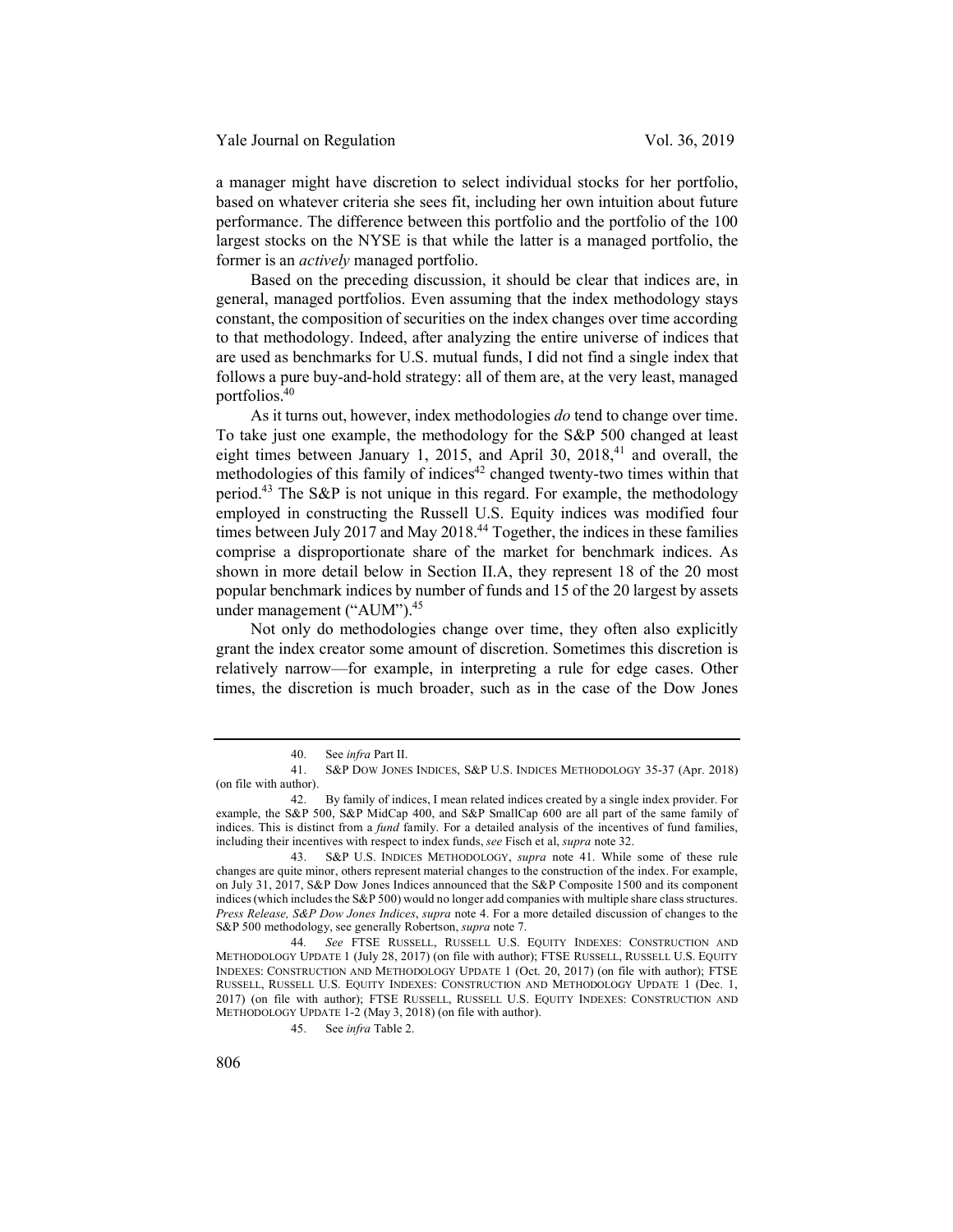Industrial Average, which, as discussed below,<sup>46</sup> has no quantitative rules for selecting constituents.<sup>47</sup> Others still contain enough ambiguity so as to make it difficult for a third party to determine exactly how the index will be constructed going forward.48 The most extreme examples of these are indices that rely on proprietary methodologies.49

This argument—that indices are managed portfolios—is perhaps counterintuitive. Perhaps because of the ubiquity of the idea of "passive investing"—i.e., an investment strategy in which the investor attempts to invest in a way that tracks some index—indices have come to be associated with passive portfolios. Of course, these are false friends: the fact that an investor "passively" follows an index does not imply that the index *itself* is passive.<sup>50</sup>

In the next two Sections, I introduce the conceptual implications of this insight in the context of benchmarking and index investing, respectively. I leave a more detailed discussion of the implications of my findings for Part IV.

## *C. Benchmarking Against Managed Portfolios*

It should be fairly straightforward to see why this insight is relevant in the context of benchmarking. First, given that no index is truly passive, in the sense of being a pure buy-and-hold portfolio, any comparison between an investment portfolio and an index necessarily implies a comparison with a managed portfolio. Sometimes this may be precisely the right thing to do. For example, an investor who is herself holding a managed portfolio could be entirely correct in comparing its performance to that of another managed portfolio. In that case, by comparing the performance of her portfolio to the benchmark, she can answer the question of "how did my managed portfolio do compared to this other managed portfolio?" She is, in other words, comparing one type of management to another.

In contrast, an investor who has chosen to invest in a truly passive fashion—by buying securities and simply holding them—and who compares his performance to that of an index is asking something quite different. In fact, he is asking two questions: "How does the performance of my passive portfolio compare to that of a managed portfolio?" and "How does the performance of my portfolio compare to that of *this particular* managed portfolio?" While the second one is the same as above, the first is not. In general, managed portfolios

<sup>46.</sup> See *infra* Section II.D.1.

<sup>47.</sup> S&P DOW JONES INDICES, DOW JONES AVERAGES METHODOLOGY 3, 5 (Apr. 2017) (on file with author).

<sup>48.</sup> See *infra* Section II.D.

<sup>49.</sup> See *infra* Section II.C.4.

<sup>50.</sup> People can also actively trade in "passive" funds, such as ETFs, further muddying the waters of "passive" investing. I leave this possibility aside and focus on the "passivity" of the indices themselves and of the funds that track them.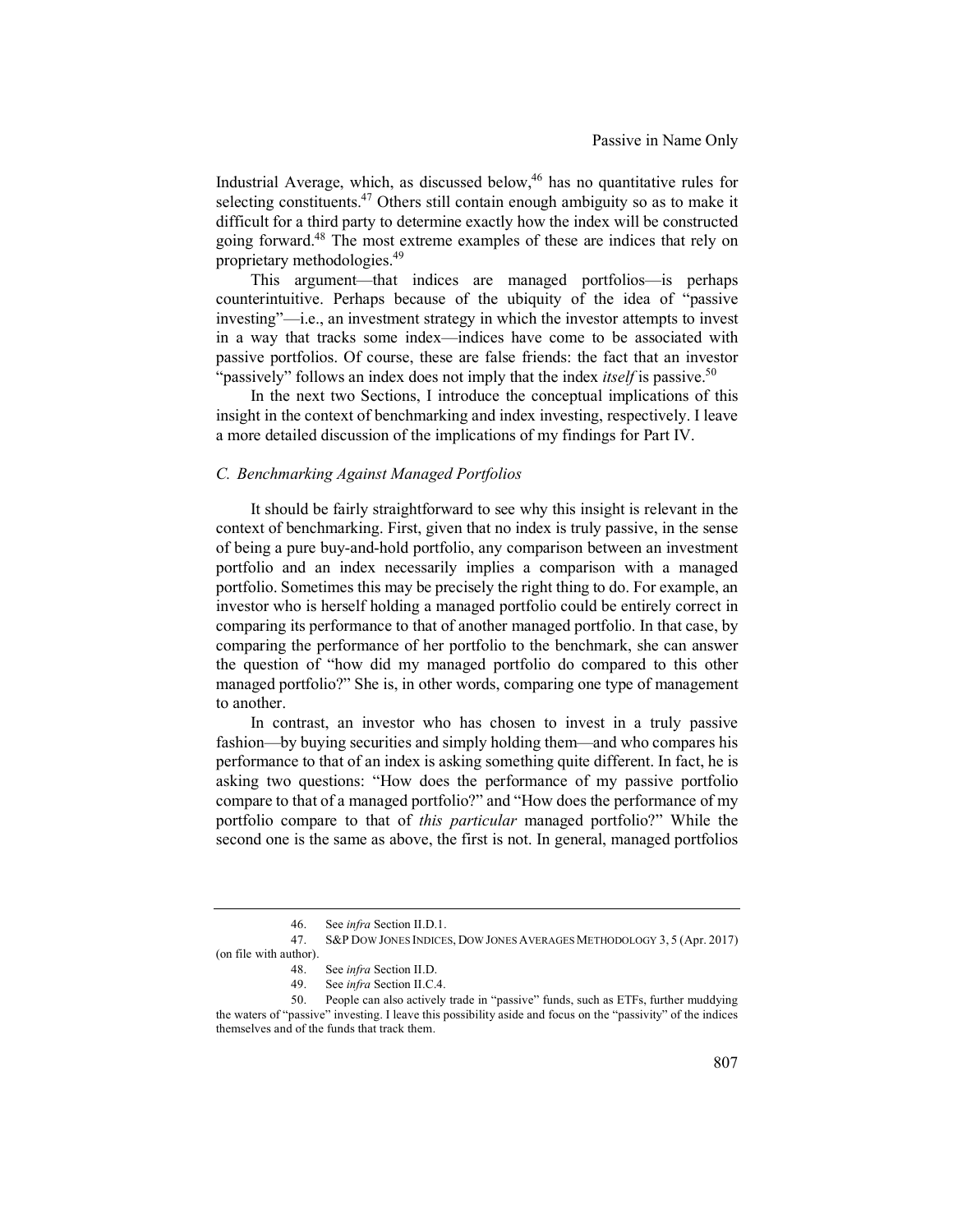## Yale Journal on Regulation Vol. 36, 2019

will outperform passive portfolios over long horizons,<sup>51</sup> leading to biased comparisons.<sup>52</sup>

This leads to the second critical issue related to benchmarking—that any comparison against a benchmark is as much about the benchmark as it is about the comparator. While the old adage refers to a comparison between apples and oranges, one could just as well speak of comparing oranges to apples. In the context of mutual funds or stock portfolios, this implies that it is crucial to select an appropriate benchmark index before making any comparisons. Naturally, in order to do so, one must first understand the details of the benchmark index. Otherwise, any comparison is, at best, useless, and at worst, misleading. I return to this issue in Section IV.C.

#### *D. Index Investing and Delegated Management*

The basic idea of delegated management is quite simple: in the abstract, it simply means that rather than making all the relevant decisions alone, one retains a delegee, or an agent, to make decisions on one's behalf. In the corporate context, this the familiar story of the separation of ownership and control.<sup>53</sup> Rather than running the company themselves, investors elect board members, who hire managers to run the company's day-to-day activities.<sup>54</sup>

Investors can do something similar at the portfolio level: rather than personally managing their security portfolios, they can retain a manager to do it for them, for example, by buying shares in some sort of fund, such as a hedge fund or an actively managed mutual fund. By doing so, the investors are delegating the decisions around which stocks to buy and sell (and in what quantities), and when to do it, to the fund manager. Alternatively, an investor could purchase an index fund, which tracks some underlying index. Here, the buying and selling decisions are taken out of the hands of the managers.<sup>55</sup> Instead of the fund manager, these decisions are simply being made by the index providers. Somebody is still making the decisions, and delegated management is still occurring.

While individuals may be happier not having to manage the day-to-day features of their financial lives, delegated management almost invariably leads to concerns about agency problems. These problems are well known and well understood. Much of the literature on corporate law and corporate governance is focused on identifying and remedying agency problems, and one of the primary

<sup>51</sup>*. See* COCHRANE, *supra* note 39, at 132-136.

<sup>52</sup>*. See generally* Robertson, *supra* note 7 (quantifying the extent of that outperformance in the context of the S&P 500).

<sup>53</sup>*. See* Roberta Romano, *Preface*, *in* FOUNDATIONS OF CORPORATE LAW, at v (2d. ed. 2006) ("The key feature of the public corporation is Adolph Berle and Gardiner Means' insight concerning the separation of ownership and control: managers of the firm, who run the business, are not the owners."). 54*. Id*.

<sup>55.</sup> This is not entirely true. Even in a "passively" managed fund, fund managers still have some discretion (generally to reduce transactions costs and tracking error), but it is relatively minor.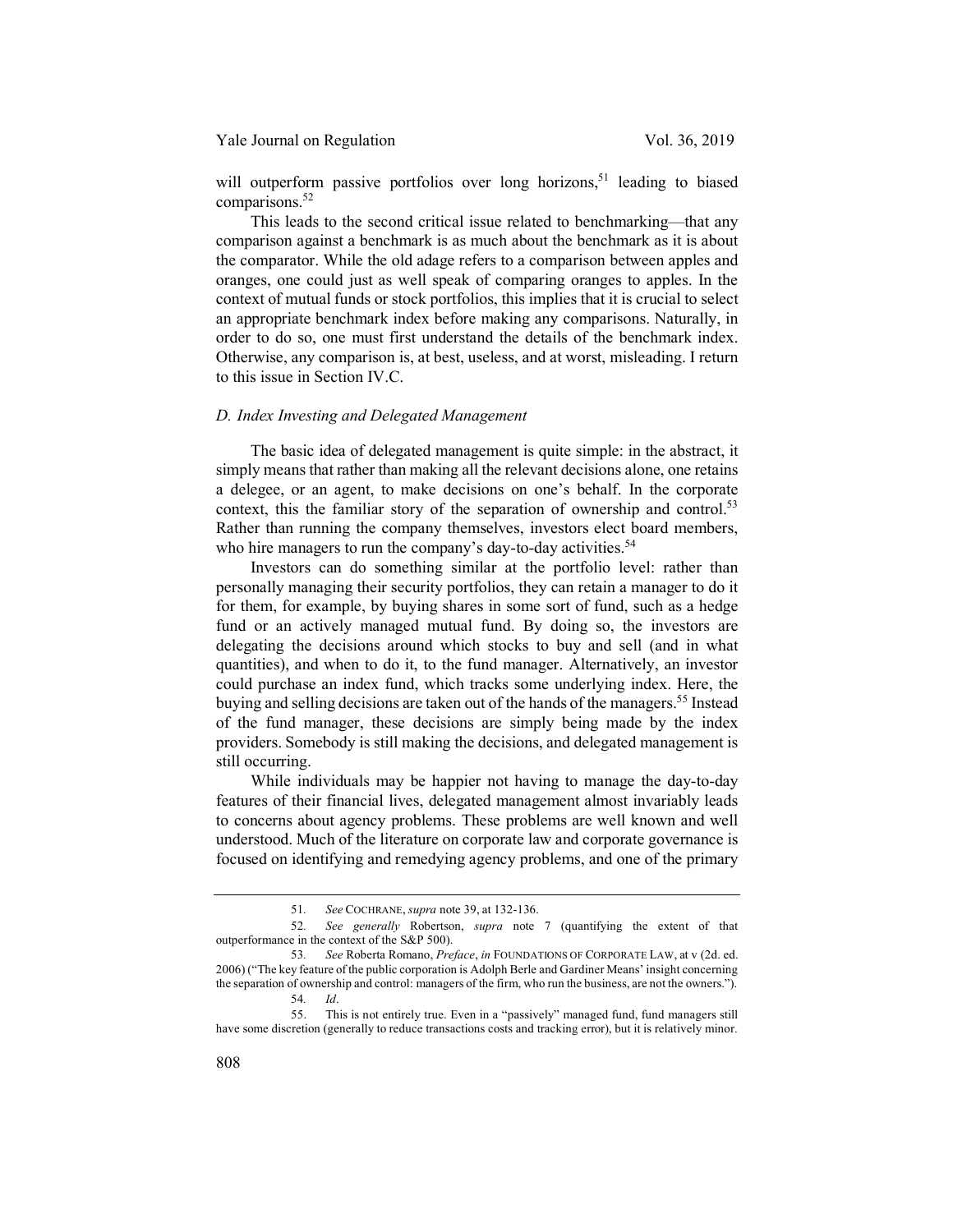purposes of corporate law is addressing and minimizing these problems.<sup>56</sup> While running a company is more complex than managing a stock portfolio, the same types of concerns can arise in the portfolio management context.

Not all delegation is delegated management. The "management" portion of delegated management implies some discretion or decisionmaking by the agent that is not predetermined or directly supervised by the principal—here, the investor. For example, if an investor wrote a complete contingent list of investment rules and asked the manager to implement those rules, it would be odd to call that delegated management. The "manager" in that example would simply be executing the instructions. Similarly, if the investor instructed the fund manager to track a particular index, and the investor knew exactly what that index was going to do on any given day and under any given set of circumstances, it would be strange to think of this as delegated management. The investor need not even have written the rules herself. Suppose instead that she simply selected the index from a menu of index offerings, each of which followed clear mechanical rules that she fully understood. Here again, all the managerial decisionmaking—as far as the investor's portfolio is concerned—is done at the moment that the investor selects which of the indices she wants her fund manager to track. If the index rules are clear and mechanical, the rules do not change, and the index creator has no meaningful decisionmaking authority, we would not think of tracking that index as delegated management.

While in theory it would be possible to construct an index with those characteristics—an index that is purely mechanical and fully transparent ex ante—after reviewing the methodology documents of over 600 indices, I did not find a single one that operated in that way.57 Rather, as discussed in Part II, many either provided for substantial amounts of discretion or were described in such a way as to make it virtually impossible for a third party to precisely interpret the stated criteria.

This observation has substantial implications, both conceptual and concrete. While there is nothing inherently wrong with delegating managerial decisionmaking, <sup>58</sup> it is important to recognize that this is what investors are doing when they engage in index investing. I return to this issue in Section IV.A, with a particular focus on the implications for investor protection. Before doing so, I turn to the empirical portions of this Article.

<sup>56.</sup> Romano, *supra* note 53, *Preface* (noting that "[m]uch of corporate law is directed at mitigating agency problems").

<sup>57.</sup> As discussed in more detail below, there is nothing inherently wrong with delegated management; it is simply something that must be recognized and treated accordingly. *See* discussion *infra*  Part IV.

<sup>58</sup>*. See* discussion *infra* Part IV.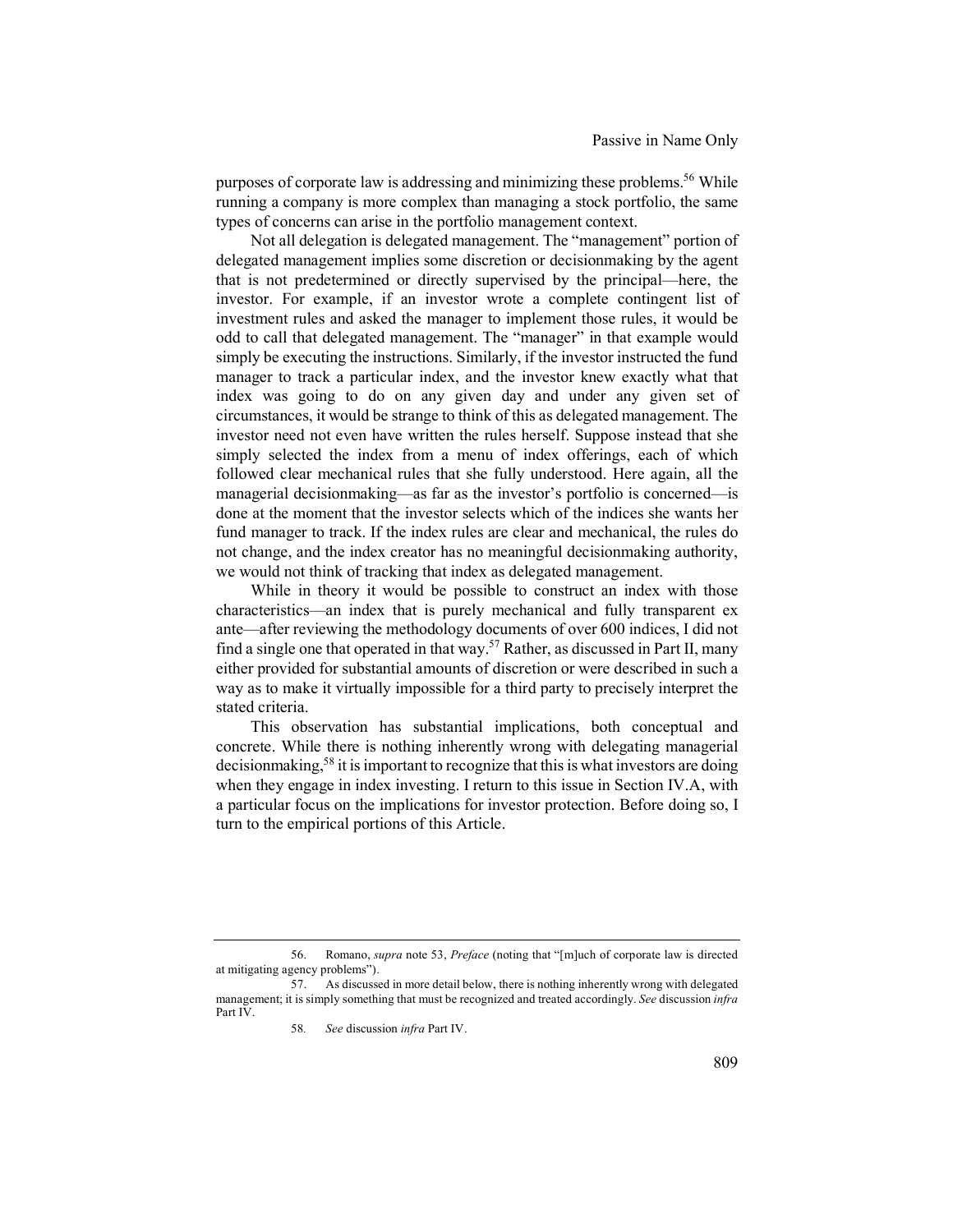Yale Journal on Regulation Vol. 36, 2019

#### II. The Landscape of Indices

While even many relatively financially sophisticated individuals would be hard pressed to name more than a handful of indices, it turns out that there are thousands of different securities indices in the world,<sup>59</sup> hundreds of which focus on U.S. equity securities. In a related paper, I perform a detailed quantitative analysis on the giant among these—the S&P 500—and look at the implications of its security selection decisions. Repeating this analysis for each of these other indices is infeasible for both practical and technical reasons. $60$  Instead, in this Section, I take a different approach. Rather than delving into the *implications* of security selection, I take a step back and examine the security selection *process*  itself*.* In other words, this Section builds on the idea of indices as managed portfolios and explores the differences in *how* these portfolios are managed. I do so with two aims in mind: (1) to explore *why* there is such a profusion of indices, and (2) to shed light on *how* the indices differ from each other, if at all. In doing so, I hope to shed some light on this previously unexplored landscape.

#### *A. The Sample*

To ensure that my sample was as comprehensive as possible, I began by casting a wide net. Using data from Morningstar Direct, on July 26, 2017, I obtained a list of all equity mutual funds available for sale in the United States. Morningstar Direct is marketed as "an investment analysis platform built for asset management and financial services professionals<sup>"61</sup> and is also used by academics in the finance literature.<sup>62</sup> This list included open-ended equity mutual funds, ETFs, and closed-end funds. In order to ensure that I did not miss anything, I also included open- and closed-end funds as well as ETFs available for sale in the U.S. that were classified by Morningstar Direct as "Alternative"

<sup>59.</sup> A search of Morningstar Direct on August 3, 2017, returned over 67,000 indices, including equity indices, fixed income indices, and "alternative" indices. Even after aggressively eliminating duplicates—for example, instances where the same index was offered in different currencies—I was left with about 29,000 indices. There were a total of 307 index creators in my sample, and the average index creator in my sample is associated with 95 indices, with a median of 5, indicating a highly skewed distribution. 145 of these creators have at least one equity index, with a mean of 59 indices per creator and a median of 3, exhibiting a similarly large skew. This high degree of skewness means that while a relatively small number of index providers dominate this market (FTSE/Russell, MSCI and S&P in the equity market, and Bank of American/Merrill Lynch, Bloomberg/Barclays, Citi and Markit in the fixed income market), there are also hundreds of smaller providers. In total, 282 index providers appeared fewer than 100 times in the data, and 206 appeared fewer than 10 times.

<sup>60.</sup> Practically, doing so would require a large amount of data cleaning and computing power. Technically, unlike S&P, most index providers in my sample do not make the historical constituents of their indices available.

<sup>61.</sup> MORNINGSTAR DIRECT, https://www.morningstar.com/products/direct [https://perma.cc/AR3Y-T3SD].

<sup>62.</sup> For a recent example, see Martijn Cremers & Ankur Pareek, *Patient Capital Outperformance*, 122 J. FIN. ECON. 288, 291 (2016) (classifying as "active share managers" those who manage funds whose holdings differ substantially from their benchmark as reported on Morningstar Direct and finding that among these funds, those who trade infrequently outperform those who do not).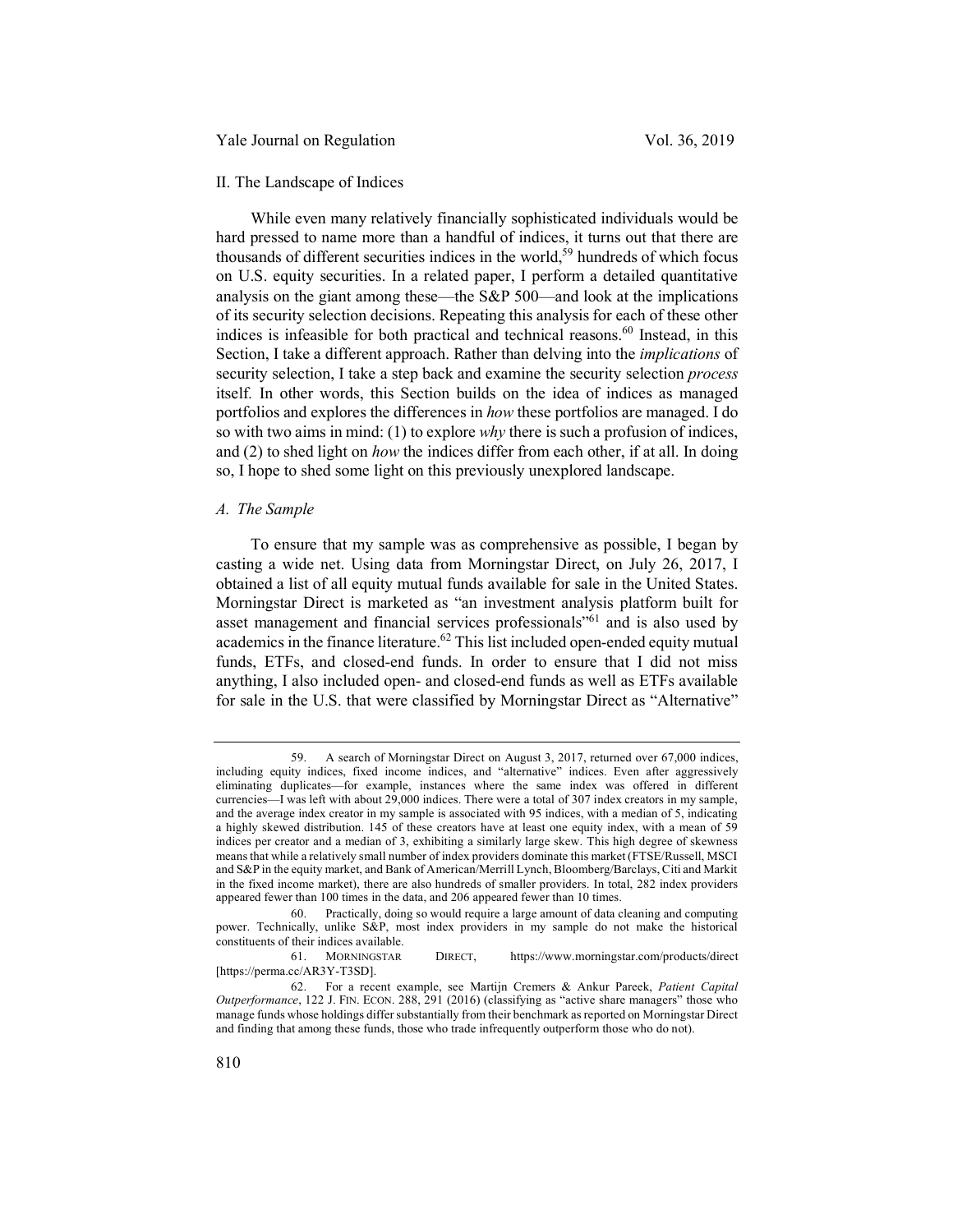or "Miscellaneous," or whose type was missing. Because this last group introduced a wide variety of different types of funds that were not focused on equities, I then removed funds that had a Morningstar category that clearly indicated that they were not equity funds.<sup>63</sup>

Because I was interested in limiting my attention to the U.S. market, I dropped all funds that Morningstar categorized as focusing on foreign markets.<sup>64</sup> I then went through the remaining indices and eliminated funds that were benchmarked to indices that were clearly either non-U.S. focused or were not equity indices.65 Finally, because I was interested in the relationship between

65. The funds I dropped were those that were benchmarked to the following indices: "BBgBarc Capital US Agg Bond TR USD," "Barclays US Tr 2Y/10Y Yield Curve TR USD," "Bitcoin Market Price PR USD," "BofAML 3M Trsy Bill +3% Wrap," "BofAML US Treasury Bill 3 Mon TR USD 50.00000% + MSCI World NR USD 50.00000%," "FTSE 3-month U.S.T-Bill + 4% USD," "Hartford Risk-Optim Multif REIT TR USD," "JPY USD," "8JPY/USD TR USD," "MSCI US REIT USD," "3-Month LIBOR," "BBgBarc 1-3 Yr US Treasury TR USD," "BBgBarc Global Aggregate TR Hdg USD," "BBgBarc Global Aggregate TR USD," "BBgBarc Municipal 5 Yr 4-6 TR USD," "BBgBarc Municipal TR USD," "BBgBarc US Agg Bond TR USD," "BBgBarc US Corporate High Yield TR USD," "BBgBarc US Govt/Credit TR USD," "BBgBarc US Treasury Bill 1-3 Mon TR USD," "BBgBarc US Trsy Bellwethers 3Mon TR USD," "BBgBarc US Trsy Infl Note 1-10Y TR USD," "BONY China Select ADR TR USD," "BONY Emerging Markets 50 ADR TR USD," "BONY Latin America 35 ADR TR USD," "BofAML US Treasuries 1-5Y Yld USD," "BofAML US Treasury Bill 3 Mon TR USD," "BofAML US Treasury Bills 0-3 Mon TR USD," "BofAML US Treasury Bills TR USD," "BofAML USD LIBID 1 Mon Average TR USD," "BofAML USD LIBOR 3 Mon CM," "BofAML USD LIBOR 6 Mon CM TR USD," "Citi Treasury Bill 1 Mon USD," "Citi Treasury Bill 3 Mon USD," "DJ US Select REIT TR USD," "FTSE EPRA/NAREIT Developed Europe NR USD," "FTSE EPRA/NAREIT Developed Ex US NR USD," "FTSE EPRA/NAREIT Developed Ex US TR USD," "FTSE Developed Europe All Cap NR USD," "FTSE EPRA/NAREIT Dv ex NA NR USD," "FTSE EPRA/NAREIT Global Ex US TR USD," "FTSE EPRA/NAREIT Global REITs NR USD," "FTSE NAREIT All Equity REITs TR USD," "FTSE NAREIT All REITs TR," "FTSE NAREIT Equity REITs TR USD," "ICE LIBOR 1 Month USD," "ICE LIBOR 3 Month USD," "MSCI ACWI Ex USA IMI NR USD," "MSCI ACWI Ex USA NR USD," "MSCI Brazil 25-50 GR USD," "MSCI Brazil 25-50 NR USD," "MSCI India NR USD," "MSCI Japan GR USD," "MSCI Japan NR USD," "MSCI Korea 25-50 NR USD," "MSCI Mexico IMI 25-50 GR USD," "MSCI Mexico IMI 25-50 NR USD," "MSCI US REIT GR USD," "MSCI US REIT NR USD," "MVIS Russia NR USD," "S&P Dev Ex-US BMI Energy Sector NR USD," "S&P Dev Ex-US BMI Financl Sector NR USD," "S&P Dev Ex-US BMI HealthCare Sec PR USD," "S&P Dev Ex-US BMI IT Sector NR USD," "S&P Dev Ex-US BMI Industrial Sec NR USD," "S&P Dev Ex-US BMI Materia Sector NR USD," "S&P Dev Ex-US BMI Telecom Svc Se NR USD," "S&P Dev Ex-US BMI Utilit Sector NR USD," "S&P Dev ExUS BMI ConsDiscret Sec NR USD," "S&P Developed Ex US Property NR USD," "S&P Developed Ex US Property TR USD' "S&P Developed Property TR USD," "S&P Developed Small TR USD," "S&P Dvlp Ex US Consumer Staple GR USD," "S&P Global Ex US Property NR USD," "S&P Global Ex US REIT NR USD," "S&P Global REIT NR USD," "S&P Global REIT TR USD," "US Dollar," "USTREAS Federal Funds," "Wilshire US REIT TR USD," "Wilshire US

<sup>63.</sup> Specifically, I dropped funds in the following Morningstar categories: "Alt - Fund of Funds – Multistrategy," "Alt - Fund of Funds - Other," "Alt - Fund of Funds - Europe," "Managed Futures," "Miscellaneous - Income and Real Property," "Multicurrency," "Option Writing," "Single Currency," "Trading - Leveraged/Inverse Commodities," "Trading - Inverse Commodities," "Trading - Inverse Debt," "Trading - Leveraged Commodities," and "Trading - Leveraged Debt."

<sup>64.</sup> Specifically, I dropped all funds in the following Morningstar categories: "Asia Pacific Equity," "China Region," "Diversified Emerging Mkts," "Diversified Pacific/Asia," "Emerging Markets Equity," "Europe Stock," "European Equity," "Greater China Equity," "India Equity," "Japan Stock," "Latin America Stock," "Pacific/Asia ex-Japan Stk," "Asia Pacific ex-Japan Equity," "Foreign Large Blend," "Foreign Large Growth," "Foreign Large Value," "Foreign Small/Mid Blend," "Foreign Small/Mid Growth," "Foreign Small/Mid Value," "Global Emerging Markets Equity," "Miscellaneous Region," and "Other Asia-Pacific Equity." I also dropped funds to which Morningstar assigned a country category "Europe."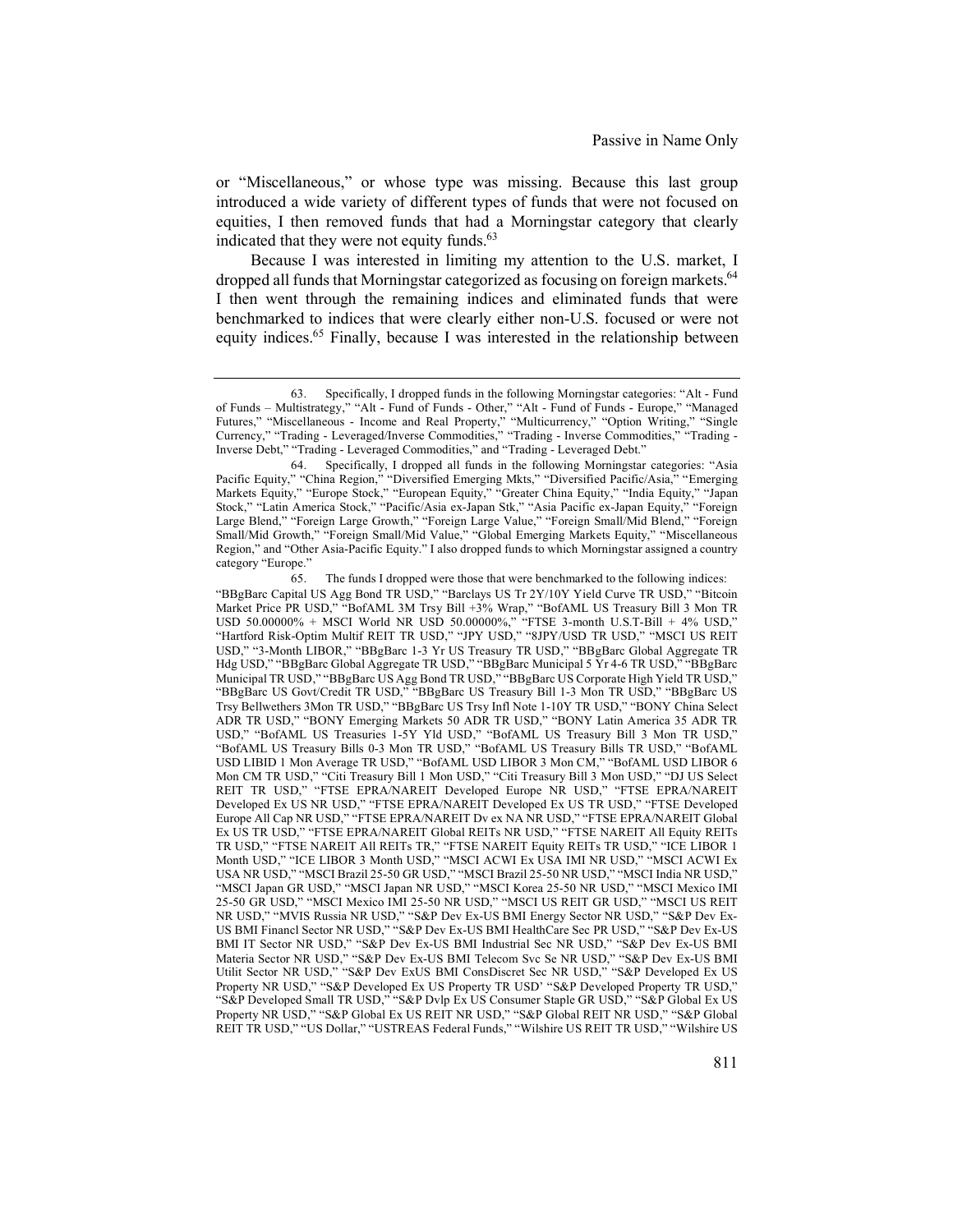funds and their benchmark indices, I then dropped all funds for which no benchmark index was recorded.

After eliminating duplicates, this left a total of 897 indices. With the help of a research assistant, I then obtained the methodology document associated with each index. In a few cases, no formal methodology document was available. In such cases, I relied on other publicly available sources to obtain the required information.66 I then read through each methodology document. Based on this review, I identified 83 of these as indices that are primarily composed of nonstock assets<sup>67</sup> and another 213 as indices that are primarily or exclusively composed of non-U.S. equities or are designed to cover regions that extend beyond the United States.68 This leaves a total of 601 indices, which benchmark 3,206 mutual funds (for a total of 9,091 fund-classes).

|                             |        | Standard<br>Deviation |                  | Percentile       |                  |                  |                  | Number  |
|-----------------------------|--------|-----------------------|------------------|------------------|------------------|------------------|------------------|---------|
|                             | Mean   |                       | 10 <sup>th</sup> | 25 <sup>th</sup> | 50 <sup>th</sup> | 75 <sup>th</sup> | 90 <sup>th</sup> | of      |
|                             |        |                       |                  |                  |                  |                  |                  | Indices |
| Number of<br>Funds          | 5.33   | 38.52                 |                  |                  |                  |                  |                  | 601     |
| Aggregate AUM<br>(millions) | 16,183 | 170,682               |                  | 36               | 267              | 1.641            | 9.166            | 601     |

This table presents the distribution of number of funds by index as well as the aggregate AUM invested in funds (in millions of dollars) by index. The first column presents the average number of funds per index as well as the average total AUM per index. The second column presents the standard deviations of the same. The third through seventh columns present the  $10<sup>th</sup>$ ,  $25<sup>th</sup>$ ,  $50<sup>th</sup>$  (i.e., the median), 75<sup>th</sup>, and 90<sup>th</sup> percentiles of the distributions.

RESI TR USD," "WisdomTree Gbl Ex Us Real Estate TR USD," "DJ Gbl Ex US Select RESI NR USD," "AUD/USD TR USD," "Double Long Euro TR USD," "Double Short Euro TR USD," "EUR/USD TR USD," "FTSE China 50 NR USD," "FTSE China 50 USD TR USD," "FTSE Developed Europe All Cap TR USD," "MSCI Europe NR USD," "MSCI Europe Small Cap NR USD," "MSCI Europe/Financials NR USD," and "WisdomTree Gbl ex-US Hdg Real Es TR USD."

66. For example, in some cases, no formal index methodology document was available, but a description of the index was available on the index provider's website. In other cases, a prospectus for an associated ETF was available, and I was able to obtain methodology information from the prospectus. In other cases, a factsheet or other description file relating to an ETN or ETF was available, which contained information on the underlying index. After all this, there were three indices that remained. For one, the "Barclays Long/Short Equity Index," I relied on a short description of the index provided by the fund that was using it as an index to characterize it as a specialized index. The two remaining were the "BofAML Technology 100" and the "S&P United States Property" indices. Based on their names, I inferred that both were industry indices. I made no inferences about the other characteristics of these indices. My results are not sensitive to the exclusion of these indices.

67. For example, some of these indices primarily track assets like ETFs, MLPs, or REITs. Others are indices of hedge funds, or of other indices.

<sup>68.</sup> For these purposes, I treat equities listed on U.S. exchanges as U.S. equities. As such, an index that includes foreign equities that are traded on U.S. exchanges, including in the form of ADRs, is included in my sample. In contrast, an index that includes securities listed on "developed country exchanges" is excluded, since it includes foreign equities listed on foreign exchanges. I also exclude indices designed to track equities that represent regions that extend beyond the United States, including "World," "Developed Countries," and "North America." I also identify and remove a few indices that exclude U.S. firms that were missed in prior screens.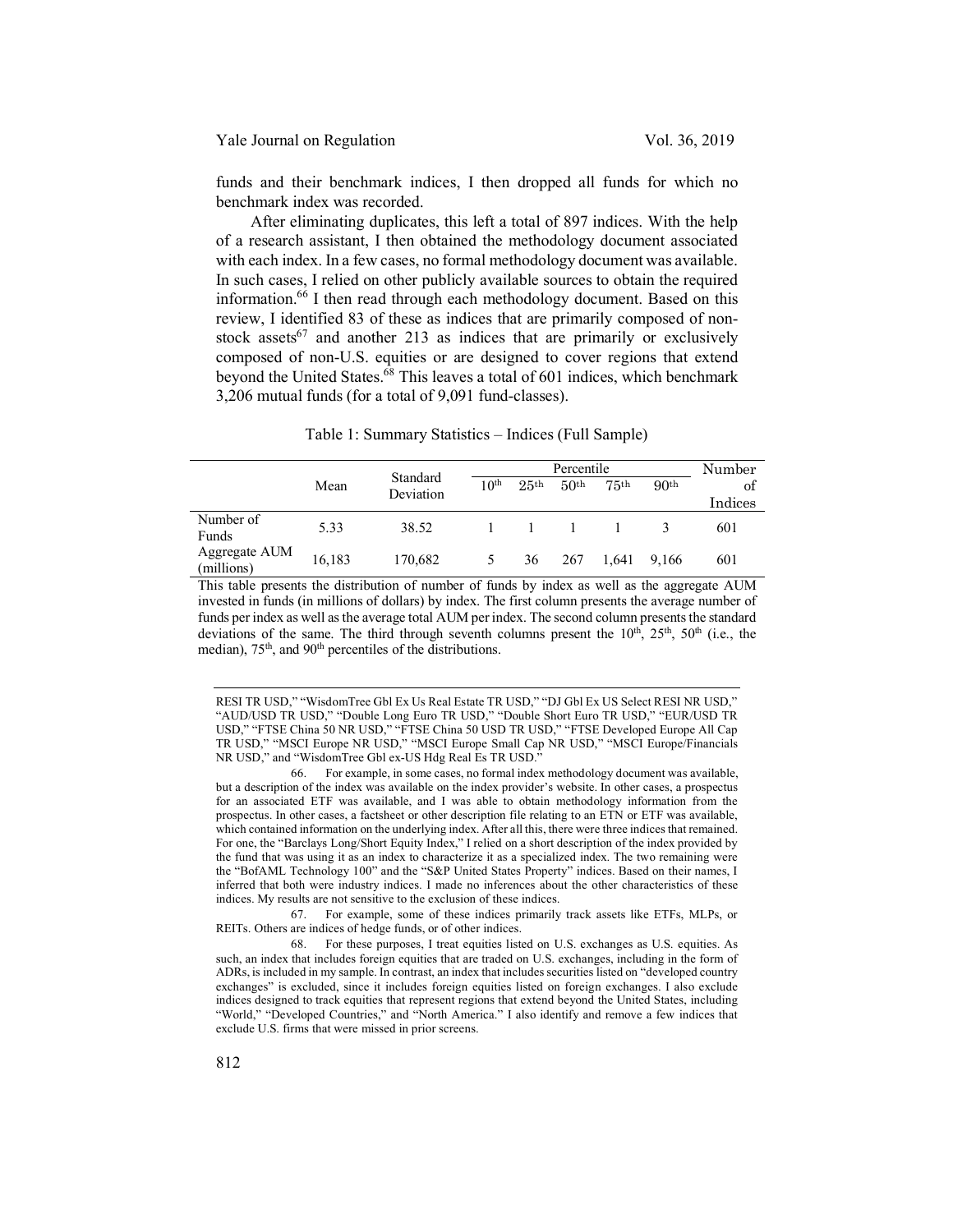Table 1 presents summary statistics describing the number of funds as well as the aggregate AUM benchmarked to each index. Table 2 presents the most popular indices, measured both by number of funds that use it as a benchmark and by the aggregate AUM of the funds benchmarked to it.

| Most Popular Indices by Number of Funds |          | Most Popular Indices by AUM |           |  |
|-----------------------------------------|----------|-----------------------------|-----------|--|
| <b>Index Name</b>                       | Number   | Index Name                  | Aggregate |  |
|                                         | of Funds |                             | AUM       |  |
|                                         |          |                             | (billion) |  |
| S&P 500                                 | 842      | S&P 500                     | \$3,989   |  |
| Russell 2000                            | 234      | CRSP U.S. Total Market      | \$797     |  |
| Russell 1000 Value                      | 188      | Russell 1000 Value          | \$603     |  |
| Russell 1000 Growth                     | 183      | Russell 1000 Growth         | \$532     |  |
| Russell 2000 Value                      | 134      | Russell 2000                | \$328     |  |
| Russell 2000 Growth                     | 118      | Russell Mid Cap Value       | \$204     |  |
| Russell Mid Cap Growth                  | 82       | Russell Mid Cap Growth      | \$203     |  |
| Russell Mid Cap Value                   | 81       | Russell 3000                | \$186     |  |
| Russell 3000                            | 80       | Russell 2000 Value          | \$181     |  |
| Russell 1000                            | 79       | Russell 1000                | \$178     |  |
| S&P MidCap 400                          | 56       | S&P MidCap 400              | \$155     |  |
| Russell 2500                            | 54       | Russell 3000 Growth         | \$138     |  |
| Russell Mid Cap                         | 48       | Russell 2000 Growth         | \$131     |  |
| Russell 3000 Value                      | 43       | CRSP U.S. Mid Cap           | \$110     |  |
| Russell 3000 Growth                     | 40       | Russell Mid Cap             | \$101     |  |
| Russell 2500 Growth                     | 30       | CRSP U.S. Small Cap         | \$97      |  |
| Russell 2500 Value                      | 27       | CRSP U.S. Large Cap         | \$83      |  |
|                                         |          | Growth                      |           |  |
| NASDAQ 100                              | 22       | Russell 3000 Value          | \$83      |  |
| S&P SmallCap 600                        | 22       | NASDAQ 100                  | \$76      |  |
| DJ Industrial Average                   | 16       | S&P Completion              | \$73      |  |
|                                         |          |                             |           |  |
| Total number of funds                   | 3,206    | Total AUM                   | \$9,726   |  |

Table 2: Most Popular Indices (Full Sample)

This table presents the twenty most popular indices within the sample, as measured by the number of funds using the index (left panel) and the aggregate AUM (in billions of dollars) invested in funds using the index (right panel). The last row of each panel presents the total numbers of funds and AUM associated with these twenty indices.

Table 2 highlights the dominant position of the S&P 500 in this market. Out of a total of 3,206 funds, 842 (26%) are benchmarked to the S&P 500. This dominance is even greater in AUM terms, where the figures are almost \$4 trillion, or 41% of the total. Of course, that still leaves over \$5.7 trillion, and almost 2,400 funds, benchmarking to some *other* index. Moreover, as Table 1 demonstrates, there is a long tail of indices. The median index—and even the  $75<sup>th</sup>$  percentile index—is being used by only a single fund,<sup>69</sup> and even the  $90<sup>th</sup>$ 

<sup>69.</sup> This figure actually understates this phenomenon. In fact, 477 indices were being used by a single fund, representing 79.4% of the total. An additional 56 indices were used by only 2 funds, meaning that almost 89% of indices were benchmarking no more than 2 funds.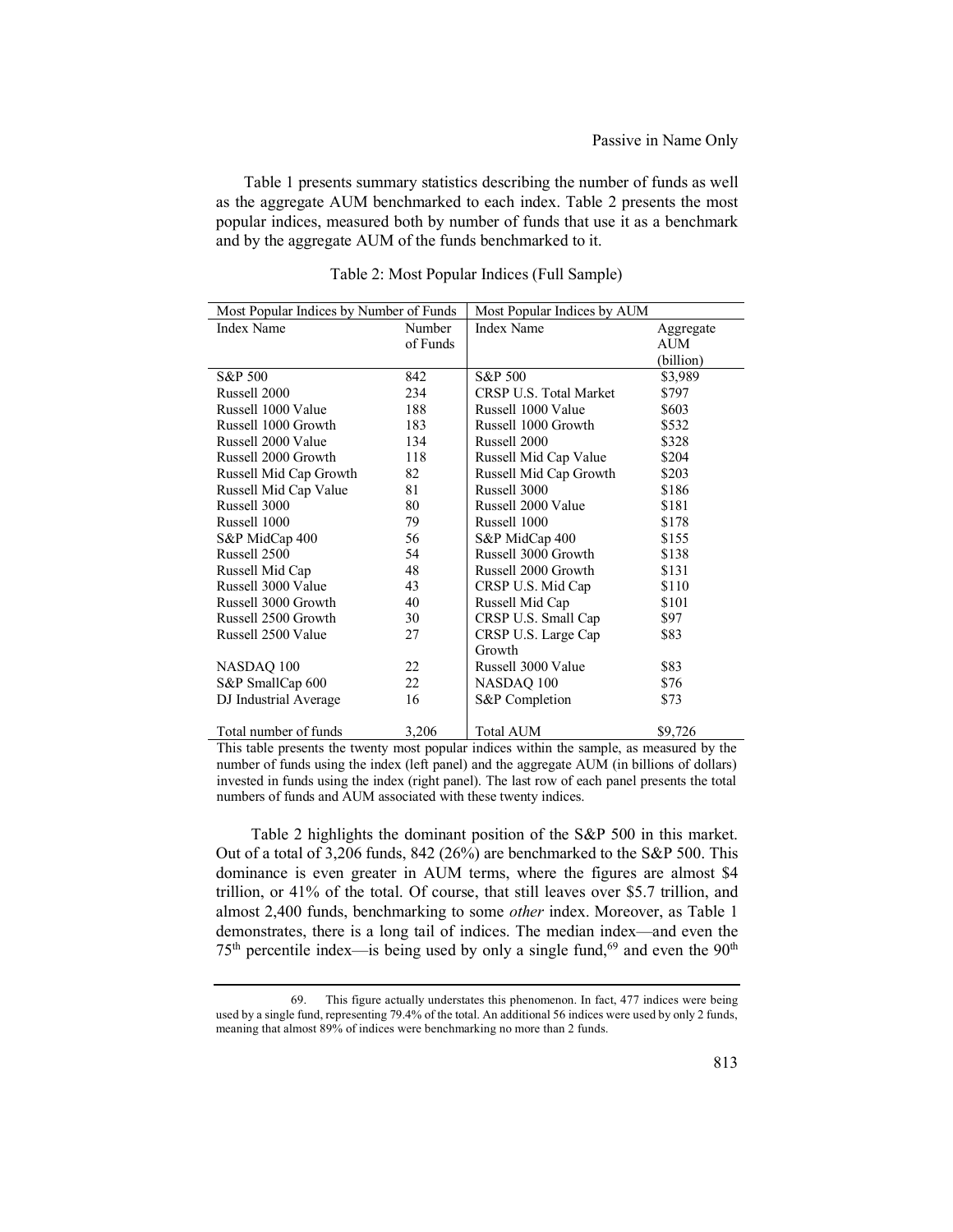percentile is only being used by three funds, highlighting the tremendous skew in the data. That being said, even the smaller indices are associated with nontrivial amounts of money. The aggregate AUM associated with the median index is \$267 million, and there are 193 indices that are associated with over \$1 billion in AUM. While they are clearly not as large as the S&P 500, these amounts are large enough that they should not be ignored.

Because indices can act both as benchmarks and as an underlying index for the purpose of "index" investing, I divide my sample of mutual funds into index funds and non-index funds.<sup>70</sup> Then, recognizing that an index fund could potentially track an index other than its primary prospectus benchmark, I obtained the prospectus for each index fund from the SEC's EDGAR Mutual Fund database and hand-collected the underlying index for each fund.<sup>71</sup> Out of 912 index funds, I was able to locate prospectuses for 889 in this way.<sup>72</sup> Twentytwo of the remaining twenty-three were exchange-traded notes, and I obtained their prospectuses by other means, such as through the Morningstar website. The final one was a unit investment trust, and I obtained its prospectus from EDGAR.<sup>73</sup> I omitted one fund because it was an actively managed ETF and therefore did not have an underlying index. I was therefore left with a final sample of 911 index funds. The set of non-index funds consisted of the remaining 2,294 funds.

To investigate the characteristics of indices used as benchmarks for actively managed mutual funds separately from the characteristics of indices used for "index investing," I repeat the analysis in Table 1 and Table 2, this time splitting the sample between the two groups. I note that while I am relying on the Morningstar Direct data for the non-index fund subsample, I use my handcollected data for the index fund subsample. As a result, the data used in the two subsamples does not aggregate to the data used in the full sample. The results are presented in Table 3 and Table 4. Because some indices are used *both* as the benchmark for a non-index fund and as the underlying index by an index fund, these two groups overlap. Moreover, because it is possible for a fund to *track* an index that is different from its *benchmark*, the index fund subsample is not a proper subset of full sample.

<sup>70.</sup> Specifically, I classify as "index funds" all funds that are coded as index funds or as ETFs by Morningstar Direct. All other funds are classified as non-index funds.

<sup>71.</sup> The process for obtaining the prospectus data from EDGAR was as follows. First, I extracted a list of all the funds coded as index funds. I then searched for the fund by name on the EDGAR website and obtained the most recent prospectus. However, recognizing that the data were collected from Morningstar Direct in July 2017, and the searches on EDGAR were conducted in the middle of 2018, when there was a discrepancy between the index obtained using EDGAR and the index provided by Morningstar Direct, I repeated the search on EDGAR, and I relied on the information as of December 31, 2017.

<sup>72.</sup> I was not able to find a methodology document for the index associated with one of these funds. As above, in this case, I relied on the description of the index in the prospectus.

<sup>73.</sup> This was the "Invesco QQQ Trust."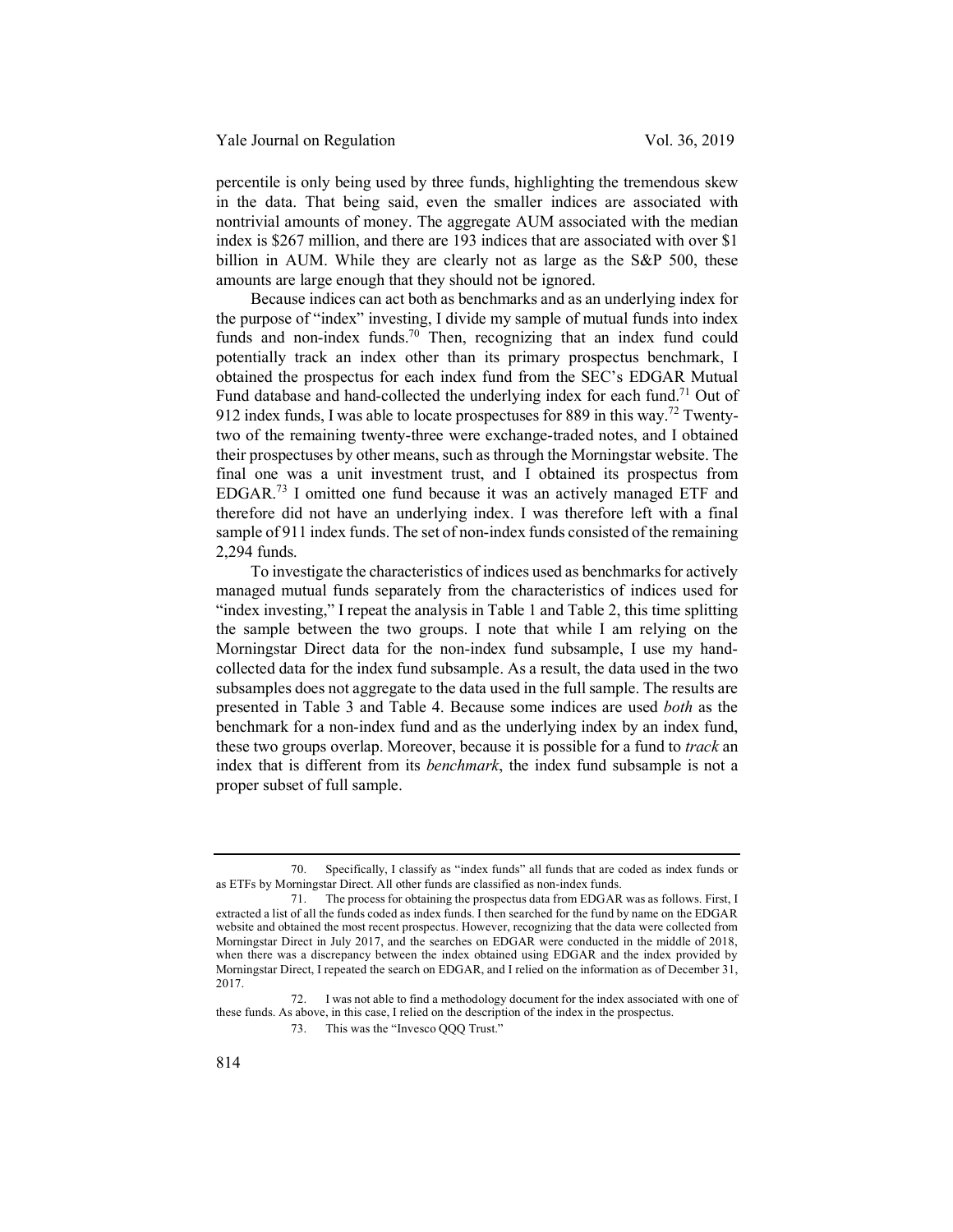| Panel A: Non-Index Funds Only |        |           |                  |                  |                  |                  |                  |            |
|-------------------------------|--------|-----------|------------------|------------------|------------------|------------------|------------------|------------|
|                               |        | Standard  |                  |                  | Percentile       |                  |                  | Number     |
|                               | Mean   | Deviation | 10 <sup>th</sup> | 25 <sup>th</sup> | 50 <sup>th</sup> | 75 <sup>th</sup> | 90 <sup>th</sup> | of Indices |
| Number of<br><b>Funds</b>     | 26.37  | 90.2      |                  |                  | $\overline{2}$   | 6                | 74               | 87         |
| Aggregate AUM<br>(millions)   | 60,942 | 272,490   | 21               | 267              | 1,141            | 9.114            | 147.450          | 87         |
|                               |        |           |                  |                  |                  |                  |                  |            |
| Panel B: Index Funds Only     |        |           |                  |                  |                  |                  |                  |            |
|                               | Mean   | Standard  |                  |                  | Percentile       |                  |                  | Number     |
|                               |        | Deviation | 10 <sup>th</sup> | 25 <sup>th</sup> | 50 <sup>th</sup> | 75 <sup>th</sup> | 90 <sup>th</sup> | of Indices |
| Number of<br>Funds            | 1.64   | 3.79      |                  |                  |                  |                  | 2                | 555        |
| Aggregate AUM<br>(millions)   | 7.971  | 74,585    | $\overline{4}$   | 33               | 233              | 1.399            | 8.006            | 555        |

Table 3: Summary Statistics – Indices (Subsamples)

This table presents the distribution of number of funds by index as well as the aggregate AUM invested in funds (in millions of dollars) by index. Panel A presents this information within the non-index fund sample. In this sample, the index refers to the primary prospectus benchmark. The first column Panel A presents the average number of funds per index as well as the average total AUM per index within the non-index fund sample. The second column of Panel A presents the standard deviations of the same. The third through seventh columns of Panel A present the 10th, 25th, 50th (i.e., the median), 75th, and 90th percentiles of the distributions. Panel B presents the same information within the index fund sample. In this sample, the index refers to the index that the fund tracks.

Table 3 shows that the skew is present in both subsamples. However, there are substantial differences between the two groups. Panel A shows that there are 87 different benchmark indices used by the 2,294 non-index funds in my sample, an average of about 26 funds per index. In contrast, the median number of funds per index is only 2, and even the  $75<sup>th</sup>$  percentile index is the benchmark for only 6 mutual funds. Arguably, the most striking feature of this distribution is its skewness: the skewness of the number of funds is over 6.7, and the skewness of the AUM is over 7.8.

In contrast, the most striking feature of the results in Panel B is the relatively low number of funds per index across the board. The average number of funds per index is only 1.6 (with a median of 1), and even the  $75<sup>th</sup>$  percentile in the first row is 1, indicating that over 75% of indices are being tracked by a single index fund. These distributions are also highly skewed, with a skewness of about 14 and 18, respectively.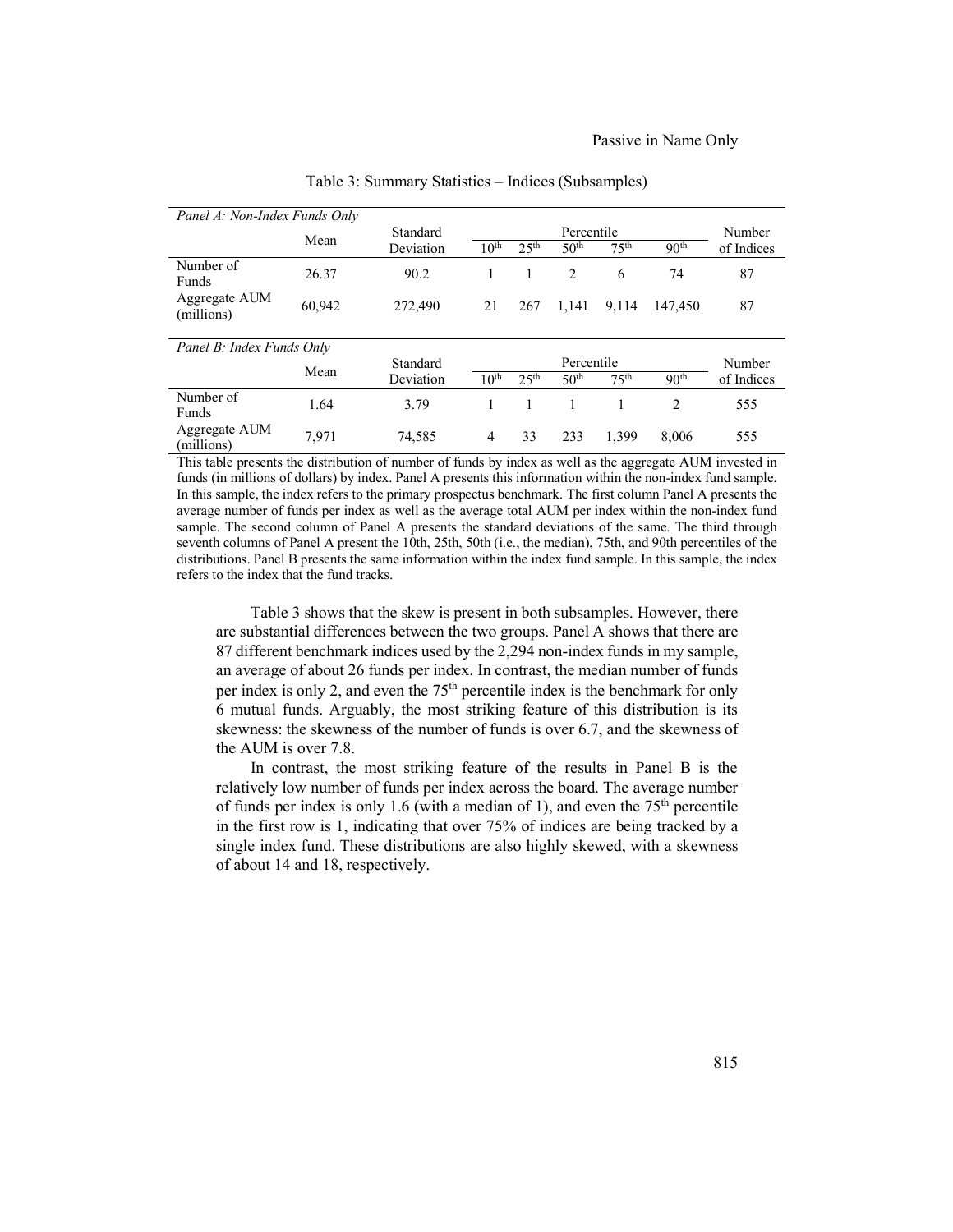## Yale Journal on Regulation Vol. 36, 2019

| Panel A: Non-Index Funds Only      |           |                              |               |
|------------------------------------|-----------|------------------------------|---------------|
| <b>Index Name</b>                  | Number of | Index Name                   | Aggregate AUM |
|                                    | Funds     |                              | (billion)     |
| S&P 500                            | 769       | S&P 500                      | \$2.434       |
| Russell 2000                       | 198       | Russell 1000 Value           | \$542         |
| Russell 1000 Value                 | 182       | Russell 1000 Growth          | \$471         |
| Russell 1000 Growth                | 176       | Russell 2000                 | \$259         |
| Russell 2000 Value                 | 132       | Russell Mid Cap Growth       | \$193         |
| Russell 2000 Growth                | 116       | Russell Mid Cap Value        | \$192         |
| Russell Mid Cap Growth (tied)      | 80        | Russell 2000 Value           | \$170         |
| Russell Mid Cap Value (tied)       | 80        | Russell 3000                 | \$148         |
| Russell 3000                       | 74        | Russell 1000                 | \$147         |
| Russell 1000                       | 73        | Russell 3000 Growth          | \$138         |
| Russell 2500                       | 52        | Russell 2000 Growth          | \$120         |
| Russell 3000 Value (tied)          | 43        | Russell 3000 Value           | \$83          |
| Russell Mid Cap (tied)             | 43        | Russell Mid Cap              | \$73          |
| Russell 3000 Growth                | 40        | Russell 2500                 | \$54          |
| Russell 2500 Growth                | 30        | Russell 2500 Growth          | \$52          |
| Russell 2500 Value (tied)          | 27        | S&P MidCap 400               | \$48          |
| S&P MidCap 400 (tied)              | 27        | NASDAQ Composite             | \$21          |
| Russell Micro Cap                  | 14        | Russell 2500 Value           | \$19          |
| S&P 1500                           | 9         | S&P 500 Utilities            | \$16          |
| S&P 500 Value (tied)               | 8         | S&P 500 Growth               | \$16          |
| S&P SmallCap 600 (tied)            | 8         |                              |               |
| Total number of funds              | 2,294     | <b>Total AUM</b>             | \$5,302       |
| Panel B: Index Funds Only          |           |                              |               |
|                                    |           |                              |               |
| <b>Index Name</b>                  | Number of | <b>Index Name</b>            | Aggregate AUM |
|                                    | Funds     |                              | (billion)     |
| S&P 500                            | 72        | S&P 500                      | \$1,545       |
| Russell 2000                       | 35        | CRSP U.S. Total Market       | \$797         |
| S&P MidCap 400                     | 29        | CRSP U.S. Mid Cap            | \$110         |
| NASDAQ 100                         | 20        | S&P MidCap 400               | \$107         |
| S&P SmallCap 600                   | 15        | CRSP U.S. Small Cap          | \$97          |
| DJ Industrial Average              | 12        | CRSP U.S. Large Cap Growth   | \$83          |
| Russell 1000 Growth                | $\tau$    | NASDAQ 100                   | \$76          |
| DJ U.S. Real Estate (tied)         | 6         | S&P Completion               | \$73          |
| Russell 1000 (tied)                | 6         | CRSP U.S. Large Cap Value    | \$73          |
| Russell 1000 Value (tied)          | 6         | Russell 2000                 | \$69          |
| Russell 3000 (tied)                | 6         | DJ U.S. Total Stock Market   | \$63          |
| DJ U.S. Basic Materials (tied)     | 5         | Russell 1000 Value           | \$61          |
| DJ U.S. Financial                  | 5         | Russell 1000 Growth          | \$61          |
| DJ U.S. Oil $&$ Gas (tied)         | 5         | S&P SmallCap 600             | \$56          |
|                                    |           | NASDAQ U.S. Dividend         |               |
| NASDAQ Biotechnology (tied)        | 5         | Achievers Select             | \$39          |
| Russell Mid Cap (tied)             | 5         | Russell 3000                 | \$38          |
| S&P 500 Growth (tied)              | 5         | CRSP U.S. Small Cap Value    | \$34          |
| S&P 500 Value (tied)               | 5         | S&P Financials Select Sector | \$32          |
| S&P Oil & Gas Exploration &        |           |                              |               |
| Production Select Industry (tied)  | 5         | Russell 1000                 | \$31          |
| S&P Regional Banks Select Industry |           |                              |               |
| (tied)                             | 5         | Russell Mid Cap              | \$28          |

## Table 4: Most Popular Indices (Subsamples)

This table presents the twenty most popular indices within the sample, as measured by the number of funds using the index (left panel) and the aggregate AUM (in billions of dollars) in the funds using the index (right panel). The last row of each panel presents the total numbers of funds and AUM associated with these twenty indices. Panel A presents this information within the non-index fund sample. In this sample, the index refers to the primary prospectus benchmark. Panel B presents the same information within the index fund sample. In this sample, the index refers to the index that the fund tracks.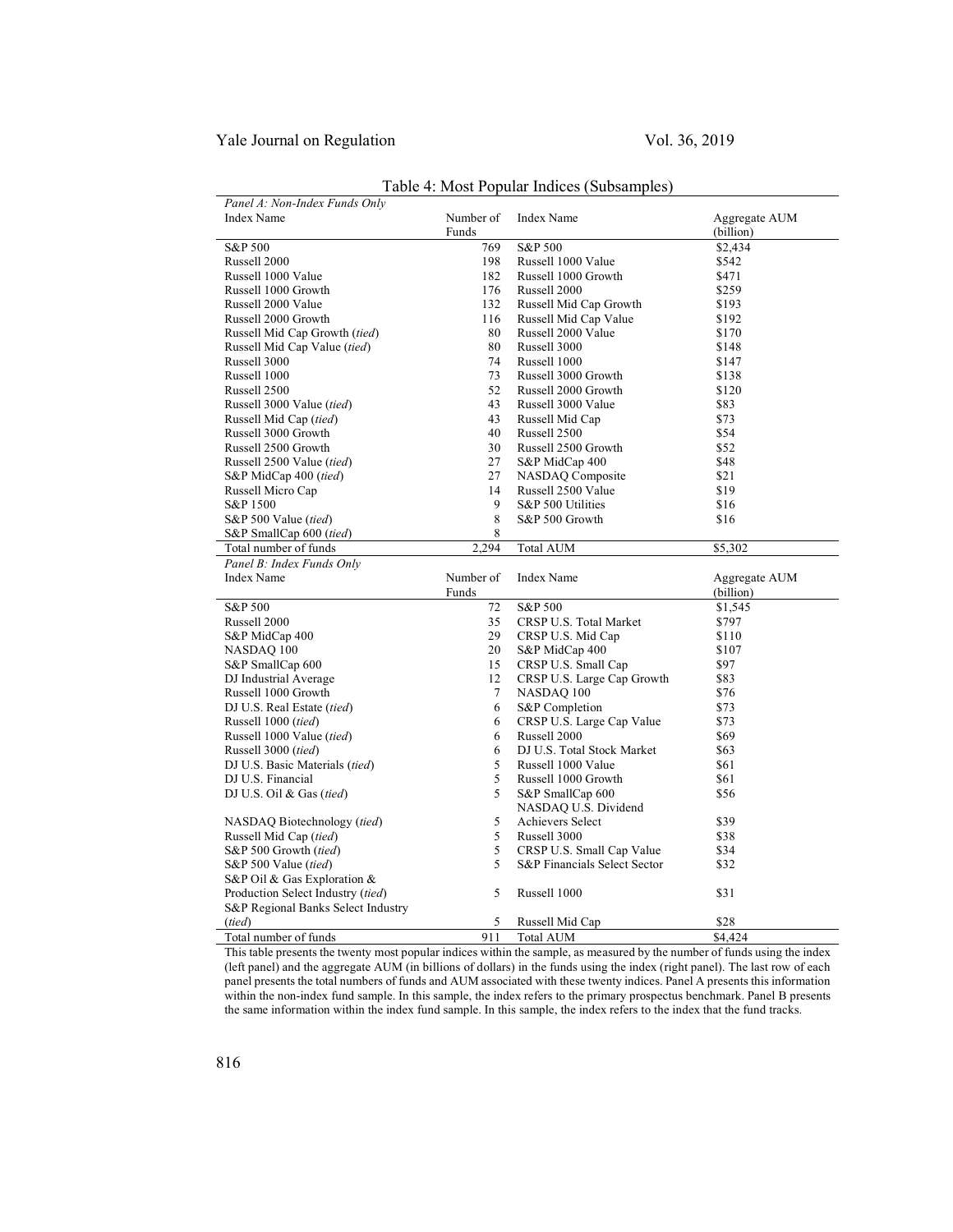Table 4 demonstrates that while there is substantial overlap between the dominant indices in both subsamples, that overlap is not complete. In particular, Panel A demonstrates the relative importance of growth and value indices (discussed in more detail below<sup>74</sup>) among the non-index funds as well as the dominance of Russell indices, which, after the S&P 500, make up the next 14 most popular indices by AUM and the next 15 most popular by number of funds. While these indices also make up a substantial portion of Panel B—the index fund sample—there is markedly more variety among these indices, even among only the twenty most popular indices. As discussed in more detail in the next two subsections, this level of variety is even more striking among the large number of smaller indices in my sample.75

Interestingly, some of the indices in my sample, particularly those that are used by index funds, appear to have been created with the express purpose of being used for index investing. In other words, rather than creating an index fund based on a pre-existing index, in many cases, it was demand from prospective index fund creators that drove the creation of the underlying index.<sup>76</sup> While there is nothing inherently wrong with this, it puts further pressure on the traditional idea of an index fund as being qualitatively different from an actively managed fund.

#### *B. Cataloguing the Methodology Documents*

Before even considering the substance of the indices, the index methodology documents themselves demonstrate a striking amount of heterogeneity. Some are extremely long and detailed, sometimes crossreferencing several other documents. For example, the methodology document governing the Russell U.S. indices (including several of the indices—such as the Russell 2000—listed in Table 2 and Table 4) is fifty pages long and contains cross-references (complete with links) to ten other documents.<sup>77</sup> The documents contain extremely detailed descriptions, including examples, of how the indices

<sup>74</sup>*. See infra* Section II.C.3.a.

<sup>75</sup>*. See infra* Sections II.B and II.C.

<sup>76.</sup> Sometimes this is stated explicitly in the fund prospectus. For example, the December 22, 2017, summary prospectus for the "Deep Value ETF," which tracks the "TWM Deep Value Index" notes that "[t]he Index was created in 2014 in anticipation of the commencement of operations of the Fund." Deep Value ETF, Summary Prospectus (Form N-1A) 4 (Dec. 22, 2017). Other times, it is implied by the description provided in the prospectus. For example, the January 27, 2017 summary prospectus for the "Franklin LibertyQ U.S. Equity ETF" which tracks the "LibertyQ U.S. Large Cap Equity Index" states that the index "is a systematic, rules-based proprietary index maintained and calculated by FTSE Russell . . . based on the Russell 1000 Index *using a methodology developed with Franklin Templeton to reflect Franklin Templeton's desired investment strategy*." (emphasis added). Franklin LibertyQ U.S. Equity ETF, Summary Prospectus (Form N-1A) 4 (Jan. 27, 2017).

<sup>77.</sup> FTSE RUSSELL, RUSSELL U.S. EQUITY INDEXES CONSTRUCTION AND METHODOLOGY V2.9 (Oct. 2017) (on file with author).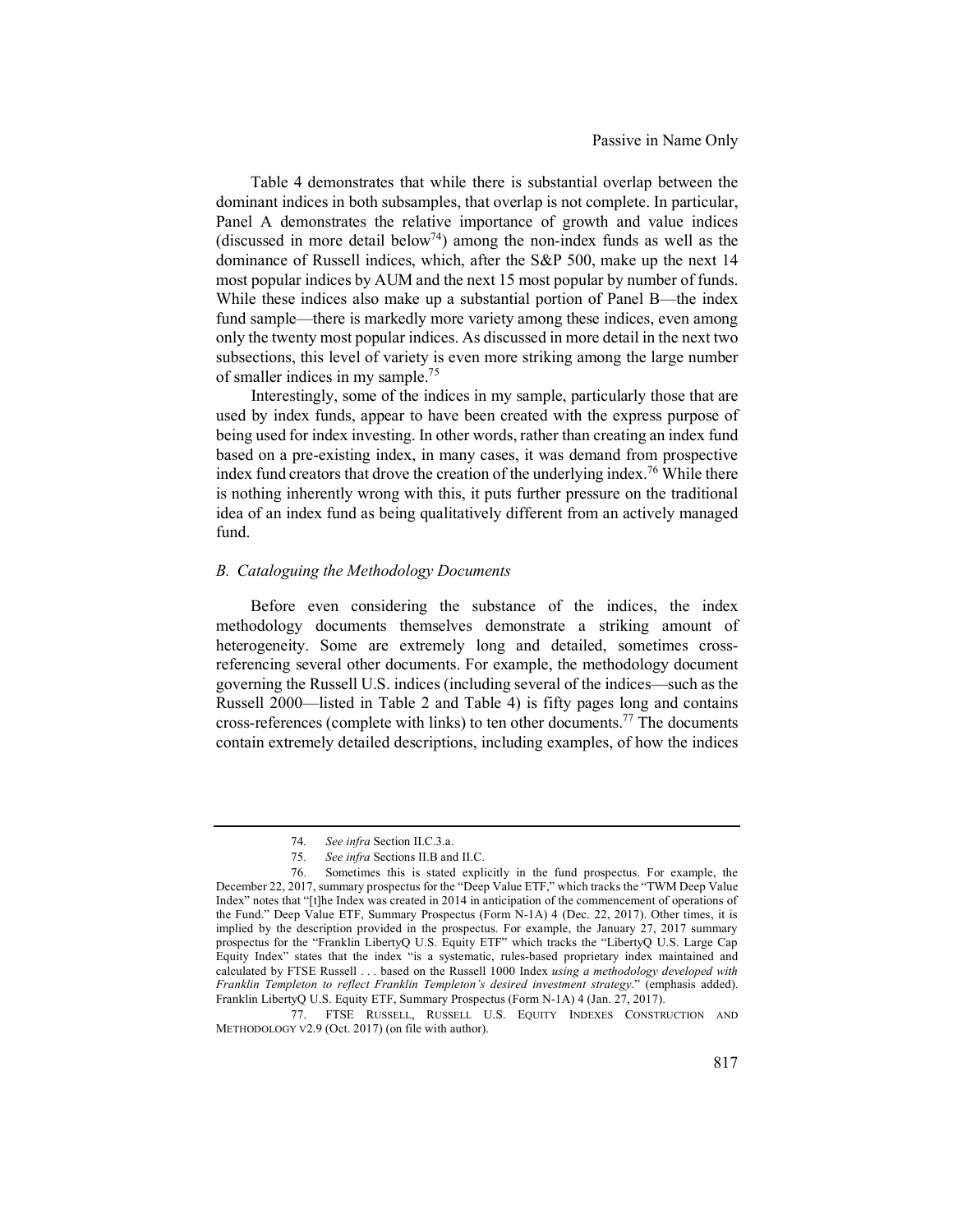Yale Journal on Regulation Vol. 36, 2019

are constructed. While a modest amount of ambiguity remains in certain respects,78 overall the amount of detail in impressive.

At the other end of the spectrum, some of the methodology documents are only a couple of pages long and provide almost no detail at all. For example, the "NASDAQ U.S. Dividend Achievers Select Index Methodology" (which appears in Panel B of Table 4) is less than three pages long, almost a page of which is taken up by a listing of the eight different versions of the index. The discussion of the eligibility criteria contains less than forty words and is reproduced in its entirety below<sup>79</sup>:

#### **Eligibility Criteria**

To be eligible for inclusion in the Index a security must meet the following criteria:

- be included in the NASDAQ US Broad Dividend Achievers™ Index (DAA) excluding limited partnerships and REITs; and
- additional proprietary eligibility are applied.

Despite this less than voluminous description, the index is being used as an underlying index for funds with about \$39 billion in aggregate AUM.

The NASDAQ U.S. Dividend Achievers Select Index is not the only one to contain a reference to another index: I found that many indices did so. For example, it was common for one index to use the constituents of another index as a starting point. Perhaps unsurprisingly, this was particularly common within an index family. So, for example, several S&P indices referred back to the constituents of the S&P 500 as a starting point, $80$  and several members of the Russell family referred to the Russell 3000, 2000 or 1000.<sup>81</sup> Perhaps more surprising are the indices that referred to the constituents of another index that

<sup>78.</sup> Discussed *infra* Section II.D.

<sup>79.</sup> NASDAQ, NASDAQ U.S. DIVIDEND ACHIEVERS SELECT INDEX METHODOLOGY (Apr. 2017) (on file with author).

<sup>80.</sup> Examples include the S&P 500 Momentum Index, S&P DOW JONES INDICES, S&P MOMENTUM INDICES METHODOLOGY (July 2017) (on file with author); S&P 500 Dividend Aristocrats Index, S&P DOW JONES INDICES, S&P 500 DIVIDEND ARISTOCRATS METHODOLOGY (Feb. 2017) (on file with author), and the S&P 500 Catholic Values Index, *see* S&P DOW JONES INDICES, S&P 500 CATHOLIC VALUES INDEX METHODOLOGY (July 2017) (on file with author).

<sup>81.</sup> FTSE RUSSELL, *supra* note 77. In fact, the Russell 2000 and 1000 are themselves subsets of the Russell 3000. See also the Russell "Pure Style," where the methodology refers back to the "parent" indices. FTSE RUSSELL, RUSSELL PURE STYLE INDEX SERIES v2.1 (Aug. 2017) (on file with author).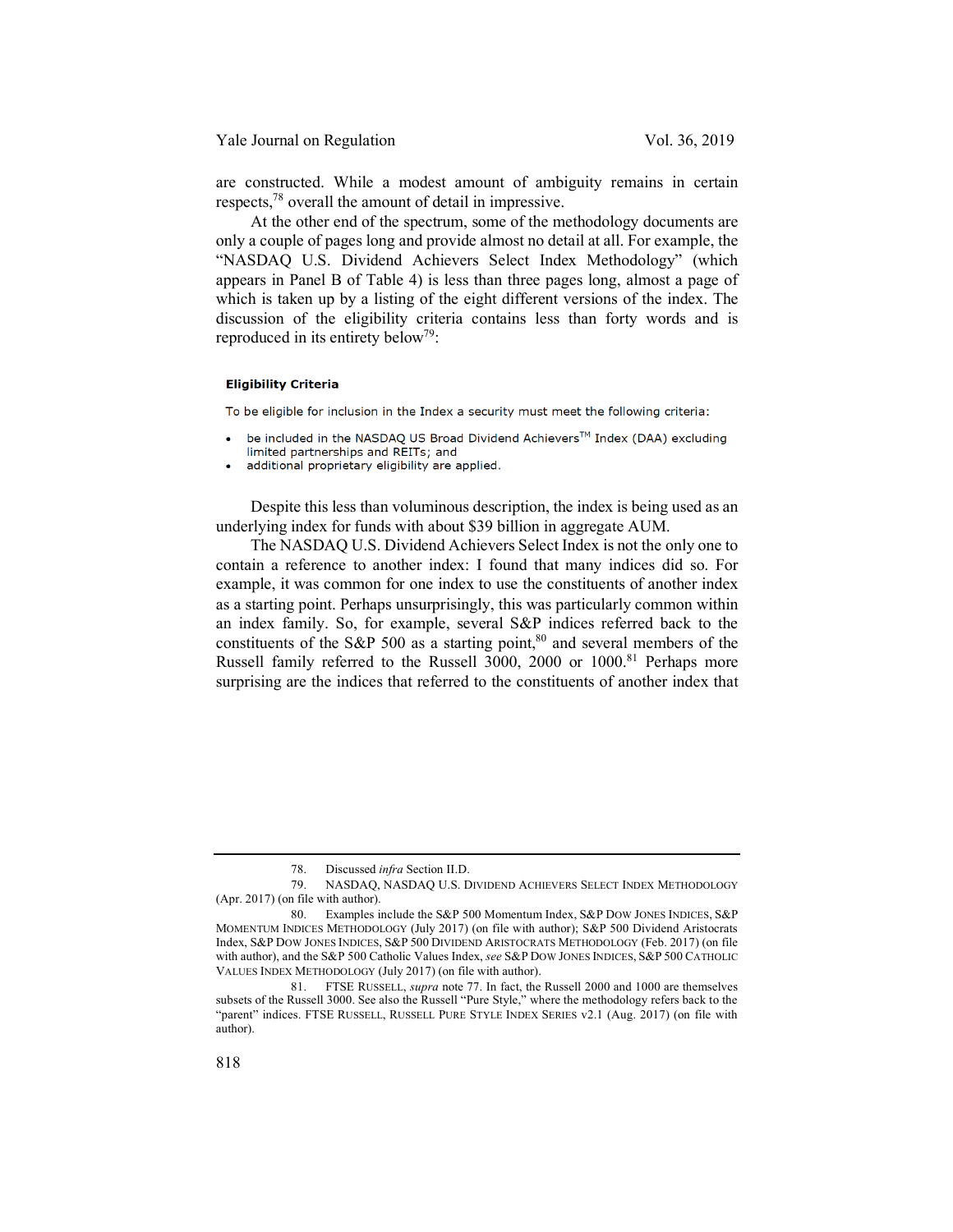was *not* a member of the same index family.<sup>82</sup> For example, each of the six Oppenheimer indices in my sample use an  $S\&P$  index as its starting point.<sup>83</sup>

To more systematically investigate the heterogeneity across indices, I coded all the indices in my sample for a variety of factors. These factors are primarily intended to help to categorize the indices according to how they may be used, or perceived, by market participants. In other words, this classification is intended to capture what the index purports to be, according to its methodology document. These characteristics are summarized in Table 5 for the full sample, and by index and non-index funds in Table 6. 84

First, I coded whether or not an index is an "industry" or "sector" index, in the sense that its constituents are restricted to a particular industry or sector. Surprisingly, 232 of the 601 indices—nearly 40%—satisfied this criterion, despite the fact that only 345 of the funds (representing a total AUM of over \$400B) benchmarked to these indices. I also identified a further 21 indices (corresponding to 21 funds, and a total AUM of over \$3B) that I call "exclusive industry indices"—rather than focusing on a particular industry or sector, these indices *exclude* securities from a particular industry.

Next, I coded the indices for size, including mega, large, medium, small, and micro-cap, as well as broad indices and combinations of sizes (such as largeand medium-cap, or medium- and small-cap). Broad indices were the most common, followed by large-cap (261 and 186 indices, respectively). Interestingly, while these two size categories also represented a large number of funds (562 and 1,560, respectively), proportionately, there was a larger number

<sup>82.</sup> I also note that the relationship between *index* families and *fund* families is complex. It is not uncommon for index funds from different fund families to track indices provided by the same index family. The most obvious examples of these would be the plethora of funds that track members of the S&P and Russell index families. Perhaps more surprisingly, different index funds within the *same* fund family sometimes track indices created by *different* index families. To choose just one example, while several of the funds in my sample issued by the Fidelity Salem Street Trust track indices that are part of the Russell family, a few track MSCI indices. For example, according to its December 2017 prospectus documents, the Fidelity SAI U.S. Minimum Volatility Index Fund tracked the MSCI USA Minimum Volatility Index. Fidelity SAI U.S. Minimum Volatility Index Fund, Summary Prospectus (Form N-1A) (Dec. 30, 2017). This is the case even though there is a low volatility index within the Russell family: the Russell 1000 Low Volatility Focused Factor Index. This second index was, during this time, tracked by a different fund—the SPDR Russell 1000 Low Volatility Focus ETF. SPDR Russell 1000 Low Volatility Focus ETF, Summary Prospectus (Form N-1A) 11 (Oct. 27, 2017). There could be several reasons for this phenomenon, including competition within the industry.

<sup>83.</sup> Specifically, three use the S&P 500 Index. *See* OFI Revenue Weighted ESG Index, OFI REVENUE WEIGHTED ESG INDEX, OPPENHEIMERFUNDS 2 (Oct. 2017) (on file with author); OFI Revenue Weighted Financials Sector Index, OFI Revenue Weighted Financials Sector Index, OPPENHEIMERFUNDS 2 (Oct. 2017) (on file with author); OFI Revenue Weighted Large Cap Index, OFI REVENUE WEIGHTED LARGE CAP INDEX, OPPENHEIMERFUNDS 2 (Oct. 2017) (on file with author). One uses the S&P MidCap 400 Index (the OFI Revenue Weighted Mid Cap Index), one uses the S&P SmallCap 600 Index (the OFI Revenue Weighted Small Cap Index), and one uses the S&P 900 (the OFI Revenue Weighted Ultra Dividend Index), which is itself composed of the constituents of the S&P 500 and the S&P MidCap 400. *See* S&P DOW JONES INDICES, *supra* note 41, at 3.

<sup>84.</sup> While I made every effort to code the documents as consistently as possible, I recognize that any attempt to classify these indices is likely to be somewhat subjective. This risk is exacerbated by the fact that, as discussed, there is very little consistency across methodology documents.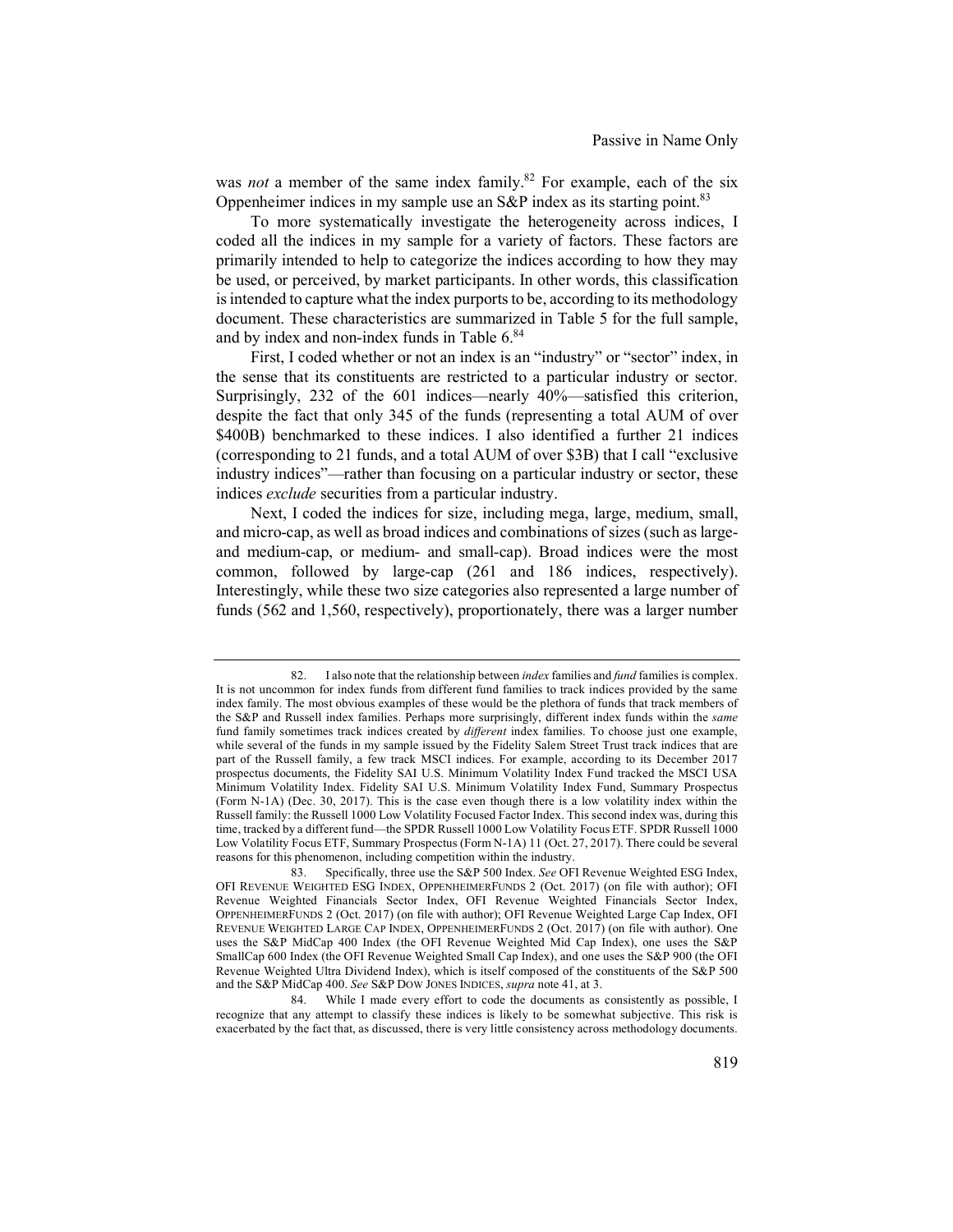of medium-sized funds (968) than there were indices (97), indicating that on average, the medium sized indices are being used as benchmarks for more funds. Roughly the same amount of money was benchmarked to both broad and medium-sized indices (\$1.9 trillion and \$1.7 trillion, respectively), while substantially more was benchmarked against large indices (\$5.8 trillion), chiefly because of the importance of the S&P 500 (representing about \$4 trillion of that).

| Characteristic |                           | Number of<br>Indices | of<br>Number<br>Funds | Aggregate<br>AUM<br>(billion) |
|----------------|---------------------------|----------------------|-----------------------|-------------------------------|
|                | Industry Index            | 232                  | 345                   | \$413                         |
| Industry       | <b>Exclusive Industry</b> | 21                   | 21                    | \$3                           |
|                | Broad                     | 261                  | 562                   | \$1,860                       |
|                | Mega                      | 12                   | 16                    | \$14                          |
|                | Large                     | 186                  | 1560                  | \$5,849                       |
| Size*          | Medium                    | 97                   | 968                   | \$1,735                       |
|                | Small                     | 61                   | 100                   | \$381                         |
|                | Micro                     | 8                    | 30                    | \$6                           |
|                | Other                     | 11                   | 11                    | \$7                           |
|                | Value/Growth              | 179                  | 1,152                 | \$2,594                       |
|                | Dividend                  | 61                   | 71                    | \$169                         |
|                | <b>Beta</b>               | 11                   | 11                    | \$4                           |
|                | Momentum                  | 87                   | 89                    | \$27                          |
| Style          | Earnings                  | 62                   | 67                    | \$43                          |
|                | Size                      | 32                   | 34                    | \$6                           |
|                | Volatility                | 53                   | 61                    | \$49                          |
|                | Quality                   | 86                   | 89                    | \$40                          |
|                | At Least One              | 310                  | 1,300                 | \$2,812                       |
|                | Specialized Index         | 178                  | 191                   | \$130                         |
| Specialized    | Proprietary Index         | 87                   | 88                    | \$82                          |
| Total          |                           | 601                  | 3,206                 | \$9,726                       |

Table 5: Index Characteristics (Full Sample)

This table summarizes the characteristics of the indices in the sample. The first column presents the number of indices coded as having the relevant characteristic. The second presents the total number of funds associated with these indices, and the third presents the aggregate AUM (in billions of dollars) invested in those funds. Note that many of these characteristics are overlapping. For example, an index may be both a value index and an industry-specific index, or a large-cap dividend index.

\*Some indices were intended to capture more than one size segment (for example, small and medium). While these were coded separately, for the purposes of this table, they are included in all of the relevant size segments. As a result, the figures in this table may not correspond to those in the text.

I also coded indices for "style," something that I borrow from the mutual fund and hedge fund literature. A style represents a particular investment strategy. Balancing parsimony with granularity, I focus on eight such styles: value/growth, momentum, size, beta, dividends, volatility, earnings, and "quality." The first four represent the four most prominent asset pricing factors,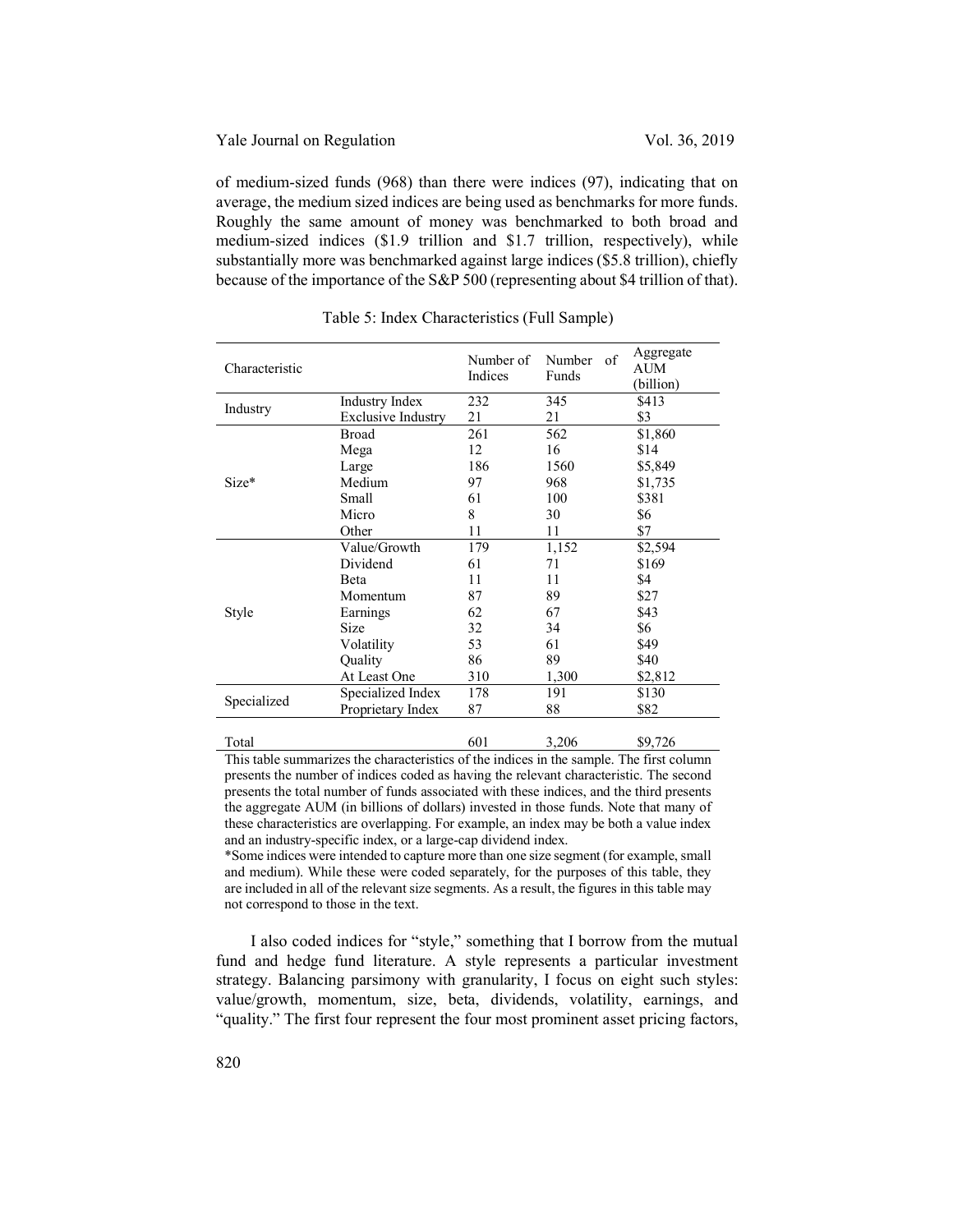while the fifth style appears to be related to one of the more recently added pricing factors.<sup>85</sup> I included the remaining three for two reasons. First, in my initial review of the methodology documents, they were quite common, leading me to suspect that they might be popular across the indices more broadly. This suspicion appears to be borne out by the data, as Table 5 makes clear. Second, while there is no clear theoretical reason why investors should care about these three factors, they all have a sufficiently clear and uncontroversial meaning that I felt that they could be coded consistently. I discuss each style in more detail in the next Section.

In the full sample, by far the most popular of these styles was value/growth, representing 179 indices, which were associated with 1,152 funds (with a total AUM of about \$2.6 trillion). This disproportionate popularity exists in both subsamples, albeit in slightly different ways: In the non-index subsample, they constitute 21 indices (almost a quarter of the indices in the subsample) representing 936 funds (over 40%) and over \$2 trillion of AUM (38% of the total). In the index fund subsample, value/growth indices make up an even larger fraction of the number of indices (over 30%), but they make up a somewhat smaller fraction of the number of funds and AUM (24% and 13%, respectively). The other styles were less popular, and each was associated with between 11 and 87 indices (between 11 and 89 funds, and about \$4 billion and \$170 billion of AUM). There was substantial overlap between styles—for example, I coded 50 indices as both value/growth and momentum, corresponding to 51 funds and an aggregate AUM of over \$17 billion. In total, I found that 310 indices purported to correspond to at least one of the eight styles, representing 1,300 funds and a little over \$2.8 trillion.

In general, I make no judgement as to whether or not an index is a "good" style index. For example, if an index purports to be a growth index, I do not pass judgment as to whether or not its methodology is likely to capture the "growth" factor as it is commonly understood in the finance literature. However, I do include indices that purport to use standard value/growth proxies—such as price/book ratios—in this category.

Finally, I recorded information about "specialized" or "bespoke" indices. These include indices that rely on a confidential or proprietary methodology, as well as those that employ a highly specialized strategy. I coded 178 indices as "specialized" in some way, which corresponded to 191 funds (for a total AUM of \$130 billion). While the overwhelming majority of these specialized indices are being used by index funds, nine are being used to benchmark non-index funds.

<sup>85.</sup> See discussion *infra* Section II.C.3 for more detail.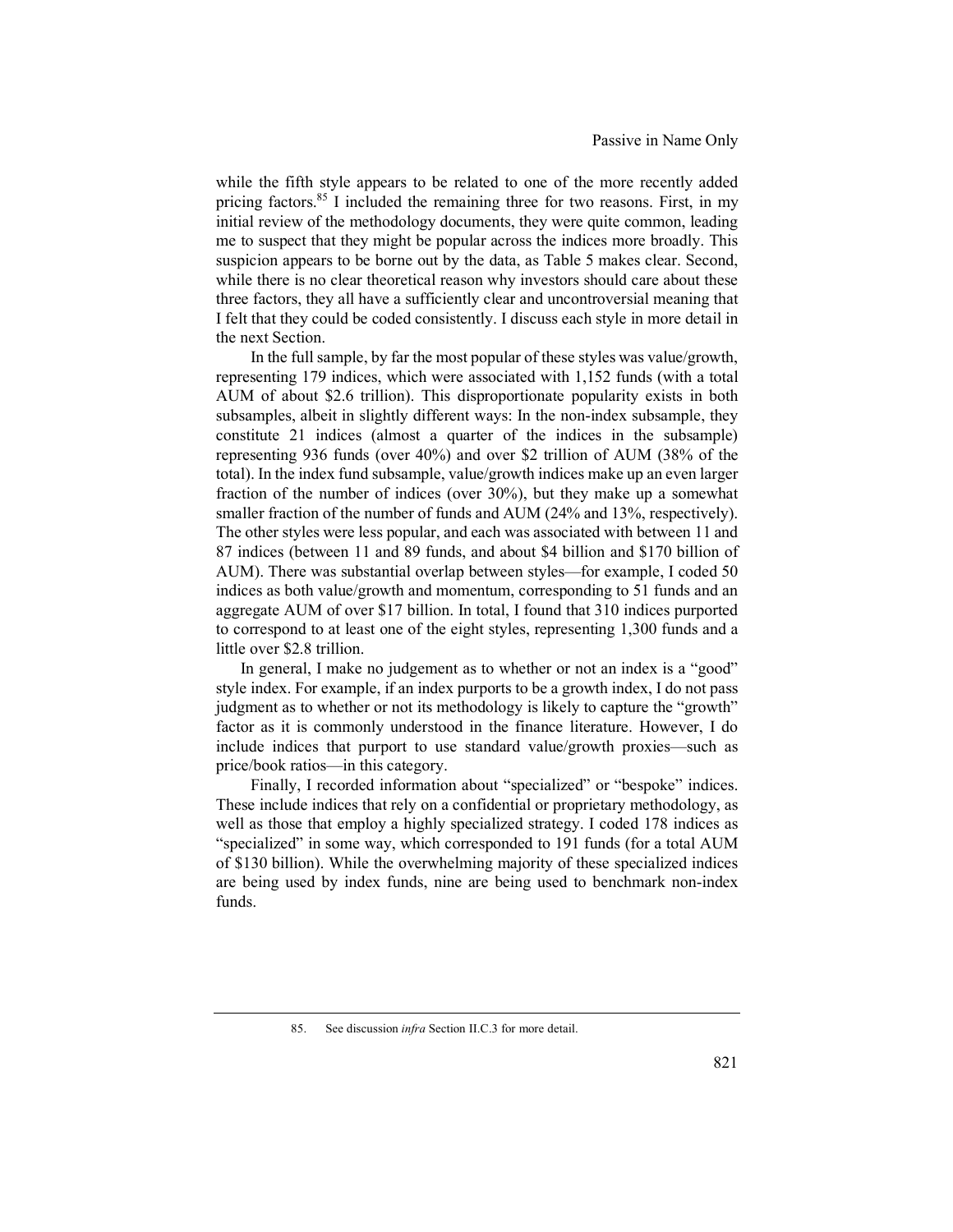### Yale Journal on Regulation Vol. 36, 2019

| Table 6: Index Characteristics |                           |                      |                    |                                      |                      |                    |                                      |
|--------------------------------|---------------------------|----------------------|--------------------|--------------------------------------|----------------------|--------------------|--------------------------------------|
|                                |                           | Non-Index Funds Only |                    |                                      | Index Funds Only     |                    |                                      |
|                                | Characteristic            | Number of<br>Indices | Number of<br>Funds | Aggregate<br><b>AUM</b><br>(billion) | Number of<br>Indices | Number of<br>Funds | Aggregate<br><b>AUM</b><br>(billion) |
|                                | Industry Index            | 30                   | 48                 | \$49                                 | 210                  | 297                | \$364                                |
| Industry                       | <b>Exclusive Industry</b> | $\theta$             |                    |                                      | 21                   | 21                 | \$3                                  |
|                                | <b>Broad</b>              | 34                   | 215                | \$428                                | 242                  | 348                | \$1,432                              |
|                                | Mega                      |                      |                    | $<$ \$1                              | 12                   | 15                 | \$14                                 |
|                                | Large                     | 23                   | 1,243              | \$3,652                              | 174                  | 315                | \$2,195                              |
| Size*                          | Medium                    | 15                   | 791                | \$1,190                              | 93                   | 176                | \$545                                |
|                                | Small                     | 7                    | 16                 | \$29                                 | 58                   | 85                 | \$352                                |
|                                | Micro                     | 5                    | 26                 | \$5                                  | 4                    | 4                  | \$1                                  |
|                                | Other                     | 3                    | 3                  | \$6                                  | 8                    | 8                  | \$1                                  |
|                                | Value/Growth              | 21                   | 936                | \$2,016                              | 169                  | 215                | \$578                                |
|                                | Dividend                  | 4                    | 5                  | \$7                                  | 60                   | 66                 | \$162                                |
|                                | Beta                      | 0                    |                    |                                      | 11                   | 11                 | \$4                                  |
|                                | Momentum                  |                      |                    | \$5                                  | 86                   | 88                 | \$21                                 |
| Style                          | Earnings                  | 3                    | 3                  | \$1                                  | 60                   | 64                 | \$42                                 |
|                                | Size                      | $\theta$             |                    |                                      | 32                   | 34                 | \$6                                  |
|                                | Volatility                | 4                    | 4                  | \$1                                  | 51                   | 57                 | \$48                                 |
|                                | Ouality                   | $\overline{c}$       | $\overline{2}$     | \$1                                  | 84                   | 87                 | \$39                                 |
|                                | At least One              | 28                   | 944                | \$2,024                              | 297                  | 355                | \$789                                |
|                                | Specialized Index         | 9                    | 9                  | \$6                                  | 174                  | 183                | \$125                                |
| Specialized                    | Proprietary Index         |                      |                    | < 1                                  | 87                   | 87                 | \$82                                 |
| Total                          |                           | 87                   | 2,294              | \$5,302                              | 555                  | 911                | \$4,424                              |

This table summarizes the characteristics of the indices in the sample. The first column presents the number of indices coded as having the relevant characteristic. The second presents the total number of funds associated with these indices, and the third presents the aggregate AUM (in billions of dollars) invested in those funds. Note that many of these characteristics are overlapping. For example, an index may be both a value index and an industry-specific index, or a large-cap dividend index. Panel A presents this information within the non-index fund sample. In this sample, the index refers to the primary prospectus benchmark. Panel B presents the same information within the index fund sample. In this sample, the index refers to the index that the fund tracks.

\*Some indices were intended to capture more than one size segment (for example, small and medium). While these were coded separately, for the purposes of this table, they are included in all of the relevant size segments. As a result, the figures in this table may not correspond to those in the text.

> In addition to recording these index types, I read each methodology document with an eye toward recording their material characteristics. In particular, I was interested in aspects of the methodologies that made it hard for a third party to replicate the index based on publicly available data. I discuss this in more detail below in Section II.D.

## *C. Index Heterogeneity*

The differences in the presentation of the methodology documents, while substantial, are just the tip of the iceberg. My investigation of the methodology documents uncovered enormous heterogeneity even within indices that are designed to capture the same fundamentals. For the purposes of this discussion,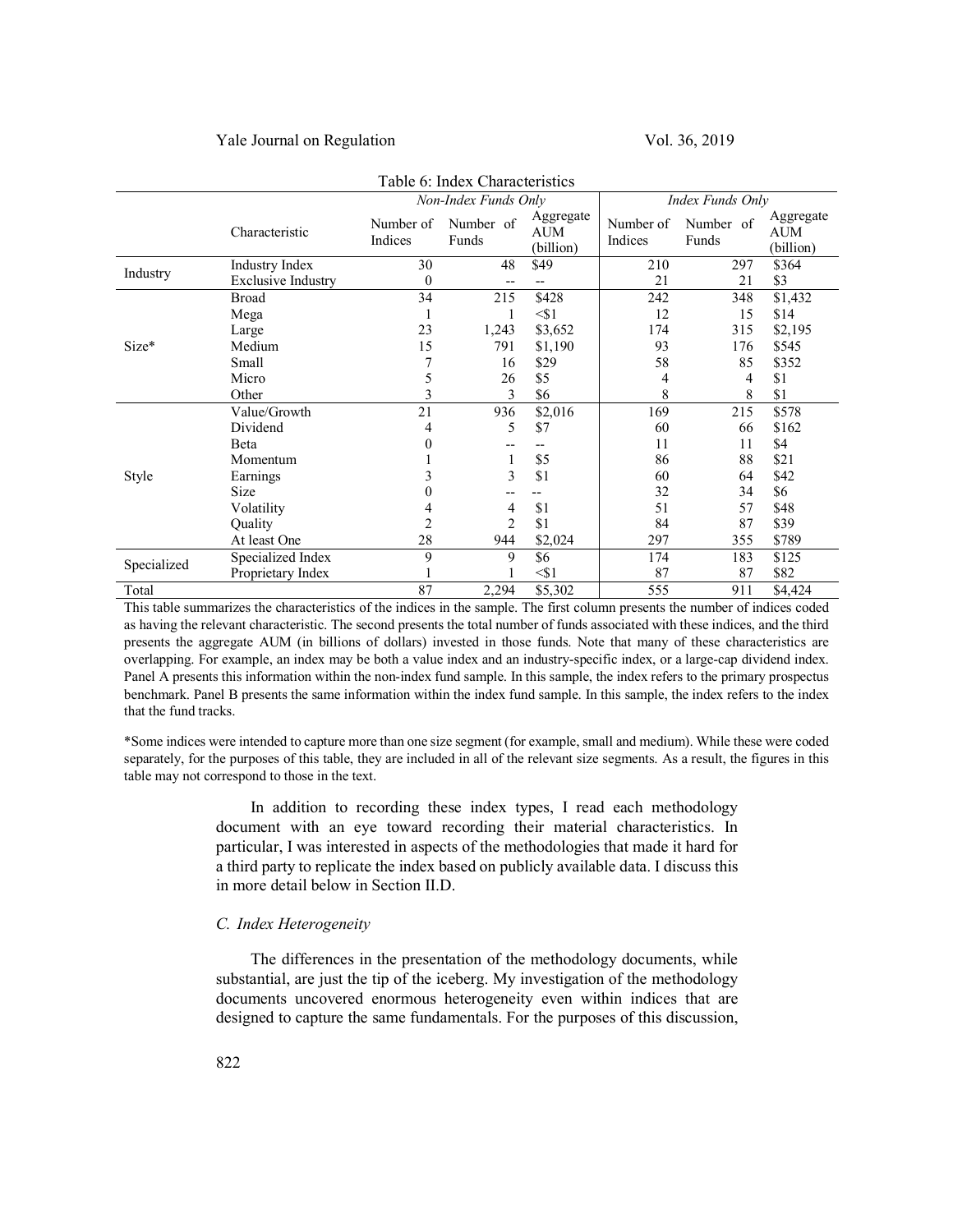I consider all indices in my sample: those that are used by index funds as well as those used by non-index funds.

#### 1. Industry

One domain in which one might expect to find relatively little heterogeneity is in the classification of industries for the purpose of creating industry indices. While it is no doubt the case that some firms straddle multiple industries, this problem arises under any classification scheme. In the United States, SIC codes, which have since been supplanted by NAICS codes, already exist for this purpose. SIC codes and NAICS codes are routinely used by both academic researchers and governmental agencies to classify firms.<sup>86</sup>

Interestingly, despite the dominance of SIC and NAICS codes in other areas, most industry indices do not rely on these classification schemes. Instead, many rely on proprietary sector or industry classifications, and there is no consistent definition across index providers. For example, consider the retail sector. It turns out that NASDAQ, NYSE, MVIS, and S&P each have an index of the U.S. retail market.<sup>87</sup> Surprisingly, each of these indices appears to rely on a different classification method—the NASDAQ index relies on "ICB Codes,"88 the NYSE index uses an "NYSE proprietary screening,"<sup>89</sup> the S&P index uses the "Global Industry Classification Standard (GICS),"90 and the MVIS is silent as to its classification methodology.<sup>91</sup> With the exception of the MVIS classification scheme, which I cannot observe at all, each of these classification schemes is proprietary. The upshot of this is that, not only could the definition of, for example, "retail," differ across indices, it is difficult to predict *how* this definition might vary.

## 2. Size

There is also substantial disagreement about the definitions of size across indices. For example, within the Russell family, the large-cap index is the Russell 1000, which captures the 1000 largest stocks, while the S&P's large-cap index—

<sup>86</sup>*. See generally* Executive Office of the President, *North American Industry Classification System*, OFF. OF MGMT. AND BUDGET 3 (2017), https://www.census.gov/eos/www/naics/2017NAICS/2017\_NAICS\_Manual.pdf [https://perma.cc/MZX9-PTD9]*.*

<sup>87.</sup> These are the NASDAQ U.S. Smart Retail Index, the Dynamic Retail Intellidex Index, the MVIS U.S. Listed Retail Index, and the S&P Retail Select Industry Index, respectively.

<sup>88.</sup> NASDAQ, NASDAQ U.S. SMART SECTOR INDEX FAMILY METHODOLOGY (July 2016) (on file with author).

<sup>89.</sup> NYSE ARCA, INTELLIDEX METHODOLOGY, VERSION 2.0 (Aug. 2016) (on file with author).

<sup>90.</sup> S&P DOW JONES INDICES, S&P SELECT INDUSTRY INDICES METHODOLOGY (Sept. 2016) (on file with author).

<sup>91.</sup> MVIS, INDEX GUIDE, MVIS GLOBAL EQUITY INDICES, VERSION 5.61 (Sept. 2017) (on file with author).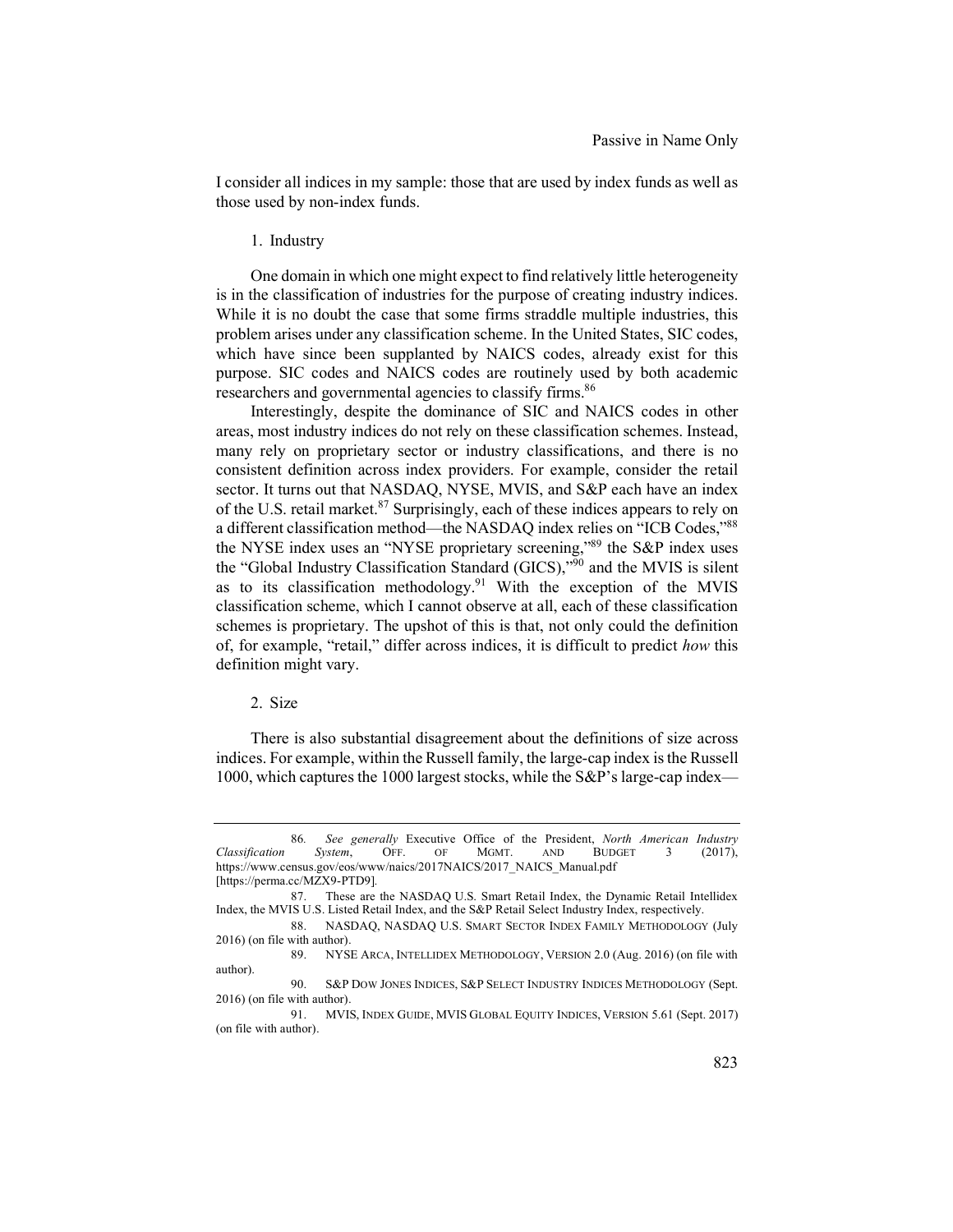Yale Journal on Regulation Vol. 36, 2019

the S&P 500 index—uses 500 stocks. As of May 31, 2018, the total market cap of the median security on the S&P 500 was \$20.6 billion,  $92$  compared to a much more modest \$10.6 billion on the Russell  $1000<sup>93</sup>$  The same is true with respect to medium- and small-cap stocks. On the same date, the total market cap of the median constituent on the S&P's mid-cap index—the S&P MidCap 400—was \$4.3 billion,  $94$  compared to \$8.2 billion for the Russell Midcap Index.  $95$  In the small-cap space, these figures were \$1.3 billion for the S&P SmallCap  $600^{96}$  and \$0.9 billion for Russell's small-cap index, the Russell 2000.<sup>97</sup> While I made every effort to code consistently, I recognize that my coding will inevitably be a rough proxy.

An even bigger issue arises in the context of "broad" indices. Rather than attempting to act as the arbiter of what constitutes a sufficiently broad swath of the equity market, I classify any index that does not specifically target a size segment as a "broad" index. Nevertheless, I note that I found very different size thresholds among the indices I classified as "broad."

3. Style

There was even more heterogeneity across the style indices. Even at a fairly basic level, different indices approached the problem of how to create a style tilt in different ways. For example, some indices generated their desired style tilt entirely through weighting: while all securities in the consideration set were included, they were weighted according to the index's style score. Others chose to retain a more standard weighting scheme (such as value weighting), while selecting securities based on a style score. Naturally, some do both.<sup>98</sup>

#### a) Value/Growth

As discussed above, the most popular style among the eight I coded for, by any metric, was value/growth. This is not particularly surprising: the value anomaly is among the most robust and well-known asset pricing anomalies.<sup>99</sup>

|                    | 92.<br>93. | S&P DOW JONES INDICES, <i>supra</i> note 41, at 1.<br>FTSE RUSSELL, RUSSELL 1000 INDEX FACTSHEET 1 (May 31, 2018) (on file with                                        |
|--------------------|------------|------------------------------------------------------------------------------------------------------------------------------------------------------------------------|
| author).           | 94.        | S&P DOW JONES INDICES, S&P MIDCAP 400 FACTSHEET 1 (May 31, 2018) (on file                                                                                              |
| with author).      | 95.        | FTSE RUSSELL, RUSSELL MIDCAP INDEX FACTSHEET 1 (May 31, 2018) (on file                                                                                                 |
| with author).      | 96.        | S&P DOW JONES INDICES, S&P SMALLCAP 600 FACTSHEET 1 (May 31, 2018) (on                                                                                                 |
| file with author). | 97.        | FTSE RUSSELL, RUSSELL 2000 INDEX FACTSHEET 1 (May 31, 2018) (on file with                                                                                              |
| author).           |            |                                                                                                                                                                        |
|                    | 98.        | One example of this is the S&P Low Volatility family of indices, which includes<br>the S&P 500 Low Volatility Index. S&P DOW JONES INDICES, S&P LOW VOLATILITY INDICES |
|                    |            | METHODOLOGY (Aug. 2017) (on file with author).                                                                                                                         |

99. Clifford S. Asness, Tobias J. Moskowitz & Lasse Heje Pedersen, *Value and Momentum Everywhere*, 68 J. FIN. 929 (2013).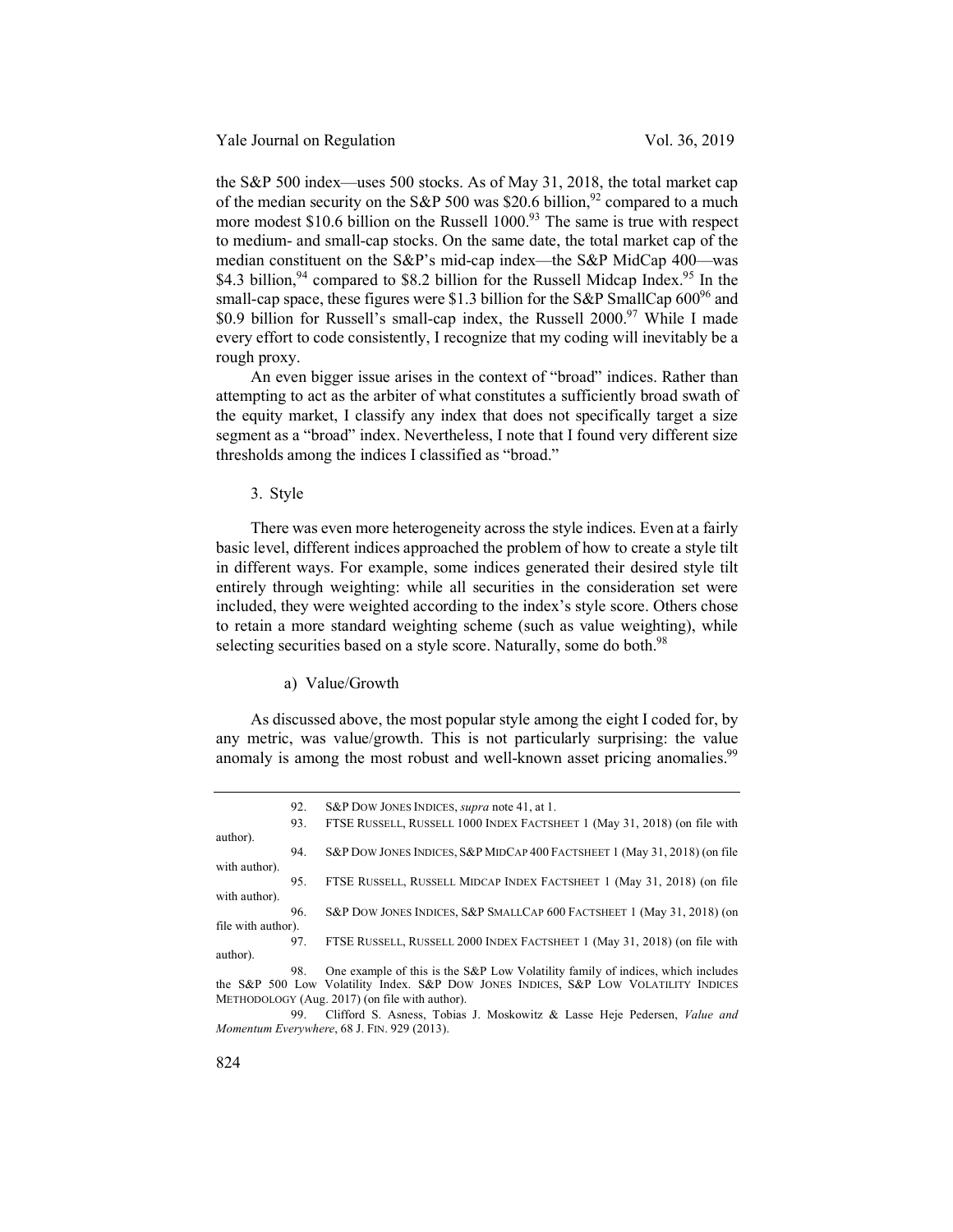Since it was made famous by Fama and French in their 1993 article,  $100$  it has become a staple of both academics<sup>101</sup> and investors. For example, a large-scale representative study of U.S. individuals conducted in December 2016 found that fifty-eight percent of Americans expected value stocks to have different level of risk from that of growth stocks, and fifty-three percent expected them to have different returns going forward.<sup>102</sup> In the academic finance literature, a "value" stock is generally defined as a stock with a relatively high book-to-market ratio. In other words, these are the stocks of companies that have a market capitalization that is relatively low compared to the accounting value of the company's assets. Conversely, a growth stock is generally defined as a stock with a relatively low book-to-market ratio. These are the stocks of companies that have a market capitalization that is relatively high compared to the accounting value of the company's assets.<sup>103</sup>

Because value and growth are two sides of the same conceptual coin, I coded them into the same category. In order to ensure that I did not miss any indices that used different terminology, I also included those that described themselves as relying on price-to-book variables. Even allowing for this, there was a tremendous amount of heterogeneity across the different indices in this category. Despite the fact that there is a standard definition of value/growth in the academic literature, there is substantial heterogeneity in the way that the scores are computed across indices.

For example, the StrataQuant family of indices, which includes nine indices benchmarking an aggregate total of over \$8.7 billion in AUM, scores eligible securities based on what it calls "value" and "growth" factors.<sup>104</sup> One of the value factors—price-to-book value—follows the standard definition of the value, and a second—price-to-cash flow—is at least consistent with the idea of comparing price to some fundamental. The third and final value factor—return on assets is more puzzling and appears to be capturing something distinct from the traditional definition of value. Even more perplexing are the "growth" factors. Theoretically, growth is simply the other end of value—rather than being separate concepts, a security with a very low value score could simply be interpreted as a growth stock. This is not what StrataQuant does. Instead, it defines five different growth factors: 3-, 6- and 12-month price appreciation,

<sup>100.</sup> Eugene F. Fama & Kenneth R. French, *Common Risk Factors in the Returns on Stocks and Bonds*, 33 J. FIN. ECON. 3 (1993).

<sup>101.</sup> Sebastien Betermier, Laurent E. Calvet & Paolo Sodini, *Who Are the Value and Growth Investors?*, 72 J. FIN. 5 (2017).

<sup>102.</sup> James J. Choi & Adriana Z. Robertson, *What Matters to Individual Investors? Evidence from the Horse's Mouth* 57 tbl.15 (NBER Working Paper No. 25019, 2018), https://www.nber.org/papers/w25019.pdf [https://perma.cc/C9WJ-XQXB].

<sup>103.</sup> The term growth follows from this low book-to-market ratio, since this low ratio can be interpreted as implying that the market expects the price to rise relatively quickly, thereby bringing this ratio up toward the median.

<sup>104.</sup> NYSE, STRATAQUANT INDEX FAMILY VERSION 2.2 (Sept. 2015) (on file with author).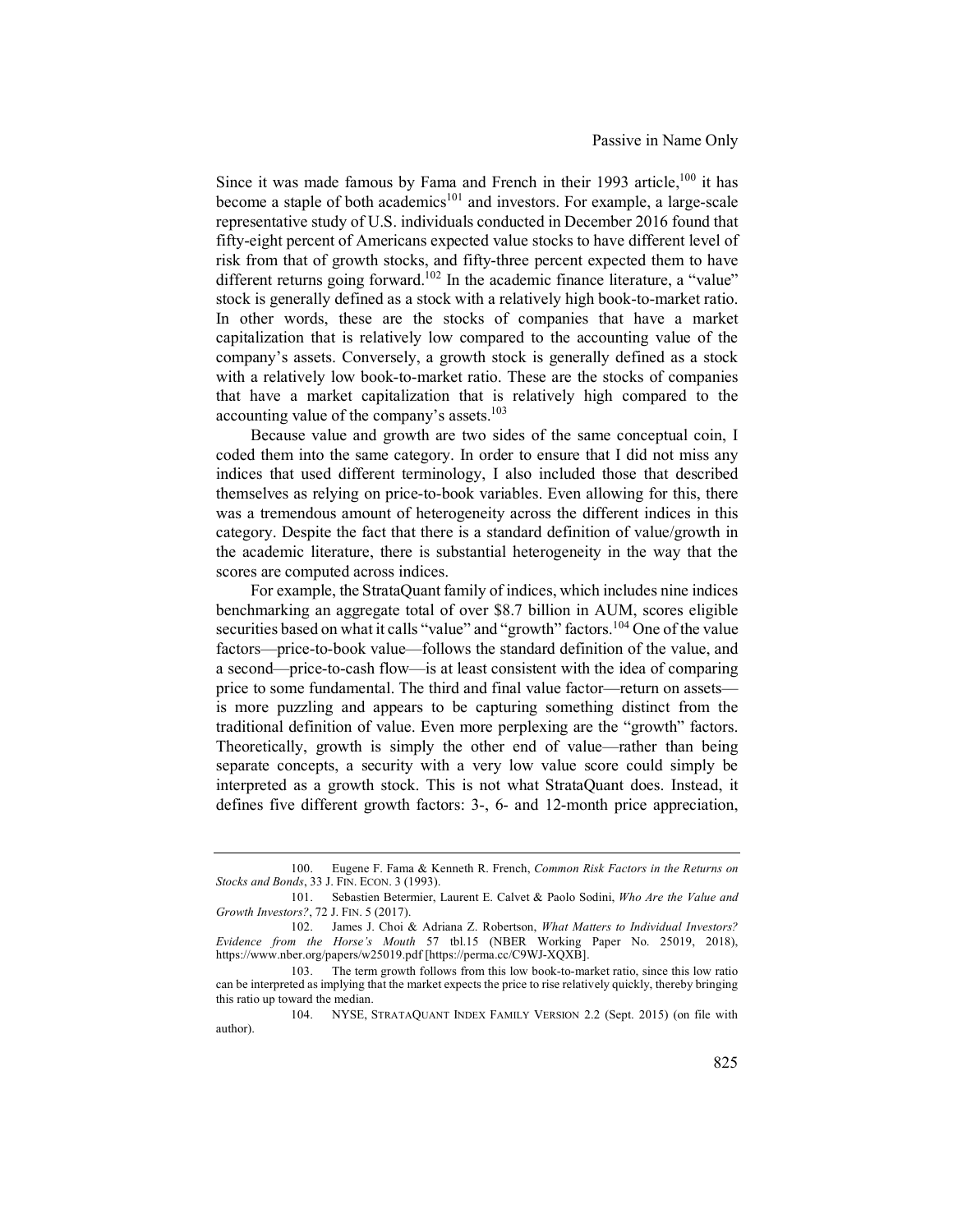price-to-sales ratio, and 1-year sales growth. The first three are likely to be capturing momentum rather than the traditional "growth" factor, and the fourth is likely to be highly correlated with the price to cash flow measure used as a value factor. Conceptually, the fifth factor appears to be some hybrid of the other four. There is nothing necessarily wrong with selecting stocks based on these criteria; as discussed in the next Section, momentum is a highly robust factor. The point is simply that many of these factors are capturing something quite different from the standard value/growth factors.

StrataQuant is hardly unique in this regard. For example, the Intellidex methodology, used by, inter alia, the Dynamic Large Cap Value Intellidex, also constructs separate value and growth factors based on different metrics.<sup>105</sup> In the case of Intellidex, these metrics are (1) price/forecasted earnings, (2) price/book, (3) price/sales, (4) price/cash flow, and (5) dividend yield for the value factor, and (1) long-term projected earnings growth, (2) earnings growth, (3) sales growth, (4) cash flow growth, and (5) book value growth for the growth factor. Again, only some of these metrics align with the traditional understanding of growth and value in the finance literature.

While this general pattern holds across a wide variety of the indices I examined, one outlier stands out. The Morningstar U.S. Market Factor Tilt Index simply uses the Fama-French 1993 factors.<sup>106</sup> As a result, this is likely to be far closer to the traditional definition of "value."

b) Momentum

The second most popular style, at least in terms of number of indices or funds, was momentum. Interestingly, despite the fact that momentum rivals value in terms of robustness as an asset pricing anomaly,<sup>107</sup> a far smaller dollar amount (about \$27 billion) was associated with these indices.

As with value and growth, in order to ensure that the measure was not underinclusive, I included certain indices that did not explicitly refer to themselves as capturing "momentum," as long as they described themselves as relying on the path of historical returns.<sup>108</sup> Because momentum is best measured by observing the path of past returns, including these indices allows me to more consistently capture the same conceptual style. Of course, one consequence of this is that I am also capturing things that we would not traditionally call momentum strategies, such as so-called "technical analysis" investing

<sup>105.</sup> NYSE ARCA, *supra* note 89.

<sup>106.</sup> MORNINGSTAR, CONSTRUCTION RULES FOR THE MORNINGSTAR U.S. MARKET FACTOR TILT INDEX (Dec. 2015) (on file with author).

<sup>107.</sup> Asness et al., *supra* note 99, at 930.

<sup>108.</sup> I did not include indices that used something like price appreciation in constructing what they called a value or growth factor. As a result, for example, the StrataQuant indices would not be included.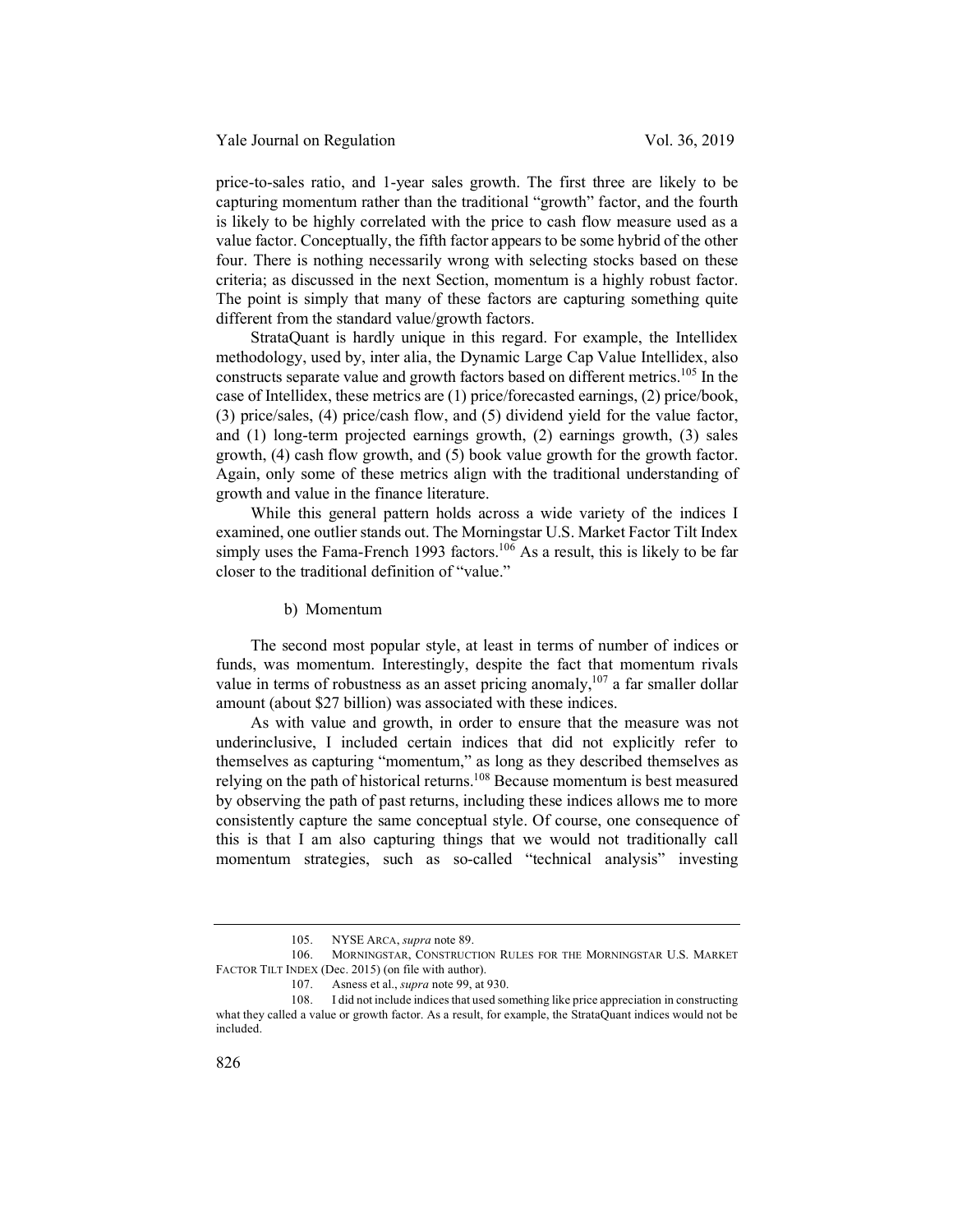strategies.<sup>109</sup> As such, even the relatively small dollar value associated with this category likely overstates the prominence of true momentum indices.

While there was somewhat less heterogeneity among the momentum indices, they were far from consistent. For example, rather than simply using 6 or 12-month returns, the MSCI U.S.A. Momentum Index normalizes each of these two measures by the "annualized Standard Deviation of weekly local price returns over the period of 3 years."<sup>110</sup> It then standardizes each of these two measures<sup>111</sup> and averages them to compute a security-level score. Other indices are harder to evaluate because of a lack of specificity in the methodology document. For example, the Dorsey Wright Technical Leaders Index document states only that eligible securities "are ranked using a proprietary relative strength (momentum) measure. Each security's score is based on intermediate and long-term price movements relative to a representative market benchmark."112

## c) Dividends

Another very popular style related to dividends. As measured by aggregate AUM, this was the second most popular style. From a theoretical level, this is somewhat puzzling. Financial economists have long questioned the economic value of dividends.<sup>113</sup> While some explanations for the phenomenon (both rational and behavioral) exist,  $114$  it is not clear that they would predict that about \$170 billion be benchmarked to dividend-related indices, particularly in light of

112. NASDAQ, DORSEY WRIGHT TECHNICAL LEADERS INDEX FAMILY METHODOLOGY 4 (Apr. 2017) (on file with author).

<sup>109.</sup> Technical analysis is an investment strategy that involves analyzing past price patterns to forecast future returns. *See, e.g.*, Lee Bohl & Randy Fredrick, *How to Pick Stocks Using Fundamental & Technical Analysis*, CHARLES SCHWAB, https://www.schwab.com/activetrader/insights/content/stock-selection-using-fundamental-technical-analysis [https://perma.cc/D9NU-Q5YY] ("[T]echnical analysis . . . focuses on patterns within stock charts as a way to try to forecast future pricing and volume trends.").

<sup>110.</sup> MSCI, MSCI MOMENTUM INDEXES METHODOLOGY 4-5 (June 2017) (on file with author).

<sup>111.</sup> Standardizing consists of subtracting the mean and dividing by the standard deviation. The values are then winsorized at +/- 3. *Id.* at 5.

<sup>113</sup>*. See, e.g.*, Laurie Simon Bagwell & John B. Shoven, *Cash Distributions to Shareholders*, 3 J. ECON. PERSPECTIVES 129 (1989) (noting that "[e]conomists have long been puzzled by why firms pay dividends"); H. Kent Baker & Gary E. Powell, *How Corporate Managers View Dividend Policy*, 38 Q.J. BUS. & ECON. 17 (1999) (noting that "[d]ividend policy is one of the most controversial subjects in finance"); H. Kent Baker, Gary E. Powell & E. Theodore Veit, *Revisiting the Dividend Puzzle*, 11 REV. FIN. ECON. 241 (2002) [hereinafter Baker et al., *Revisiting*] (noting that "[d]espite exhaustive theoretical and empirical analysis to explain their pervasive presence, dividends remain one of the thorniest puzzles in corporate finance").

<sup>114</sup>*. See* Baker et al., *Revisiting*, *supra* note 113 (surveying various explanations that have been proposed). Of course, despite the fact that financial economists find dividends puzzling, it remains possible that, for whatever reason, investors *want* to invest in mutual funds that contain dividend paying stocks. In that case, the popularity of dividend indices could simply reflect this demand by investors. For example, some investors might like to receive regular cash payments from their mutual fund investments, but they might not want to invest in bond funds or to regularly liquidate some proportion of their investment.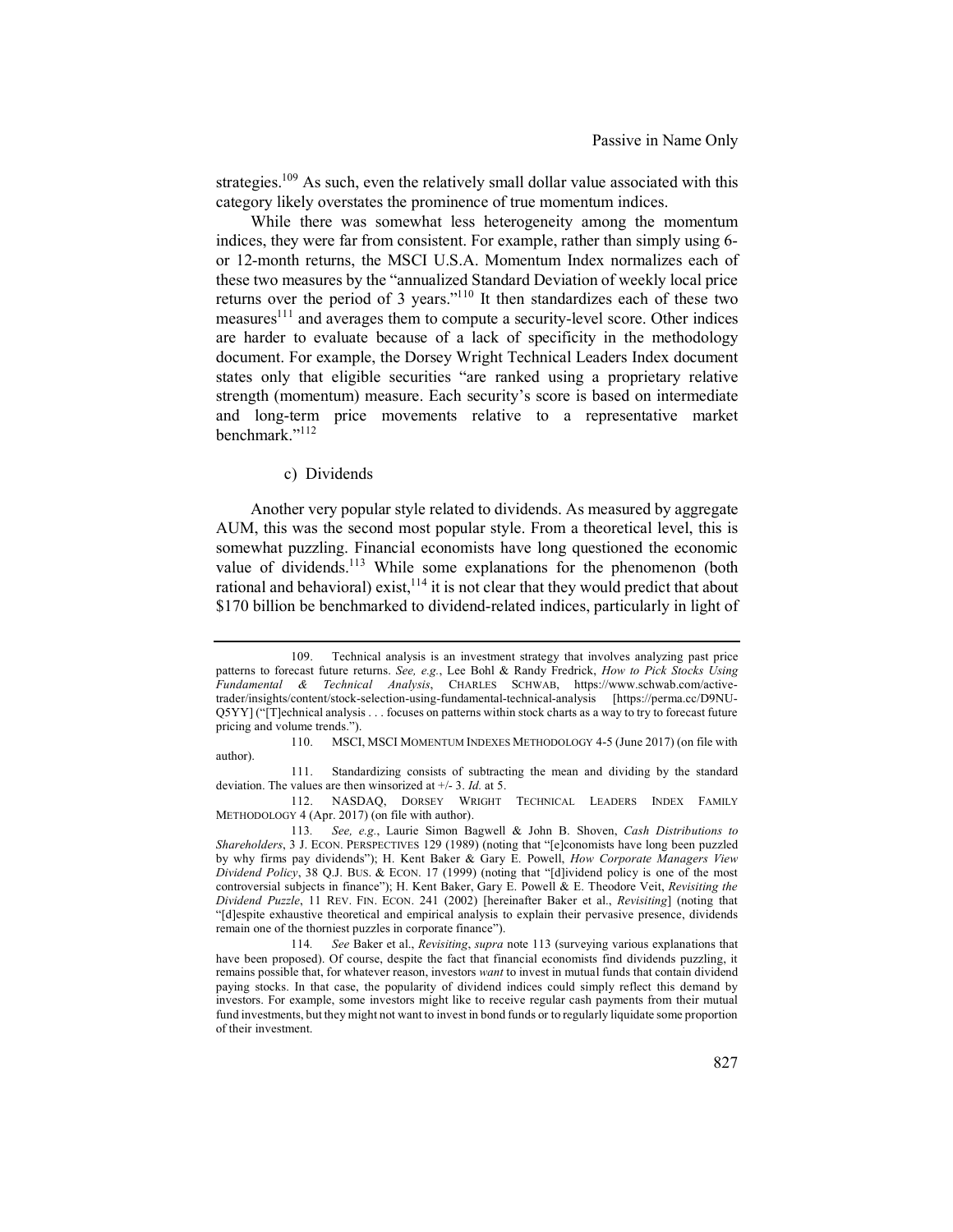the fact that less than 1/6 of this value is benchmarked to momentum, something that is unambiguously associated with returns.

While the heterogeneity is, perhaps unsurprisingly, less extreme in this context, the indices are still not entirely consistent. For example, indices rely on different horizons of past dividend payments. Whereas the Wisdom Tree Indices use the past twelve months,<sup>115</sup> some of the NASDAQ indices use the past ten years.<sup>116</sup>

## d) Volatility

Like dividends, the existence of indices relating to volatility is something of a puzzle. As a general matter, finance theory teaches that an asset's (or a portfolio's) volatility—i.e., variance—should not, on its own, be relevant to investors. Instead, what ought to matter is how well that asset (or portfolio) does when the investor really needs the money. If asset A has a high volatility but tends to do well at times when an investor really needs the money, we would expect her to prefer it to asset B, which has a relatively low volatility but tends to do poorly when she really needs the money.<sup>117</sup> While this statement seems accurate, there may be instances in which investors do care about volatility *per se*. For example, Moreira and Muir argue that portfolios that scale monthly returns by the inverse of their previous month's variance can, among other things, be attractive to certain types of investors.<sup>118</sup>

While volatility is among the most standard measures in finance, even here there was substantial heterogeneity. Some indices took a fairly standard approach. For example, the S&P low volatility indices—S&P 500 Low Volatility Index, the S&P MidCap 400 Low Volatility Index, and the S&P SmallCap 600 Low Volatility Index—select a predetermined number of stocks from the appropriate parent index based on realized volatility over the past year.<sup>119</sup> These securities are then weighted by the reciprocal of this volatility measure, so that the least volatile securities receive the most weight.

In addition to "low" volatility indices there are also so-called "minimum volatility" indices. These indices seek to minimize the volatility of the index portfolio, subject to certain constraints. These tend to rely on proprietary

118. Alan Moreira & Tyler Muir, *Volatility-Managed Portfolios*, 72 J. FIN. 1611 (2017).

119. S&P LOW VOLATILITY INDICES METHODOLOGY, *supra* note 98.

<sup>115.</sup> WISDOMTREE, WISDOMTREE RULES-BASED METHODOLOGY, DOMESTIC AND INTERNATIONAL DIVIDEND INDEXES 3 (June 2017) (on file with author).

<sup>116.</sup> Two examples of this are the *NASDAQ U.S. Broad Dividend Achievers Index*, NASDAQ U.S. BROAD DIVIDEND ACHIEVERS INDEX METHODOLOGY 2 (Nov. 2013) (on file with author) and the *NASDAQ U.S. Dividend Achievers Select Index*, *supra* note 79, at 2.

<sup>117.</sup> In a nationally representative survey, Choi and Robertson find that a "[c]oncern that when I especially need the money, the stock market will tend to drop" is a very or extremely important factor for over 35% of individuals and is at least a moderately important factor for almost 61%. Choi & Robertson, *supra* note 102, at 42 tbl.1.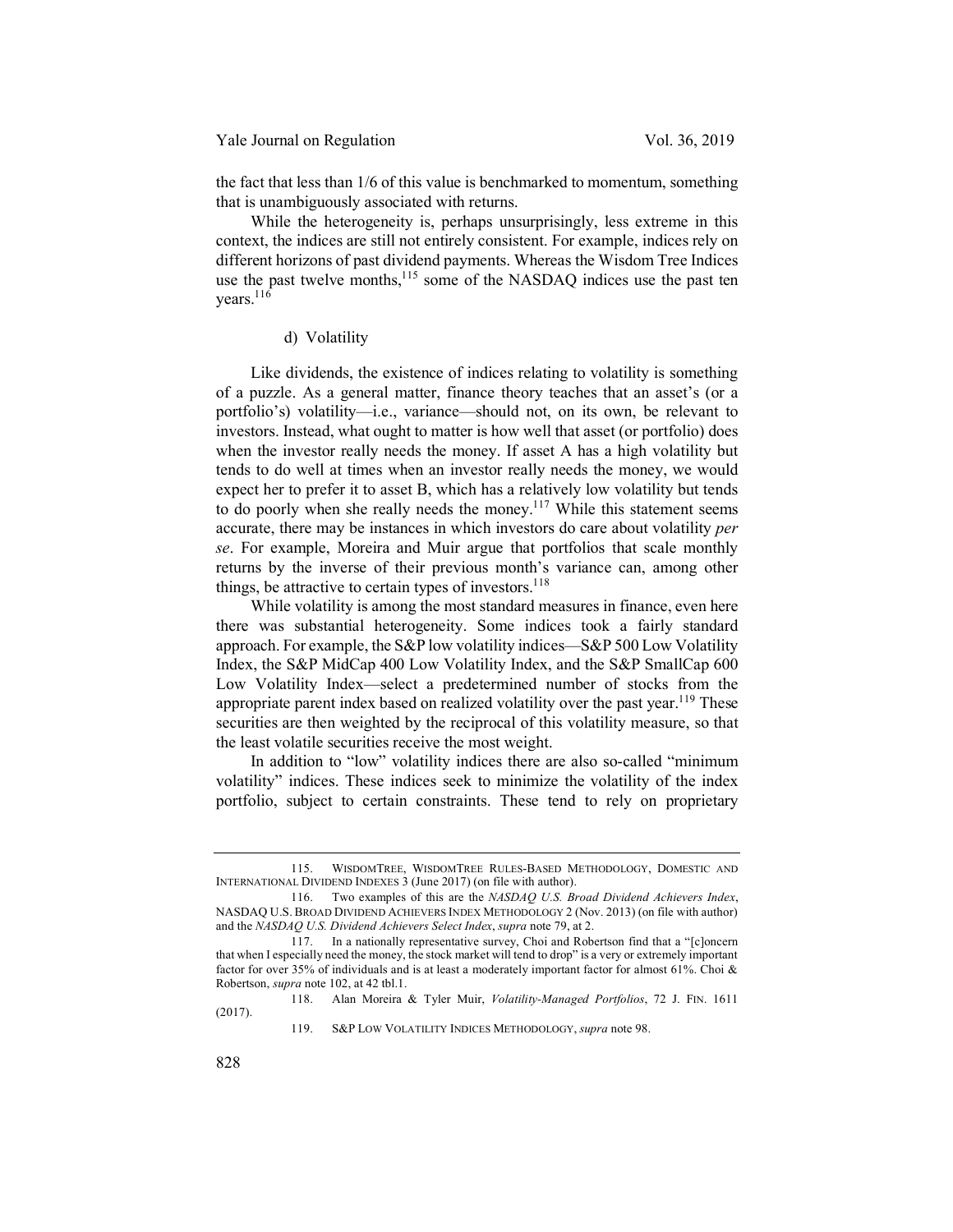"optimizers," making their construction relatively opaque. Two examples of such indices are the S&P 500 Minimum Volatility Index and the MSCI U.S.A. Minimum Volatility Index. The former relies on the "Northfield Open Optimizer,"120 and the latter relies on the "Barra Optimizer."121

e) Earnings and "Quality"

Indices related to earnings were also fairly popular, at least measured in terms of aggregate AUM. Included in the group are indices that purport to capture factors related to revenue, sales, operating cash flows, as well as earnings generally.

Perhaps related to earnings was a somewhat amorphous factor generally described as "quality." Unfortunately, quality is not a term that is commonly used in the finance literature, and it lacks a precise definition. Based on my reading of the methodology documents, it appears to capture some combination of revenue growth and/or stability, profitability, levels of cash on hand, and debt ratios. As such, I include indices that refer to these features. Because quality and earnings can both relate to revenue, there is some overlap between the two groups. Nevertheless, it is clear that quality is intended to capture more than just earnings, and it is possible that in some cases it may be related to the profitability factor in the Fama-French five-factor model.<sup>122</sup>

Given the fact that quality is fairly amorphous, it is perhaps unsurprising that there is a substantial amount of heterogeneity in the way these indices are constructed. For example, for the purposes of the MSCI U.S.A. Quality Index, quality was measured by a combination of  $(1)$  return on equity (trailing twelvemonth earnings per share divided by latest book value per share), (2) debt-toequity ratio (total debt divided by book value in the last fiscal year), and (3) earnings variability (the standard deviation of year-over-year earnings growth per share over the last five years).<sup>123</sup> In contrast, the S&P 500 quality indices, including the S&P 500 Quality Index, measure quality through a combination of (1) accruals ratio, (2) financial leverage ratio, and (3) return on equity.<sup>124</sup> While there is some overlap between these metrics, they are clearly distinct. Even more distinct is the definition employed by Northern Trust in its indices. <sup>125</sup> While its

| 120                                  | S&P DOW JONES INDICES, S&P MINIMUM VOLATILITY INDEX METHODOLOGY               |
|--------------------------------------|-------------------------------------------------------------------------------|
| $(July 2017)$ (on file with author). |                                                                               |
| 121.                                 | MSCI Minimum Volatility Index Methodology, MSCI (Sept. 2017) (on file with    |
| author).                             |                                                                               |
| 122.                                 | Eugene F. Fama & Kenneth R. French, A Five-Factor Asset Pricing Model, 116 J. |
| FIN ECON. 1 (2015).                  |                                                                               |
| 123.                                 | MSCI QUALITY INDEXES METHODOLOGY, MSCI 9 (June 2017) (on file with            |
| author).                             |                                                                               |
| 124.                                 | S&P Quality Indices Methodology, S&P DOW JONES INDICES 16 (July 2017) (on     |
| file with author).                   |                                                                               |

125. These include the Northern Trust Quality Large Cap Index, the Northern Trust Quality Dividend Index, the Northern Trust Quality Dividend Defensive Index, and the Northern Trust Quality Dynamic Index. The aggregate AUM benchmarked to these four indices is almost \$2.8 billion.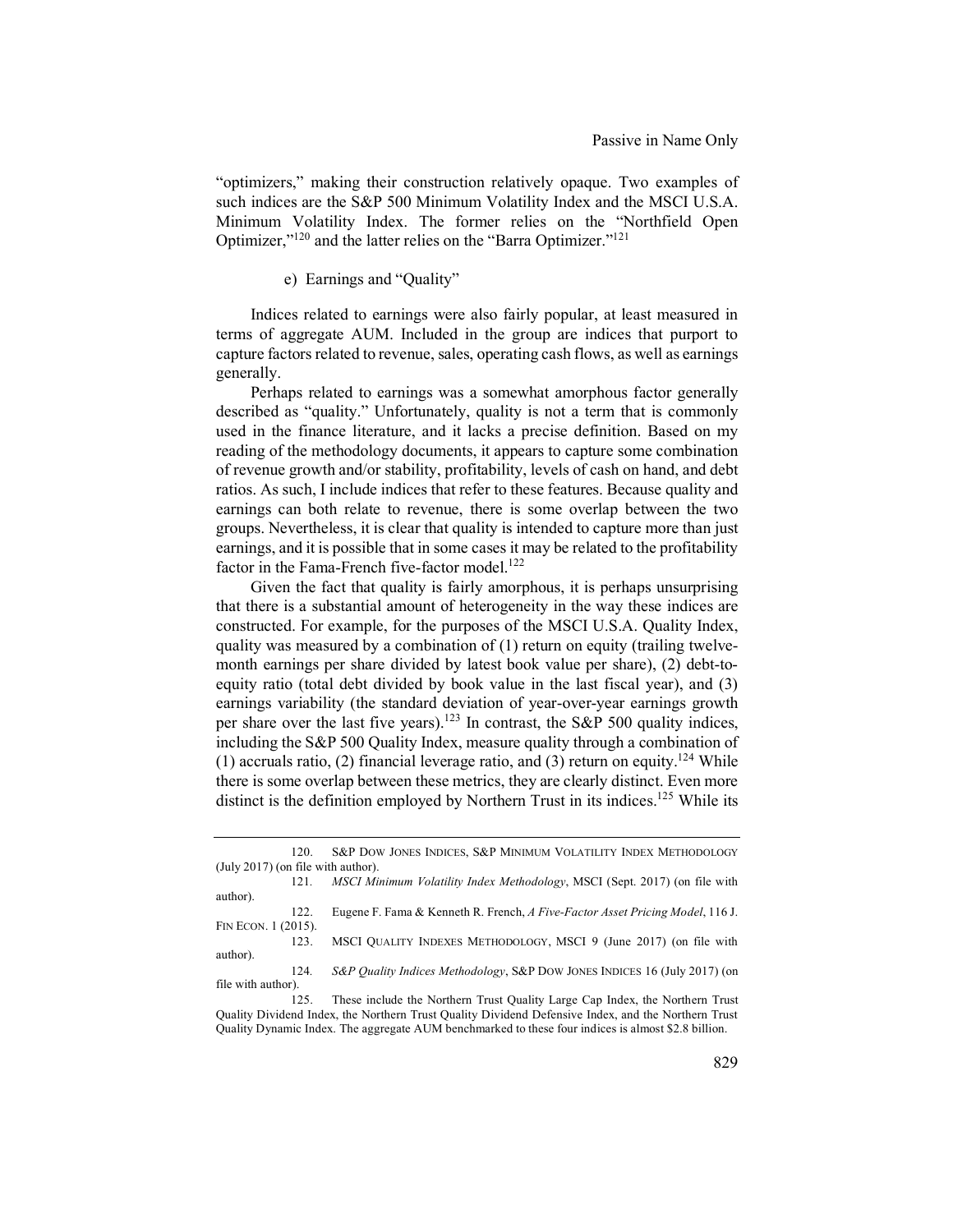scoring model is proprietary, according to the methodology, its three "core" components" are "Management Expertise (e.g., corporate finance activities), Profitability (e.g., assess the reliability and the sustainability of financial performance), and Cash Flow."126

f) Size and Beta

Along with value/growth, the other two factors in the classic Fama-French asset pricing model are size and "market beta." These two factors, however, were far less popular along all three dimensions (number of indices, number of funds, and aggregate AUM), and were seventh and eighth out of eight, respectively. The fact that size is relatively unpopular is not particularly surprising from a theoretical perspective. While there has historically been a "size" premium smaller companies were associated with higher returns—there is some question as to whether this premium still exists.<sup>127</sup> Another possibility is that indices that focus on particular size *segments* could be acting as substitutes for indices that focus on a size as a style factor.

The fact that "beta" is relatively unpopular is more interesting. In principle, an asset's "beta" captures the component of that risk associated with that asset that is priced. In other words, the only way for asset A to have systematically higher returns than asset B is if asset A has a higher beta.<sup>128</sup> In most practical applications, beta is computed with reference to some proxy for "the market." As such, investors might find it useful to have access to an index that is designed to have a particular level of market risk. On the other hand, there is also evidence that high beta assets (not portfolios) tend to underperform, something that has been attributed to the fact that individual investors have difficulty taking leveraged positions.129 Another possibility is that investors have less need for indices designed around any particular beta, since one can always construct one from the return on any index with a known beta. Finally, it may be that, compared to other style factors, beta is less well known among the investing public, depressing demand for such indices.

4. "Specialized" or "Bespoke" Indices

Finally, there are what I term the "bespoke" or "specialized" indices. In this category, I also include indices that rely on proprietary methodologies, since

<sup>126</sup>*. Northern Trust Quality Dividend Index Methodology*, NORTHERN TRUST 4 (on file with author); *Northern Trust Quality Large Cap Index Methodology*, NORTHERN TRUST 3 (on file with author).

<sup>127</sup>*. See* Mathijs A. Van Dijk, *Is Size Dead? A Review of the Size Effect in Equity Returns*, 35 J. BANKING & FIN 3263 (2011).

<sup>128</sup>*. See, e.g.*, RICHARD A. BREALEY, STEWART C. MYERS & FRANKLIN ALLEN, PRINCIPALS OF CORPORATE FINANCE 881 (11th ed. 2014).

<sup>129.</sup> Andrea Frazzini & Lasse Heje Pedersen, *Betting Against Beta*, 111 J. FIN. ECON. 1 (2014).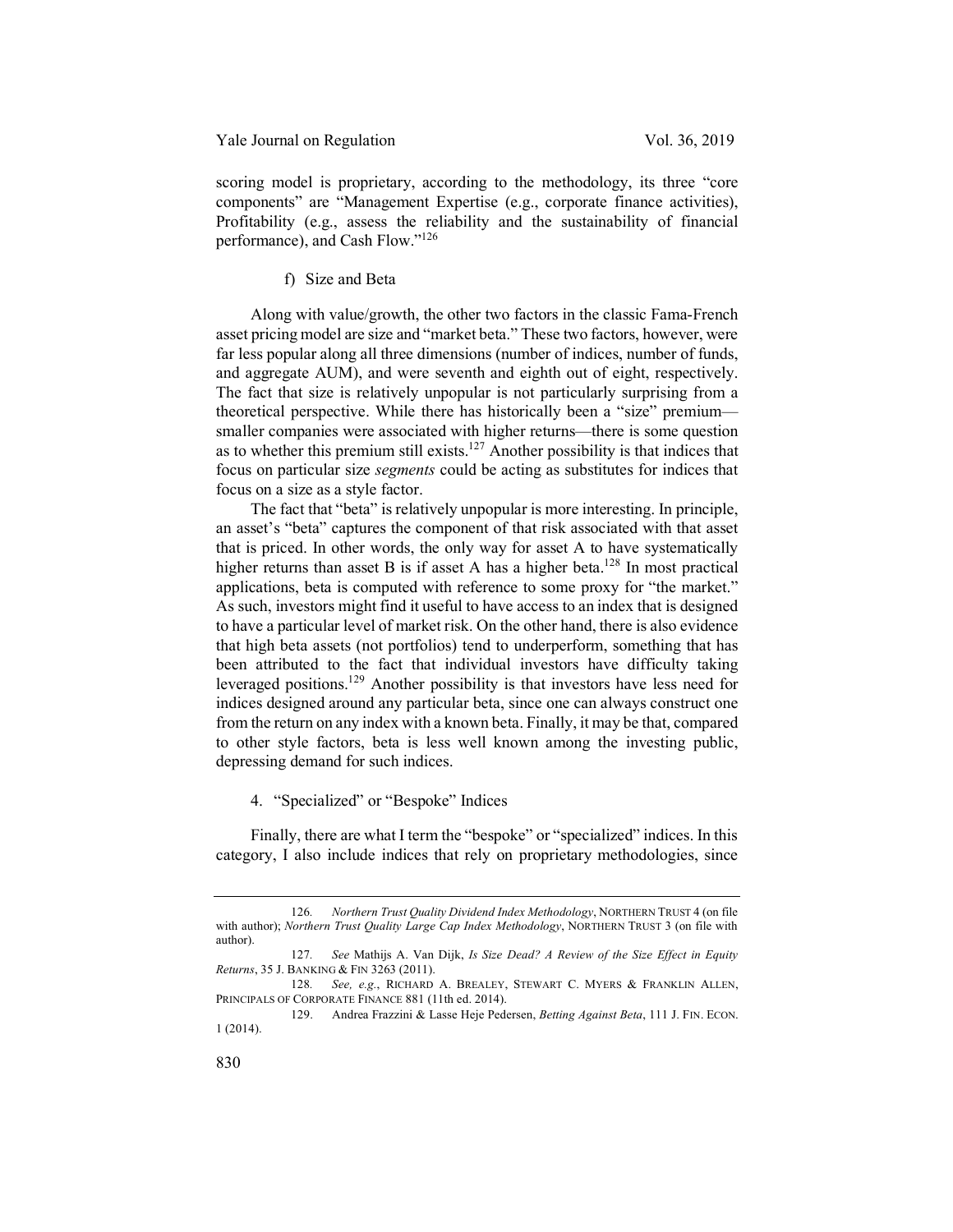there is no way of determining how they are constructed. These are generally used by only one or two funds and tend to have far less AUM benchmarked against them. However, while the values tend to be small on average, they add up. In total, the 171 indices I coded as "specialized" act as benchmarks for \$130 billion in AUM. Unsurprisingly, there is an enormous amount of variety across these indices. Some of these are clearly designed to appeal to certain groups of investors, such as the "S&P 500 Catholic Values Index," the "Barclays Women in Leadership Index," or the "SSGA Gender Diversity Index." Others are included because they focus on a particular niche, such as the "Solactive Guru Index," the "iBillionaire Index," or the "WeatherStorm Forensic Account Long-Short Index." Still others are aimed at "responsible" investing. A final group of indices is included in this category primarily because they are constructed using proprietary methodologies, making them virtually impenetrable to outsiders.

## *D. Transparency Versus Opacity*

The discussion in the prior Section also revealed another dimension of heterogeneity: the substantial variation in the amount of detail provided by the indices. This heterogeneity manifested itself in very different ways, including the selection criteria used by the index, the degree to which the underlying data required to construct the index were publicly available, and the description of an applicable governance or oversight body. Even *within* these categories, the amount of detail, or lack thereof, varied substantially across indices, and often even *within* index families. In this Section, I briefly address this issue.

#### 1. Selection Criteria

We have already seen that the selection criteria varied substantially across indices. Perhaps more surprisingly, however, was the degree to which the amount of information provided about these selection criteria varied across indices. Some indices provided a detailed discussion of the selection criteria. For example, the methodology employed in constructing the CRSP family of indices—including the CRSP U.S. Total Market Index—is extensively documented, including extensive formulas, variable descriptions, and even figures.130

Others, in contrast, were far more circumspect. For example, the Dow Jones Industrial Average—another prominent index—selects constituents from a universe consisting of the securities on the S&P 500 using a selection process not based on quantitative criteria.<sup>131</sup> Instead, "a stock typically is added only if the company has an excellent reputation, demonstrates sustained growth and is

<sup>130</sup>*. CRSP U.S. Equity Indexes Methodology Guide*, CRSP CENTER FOR RESEARCH IN SECURITY PRICES (Dec. 2016) (on file with author).

<sup>131.</sup> DOW JONES AVERAGES METHODOLOGY, *supra* note 47, at 5.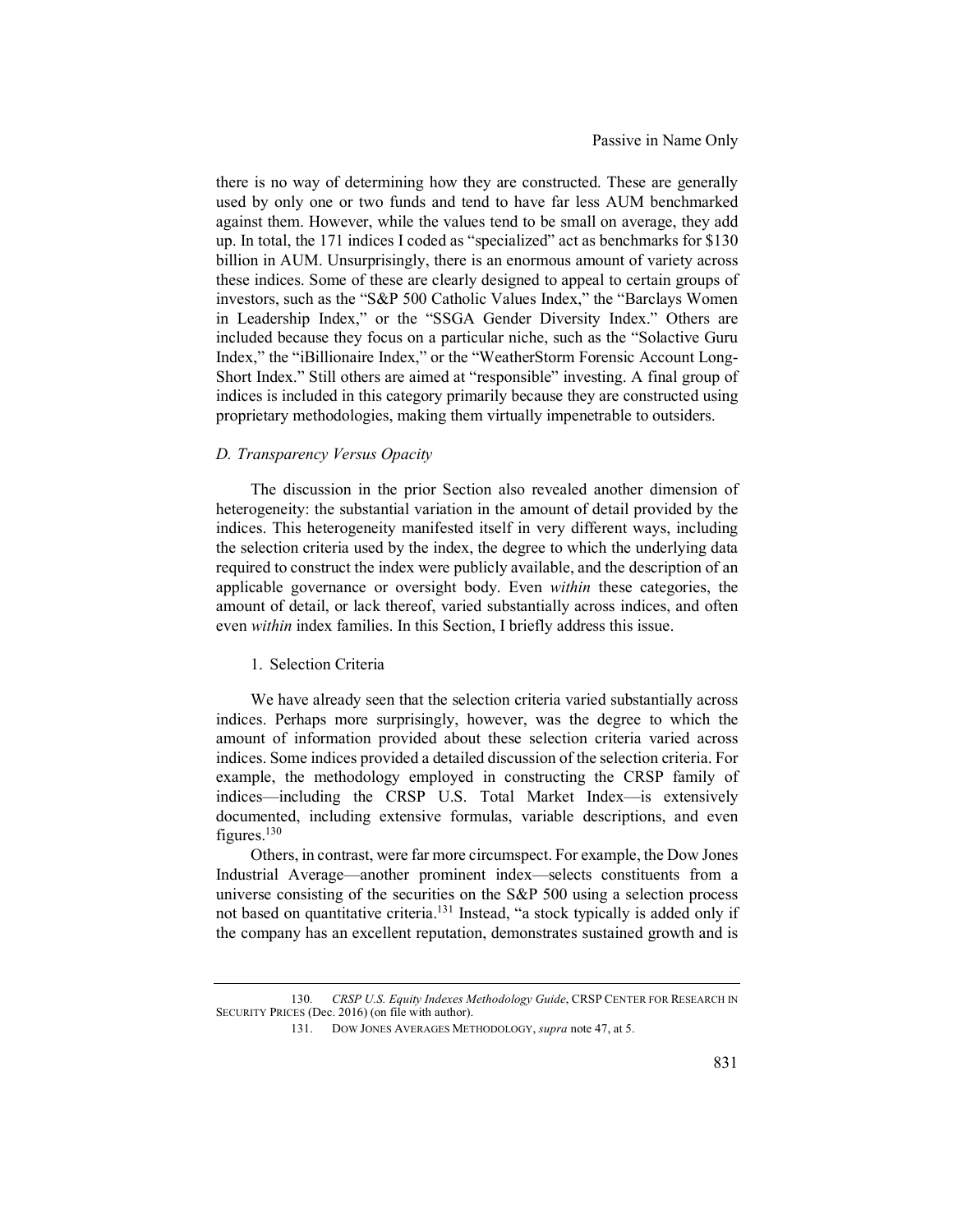Yale Journal on Regulation Vol. 36, 2019

of interest to a large number of investors."132 Similarly, the eighty-four indices employing "proprietary" methodologies are necessarily opaque to outsiders not privy to those proprietary methodologies.

Other indices use selection criteria that are hard to replicate for other reasons. For example, while the "economic moat"<sup>133</sup> rating employed by Morningstar is described in great detail in the "Morningstar Equity Research Methodology" document, $134$  it relies in large part on assessments made by analysts which cannot be easily replicated by following the description in the documentation. By contrast, as discussed above, the Russell 1000 and 2000 indices are constructed using fairly clear cutoff rules.<sup>135</sup>

2. Underlying Data

Even a completely transparent or mechanical selection criteria can lead to an opaque index if the *data* required to determine whether the criteria are met are not clearly defined. While it is straightforward to obtain data on stock prices and trading data for companies listed on large exchanges, the same is not true with respect to much of the data relied upon in creating indices.

Examples of such a lack of clarity can include vague references to things like "earnings," without specifying which of the many available measures of earnings. Alternatively, because financial variables change over time, it is often crucial to know the reference date of the data in question. While some indices clearly indicate these reference dates, others do not. Finally, the sources of the data in question may not be obvious. For example, while the CRSP methodology identifies the source of all data used in constructing its Value and Growth Style indices,<sup>136</sup> others do not.

### 3. Rule Changes

Another crucial feature of the index methodologies is the ability to *change*  the methodology over time. At the limit, if an index's rules are changing all the time, the index is, for practical purposes, an actively managed portfolio, and the rules themselves are meaningful only in an ex post sense. That is, rather than being useful for understanding what the index's constituents might look like in the future, the methodology would only provide insights into what the constituents look like in the present (or perhaps in the past).

<sup>132</sup>*. Id*.

<sup>133.</sup> CONSTRUCTION RULES FOR THE MORNINGSTAR WIDE MOAT FOCUS INDEX, MORNINGSTAR (June 2016) (on file with author).

<sup>134.</sup> MORNINGSTAR EQUITY RESEARCH METHODOLOGY, MORNINGSTAR 3 (Mar. 2017) (on file with author).

<sup>135.</sup> See discussion *supra* Section I.A.

<sup>136.</sup> CRSP U.S. EQUITY INDEXES METHODOLOGY GUIDE, *supra* note 130, at 49-50.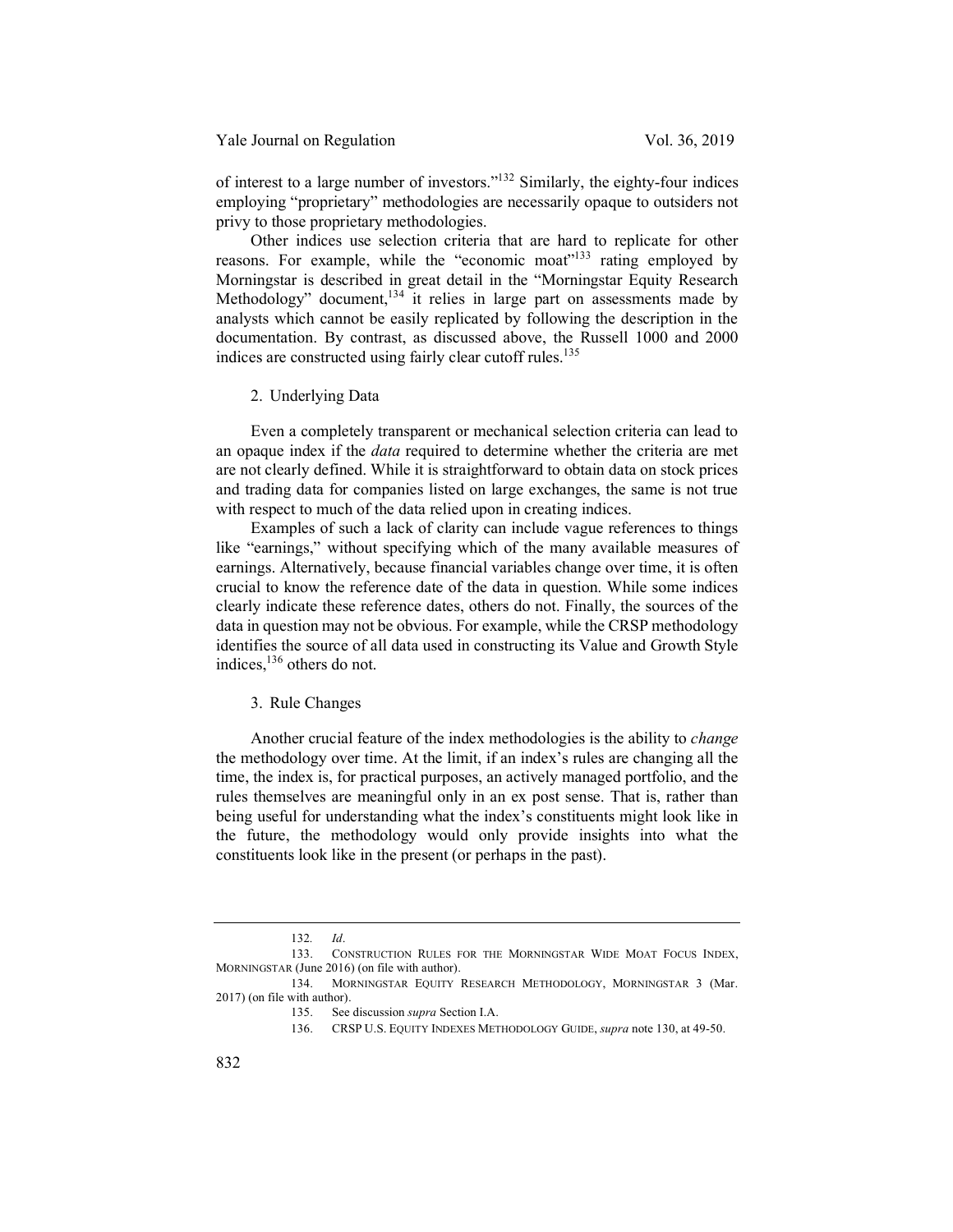Among the sample of indices that I studied, it is the norm for the methodology documents to empower the entity or group responsible for administering the index (often referred to as the index committee) to change the rules from time to time. This power is not just hypothetical. For example, as discussed in Section I.B, these rules change frequently among the two largest families of indices.<sup>137</sup> Given that these are among the most rigorously documented and professionally managed indices in my sample, there is little reason to believe that other indices change less frequently.

#### III.ETFs and Affiliated Indices

Exchange-traded funds (commonly known as ETFs) represent one particular kind of "index investing."<sup>138</sup> The overwhelming majority of U.S. ETFs are index-based,139 meaning that their primary objective is to track an underlying index.140 While the general perception is that ETFs are "passive," we have already seen that the perception of *any* index as passive is flawed. In the ETF context, however, this passivity can become even more tenuous. As I discovered upon reading the fund prospectuses, for a substantial fraction of funds in the U.S. market, the index that the ETF "passively" follows is *itself* created by the fund manager or an affiliate thereof. If any sort of index investing is delegated management, here, the delegation to the index provider is essentially indistinguishable from delegation to the fund manager. While such funds may be formally tracking the index in question, in practice, it is hard to see the difference between this and a fund that simply makes its own investment decisions directly.

## *A. About ETFs*

Like mutual funds, ETFs are a form of pooled investment vehicle, and they are generally registered as investment companies under the Investment Company Act of 1940.<sup>141</sup> As such, they are subject to SEC regulation, including disclosure and reporting requirements. There are, however, some differences between ETFs and traditional mutual funds. In a standard open-ended mutual fund, investors buy their shares directly from the fund. When they wish to sell, they sell their shares back to the fund at their net asset value ("NAV"), which is generally

<sup>137</sup>*. See* discussion *supra* notes 41-45 and accompanying text.

<sup>138.</sup> For a detailed discussion of ETFs, including their structure and existing regulatory framework, see Henry T. C. Hu & John D. Morley, *A Regulatory Framework for Exchange-Traded Funds*, S. CAL. L. REV. 839 (2018).

<sup>139.</sup> As I discuss in more detail in Section III.C, out of the 571 funds in my final sample of U.S. ETFs, 18 described themselves as "active" and did not track an index. *See infra* Section III.C.

<sup>140</sup>*. See Mutual Funds and ETFs: A Guide for Investors*, *supra* note 25, at 19 ("Indexbased mutual funds and ETFs seek to track an underlying securities index and achieve returns that closely correspond to the returns of that index with low fees.").

<sup>141. 15</sup> U.S.C. § 80a-1 (2018).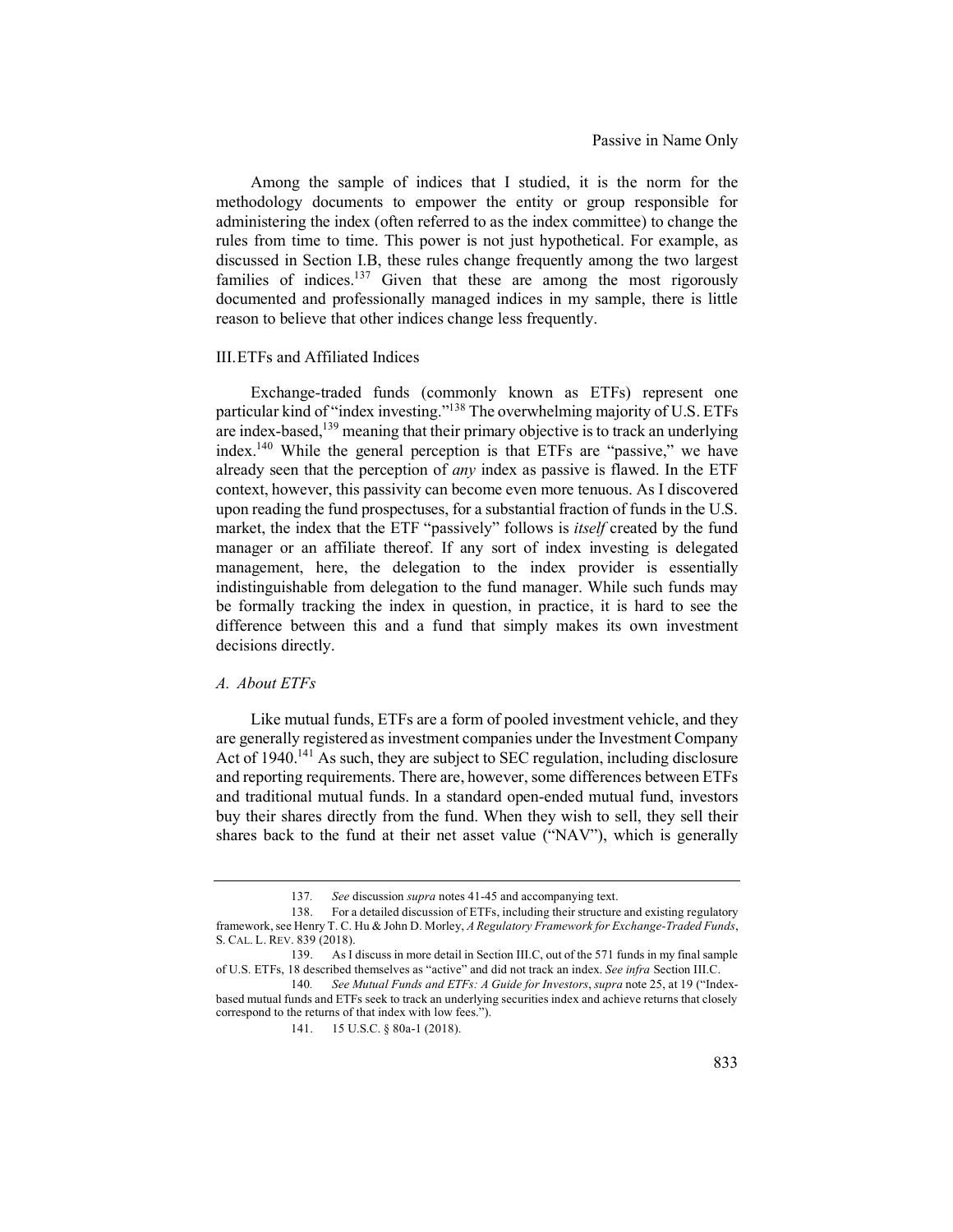Yale Journal on Regulation Vol. 36, 2019

calculated at the end of the day.<sup>142</sup> In contrast, ETFs do not sell shares directly to investors. Instead, ETF shares are listed on national stock exchanges, where investors can buy and sell them throughout the day.<sup>143</sup> Financial intermediaries, known as authorized participants, are the only entities allowed to buy shares directly from the fund or redeem them to the fund, and their trading ensures that the prices remain close to the value of the underlying assets in the fund.<sup>144</sup>

## *B. Why Use an Affiliated Index?*

There are several potential reasons why a fund might decide to track an affiliated index. One benign possibility is cost-saving. Perhaps the fund manager can create an index that is just as good, in some meaningful sense, as a wellknown "brand name" index. If that is the case, rather than paying a licensing fee to the provider of the brand name index, the fund manager might simply make her own index. These savings can either be passed on to investors, retained by the fund manager, or divided between them. To the extent that any of this is passed on to investors, this explanation suggests that funds that rely on affiliated indices should exhibit lower expense ratios than other comparable funds. This explanation makes the most sense if investors are sophisticated and if they fully understand both the terms of the prospectus and the context of the market.

On the other hand, if investors are unsophisticated, and either do not understand or do not carefully read the prospectus documents, things may not be so benign. For example, suppose that investors have internalized the idea that ETFs are a good investment option because they tend to have lower management fees and fewer agency costs than actively managed funds. Recognizing this, fund managers may create affiliated index-linked ETFs to cater to these investors. While these investors are sensitive to management fees, they do not pay attention to the details of the fund, including the fact that the fund is following an affiliated index. Managers may be able to take advantage of this by increasing their total compensation through other means, perhaps by charging the fund a high licensing fee for the privilege of using the index. In this case, we would expect

<sup>142</sup>*. See Mutual Funds and ETFs: A Guide for Investors*, *supra* note 25, at 4-5.

<sup>143</sup>*. Id*. at 6.

<sup>144</sup>*. Id*. One distinct feature of ETFs—which differentiates them from both actively managed mutual funds and other index funds is that it is generally quite easy to determine, at any given time, the composition of the fund's portfolio. While the SEC is currently considering changes to the regulation of ETFs, Exchange-Traded Funds, Securities Act Release No. 33-10515, Investment Company Act Release No. 33140, 83 Fed. Reg. 37,332-411 (proposed June 28, 2018), at the time of this writing, such disclosure is not required of all ETFs under the securities laws. Rather, it is an industry norm, which may be related to the existence of the authorized purchasers mechanism. While the existence of portfolio information undoubtedly increases the transparency associated with ETFs, it does not fully replace the need for an understanding of the underlying index's construction. While some investors may, with enough sophistication and effort, use this information to reverse-engineer the underlying index's rules of construction, it is unlikely that the average retail investor will be in a position to do so. Moreover, if the underlying rules are changing over time, even sophisticated investors may find this extraordinarily difficult.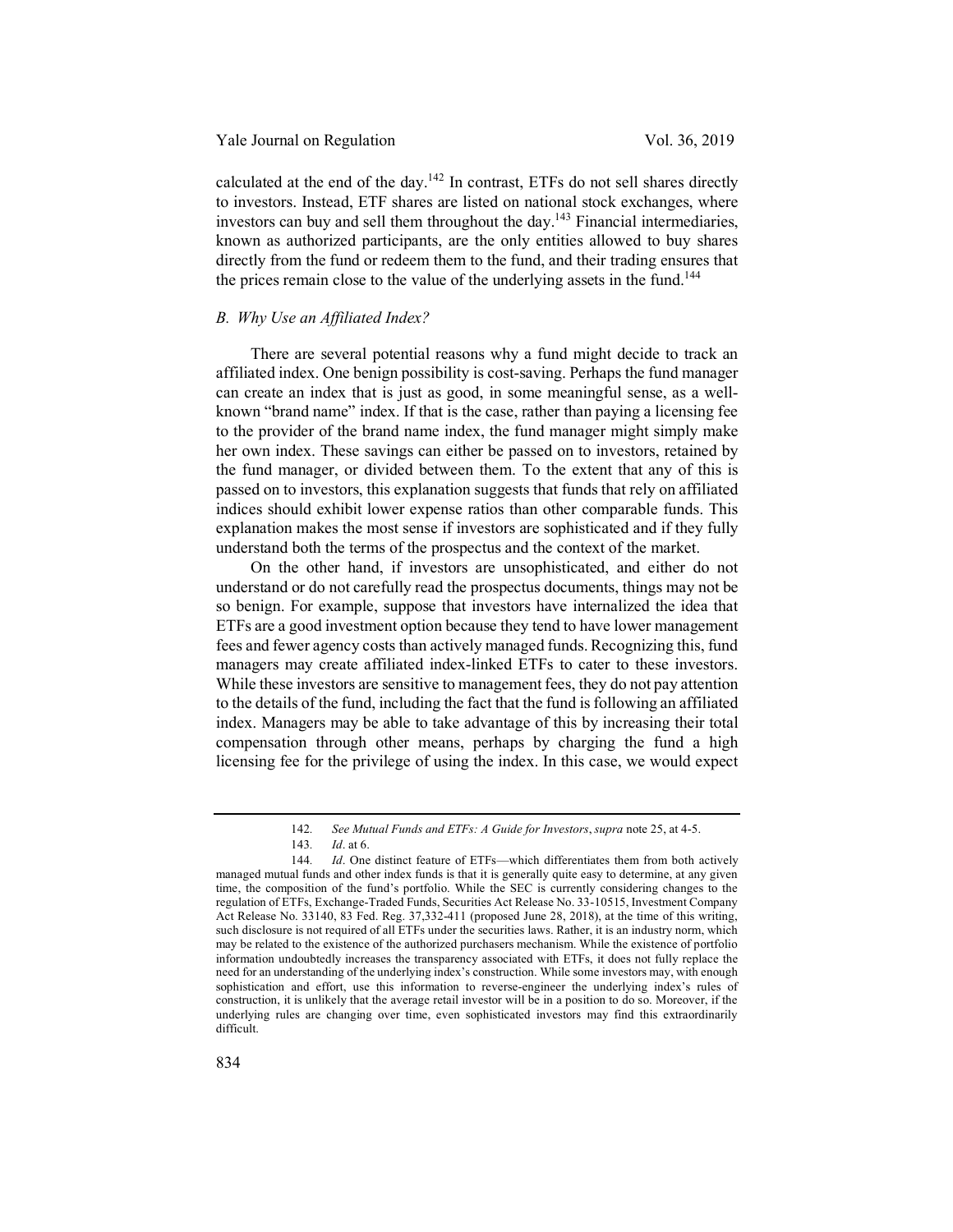ETFs tracking affiliated indices to display the same management fees as other ETFs, but to find other ways to pass costs on to investors. These costs would show up in the fund's expense ratios.

Finally, investors may be totally unsophisticated. For example, as before, suppose investors don't understand much about the market or the products, but they have heard that ETFs are a good investment because they are passive and therefore desirable. Fund managers may wish to cash in on this popularity, as well as this perception that they represent passive investments. If investors are driven primarily by this misplaced demand for "passive" funds, and not by other features of the fund (including management fees), managers may take advantage of this popularity and charge higher management fees.

While the first explanation is benign, the latter two are more troubling. Both imply that investors mistakenly purchasing investment products that are not what they thought they were buying. The relative plausibility of these three explanations will likely depend on one's view of the sophistication of retail investors. Fortunately, because the three families of explanations have different empirical implications, we can use these implications to construct tests of the underlying theories. This is what I do in the remainder of this Section. In the next Section, I discuss the data that I rely on, and in Section III.D, I perform my empirical analysis. Ultimately, I find evidence most consistent with the second explanation—that managers are taking advantage of the popularity of ETFs and that investors are primarily concerned with management fees.

## *C. The Sample and Coding Methodology*

In order to get a handle on the phenomenon of affiliated index-linked ETFs, I began with all funds in the CRSP mutual fund database, which was obtained through WRDS.<sup>145</sup> I retained all funds flagged as ETFs or ETNs. To ensure that I was capturing funds that focused on equities, I eliminated funds that had less than ninety percent of their portfolios invested in common stock as well as those that focused on non-U.S. investments.146 Because of the amount of time required to hand collect the data, prospectus data were collected only at a single point in time. For consistency, I therefore eliminated all results for which no data was available as of December 30, 2016. This left me with a total of 603 ETFs.

<sup>145.</sup> I used CRSP rather than Morningstar Direct for this analysis because the CRSP data on fund fees and performance is much easier to work with than the Morningstar Direct data. The main benefit of the Morningstar Direct data is that it contains information on primary benchmark index. Because I hand-collected the index data in this Section, this benefit was not material, making CRSP the preferred data source.

<sup>146.</sup> Specifically, I eliminated funds with the following Lipper objective types: "CHINA REGION FUNDS," "EMERGING MARKETS FUNDS," "EUROPEAN REGION FUNDS," "INDIA REGION FUNDS," "INTERNATIONAL FUNDS," "INTERNATIONAL REAL ESTATE FUNDS," "INTERNATIONAL SMALL-CAP FUNDS," "JAPANESE FUNDS," "LATIN AMERICAN FUNDS," "PACIFIC EX JAPAN FUNDS," and "PACIFIC REGION FUNDS."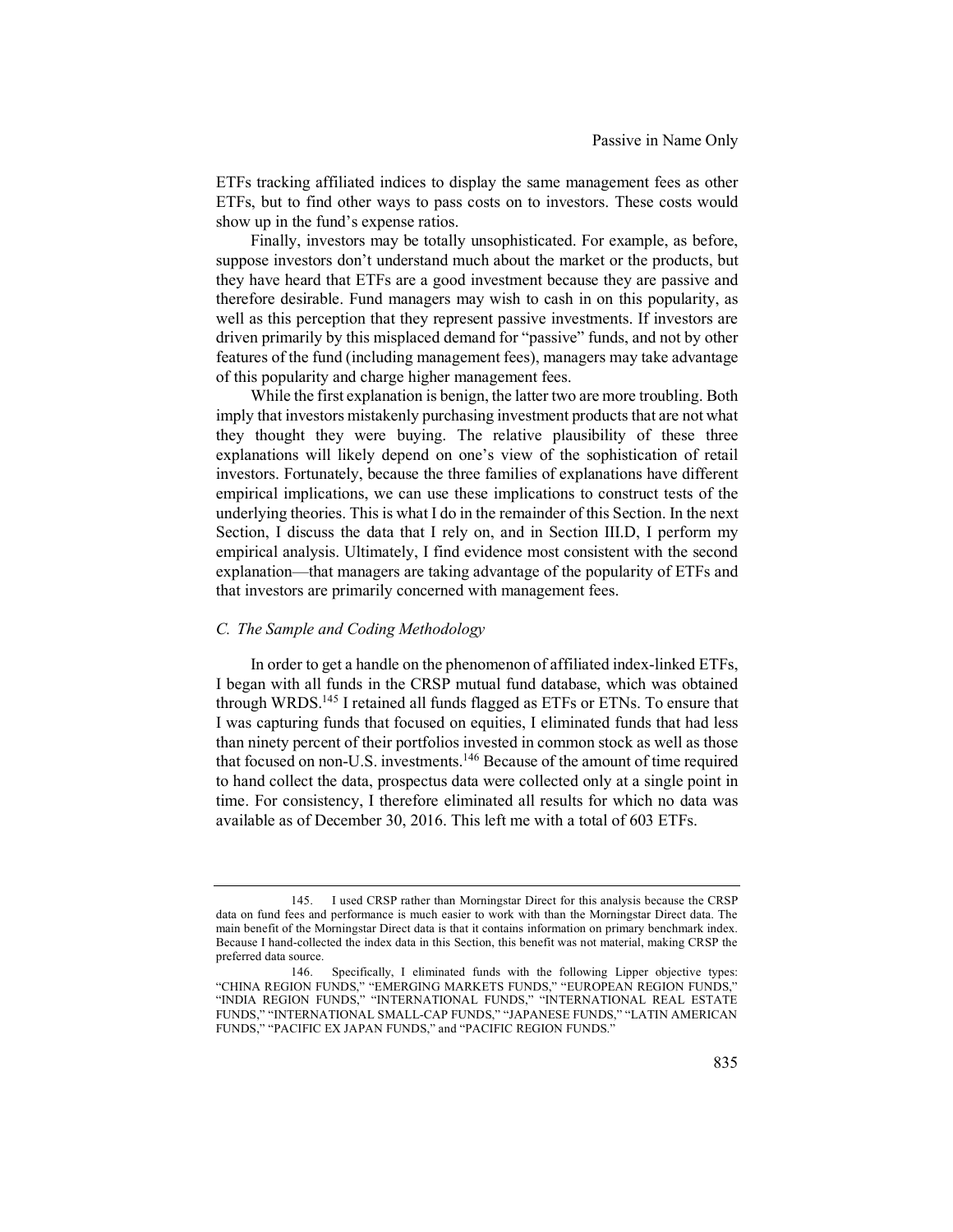I then searched the SEC's EDGAR database to obtain prospectus data for each fund on my list. There were seventeen funds for which I was unable to find a match in EDGAR, despite attempting various versions of the fund name. I also omitted fifteen funds from my final database because they specialized in exclusively non-U.S. investments. After all of this, my final universe of U.S. equity ETFs consisted of 571 funds.

To ensure consistency, I personally hand-collected, read, and coded each prospectus in my sample. I collected information on a variety of topics, including the (1) name of the index that the fund sought to track, (2) the index provider and whether or not the index provider was affiliated with the fund, including the advisor or subadvisor, and (3) whether the fund characterized itself as passive, and if so, how.

Out of the 571 funds in my final sample, 81 were following an index that was created by an affiliate of the fund.<sup>147</sup> Despite this fact, all 81 of these funds described themselves as passive in their prospectuses. In addition to these 81 funds, I recorded 18 funds that explicitly described themselves as "active" or "actively managed" ETFs, which did not track any particular index.

A few examples may help to clarify this phenomenon. Consider, for example, the VanEck Vectors Retail ETF, which, according to its February 1, 2017 prospectus, tracks the MVIS U.S. Listed Retail 25 Index.<sup>148</sup> The prospectus describes the fund as passive, stating that "[t]he Fund, using a 'passive' or indexing investment approach, attempts to approximate the investment performance of the Retail Index by investing in a portfolio of securities that generally replicates the  $[underlying index]$ ."<sup>149</sup> Later in the document, however, in the description of the indices, we are told that "[t]he Retail Index is the exclusive property of MVIS (a wholly owned subsidiary of the Adviser)."<sup>150</sup> Or consider the SPDR SSGA Gender Diversity Index ETF, which, according to its October 31, 2017 prospectus, tracks the SSGA Gender Diversity Index<sup>151</sup> and is "managed with a passive investment strategy."<sup>152</sup> According to the very same

152*. Id.* at 26.

<sup>147.</sup> While I made every effort to code these consistently, this coding necessarily required some judgement. For example, in a few cases, I coded a fund as using an affiliated index even if it was calculated by a third party if the prospectus indicated that the fund, or an affiliate thereof, meaningfully controlled the index. For example, while S&P was described as the "sponsor" of the OFI Revenue Weighted Large Cap Index, which was tracked by the Oppenheimer Large Cap Revenue ETF, the prospectus indicated that "the Manager owns the Underlying Index," and as a result, "it may be deemed a creator and sponsor of the Underlying Index." Oppenheimer Large Cap Revenue ETF, Prospectus(Form N-1A) 25 (Oct. 27, 2017). None of the results in this section are sensitive to the exclusion of these indices from the analysis.

<sup>148.</sup> VanEck Vectors Retail ETF, Prospectus (Form N-1A) 30 (Feb. 1, 2017).

<sup>149</sup>*. Id*.

<sup>150</sup>*. Id.* at 71. The document goes on to say that MVIS "has contracted with Solactive AG to maintain and calculate the Retail Index." *Id*.

<sup>151.</sup> SPDR SSGA Gender Diversity Index ETF, Prospectus (Form N-1A) 24 (Oct. 31, 2017).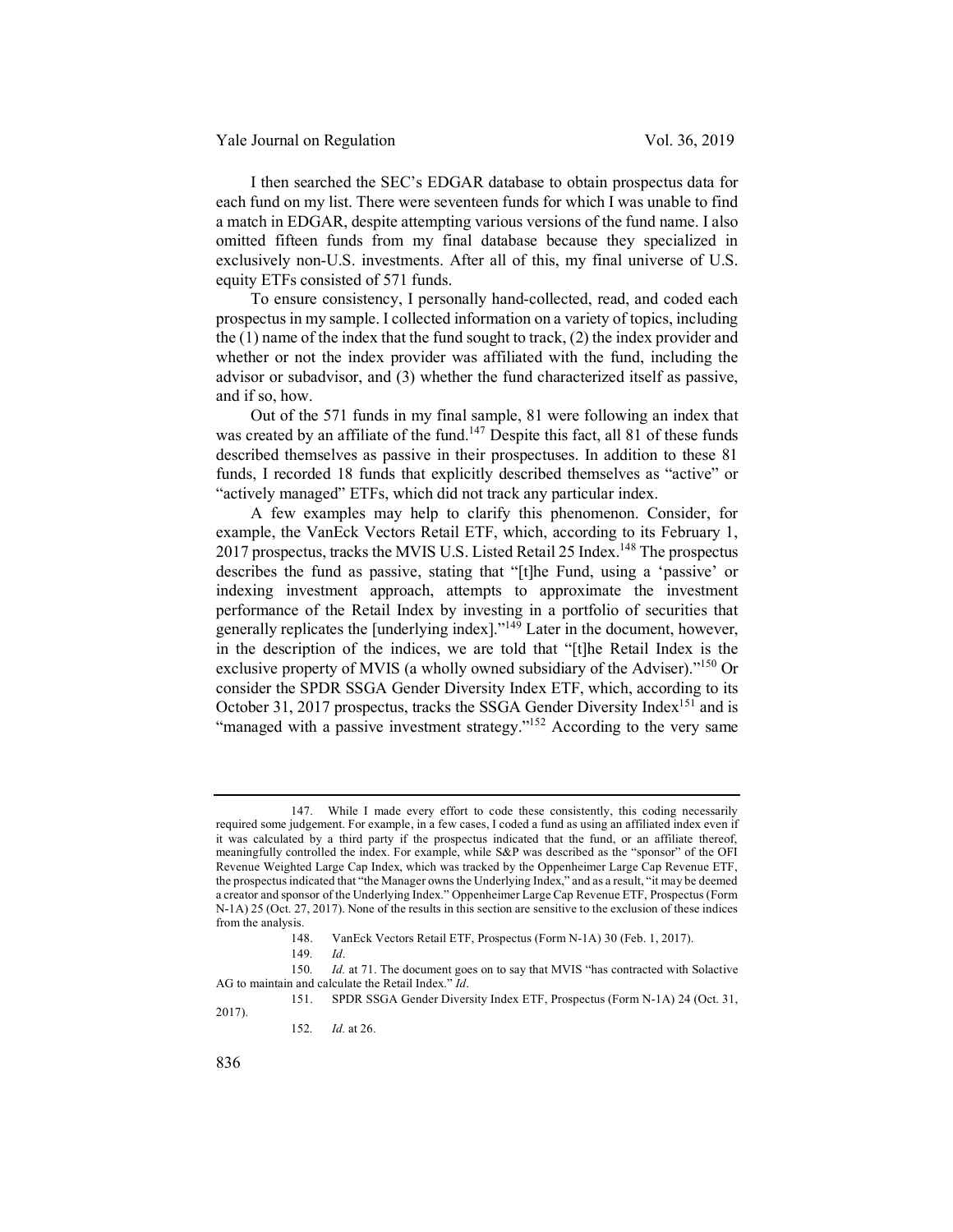document "[t]he [i]ndex was created and is sponsored by . . . an affiliate of the Fund and of . . . the Fund's Adviser."<sup>153</sup>

## *D. Affiliated Indices and ETF Fees*

Having uncovered this puzzling phenomenon, I next explore the reasons behind it. In doing so, I return to the discussion in Section III.B, in which I developed several testable predictions based on three competing explanations. Under the first, most benign, explanation, we would expect to find that expense ratios are lower on average, or at least not higher, among affiliated index-linked funds (controlling for other factors) than among the other funds. Under the second, intermediate interpretation, we would expect to find that expense ratios are higher, on average among affiliated index-linked funds, but that management fees are about the same, on average. Finally, under the third, most pessimistic explanation, we would expect to see higher management fees.

I begin with a univariate analysis, which includes a series of controls for fund style and year. These analyses are conceptually similar to estimating the difference in means between funds that use affiliated indices and those that do not. To do so, I estimate a series of OLS regressions of the form:

$$
y_{ii} = \alpha + \beta_1 \times Affiltate_i + \Psi_{ii} + \varepsilon_{ii}
$$

where  $y_{it}$  is one of either expense ratio, management fee, or turnover ratio of fund  $i$  at time  $t$ , *Affiliate<sub>i</sub>* is an indicator variable equal to 1 if fund  $i$  tracks an affiliated index, and  $\Psi_{i}$  is a vector of controls. For robustness, I run the analysis in a variety of possible ways. I use annual data on expense ratio, management fee, and turnover ratio for years 2015 through 2017.<sup>154</sup> The results are presented in Table 7. Column (1) contains the results using style x year fixed effects, which is the most robust specification, as the control allows the relationship between style and the outcome variable to vary by year.<sup>155</sup> Column  $(2)$  contains the results using style fixed effects and year fixed separately, and Column (3) contains the results using only style fixed effects. In all specifications, standard errors are clustered by fund, and standard errors are in parentheses.

 The first thing to notice is that the results in all three panels are very stable, both in terms of magnitude and statistical significance, across specifications. This suggests that the results are not being driven by the specific pattern of controls that I am using. The results in Panel A indicate that, on average, expense

<sup>153</sup>*. Id*. at 25.

<sup>154.</sup> I limit my window to the period from 2015 through 2017 because my affiliated index data are from the second half of 2017, using funds that existed at the end of 2016. Because the data must be hand-collected, collecting the data for multiple years was infeasible.

<sup>155.</sup> For the purposes of the analysis in this Section, I rely on the style classification of each *fund* in the CRSP database and not on the style classifications of *indices* from Part I. Specifically, style is defined by the CRSP objective code of the ETF. This ensures that my results are based on standard style classification.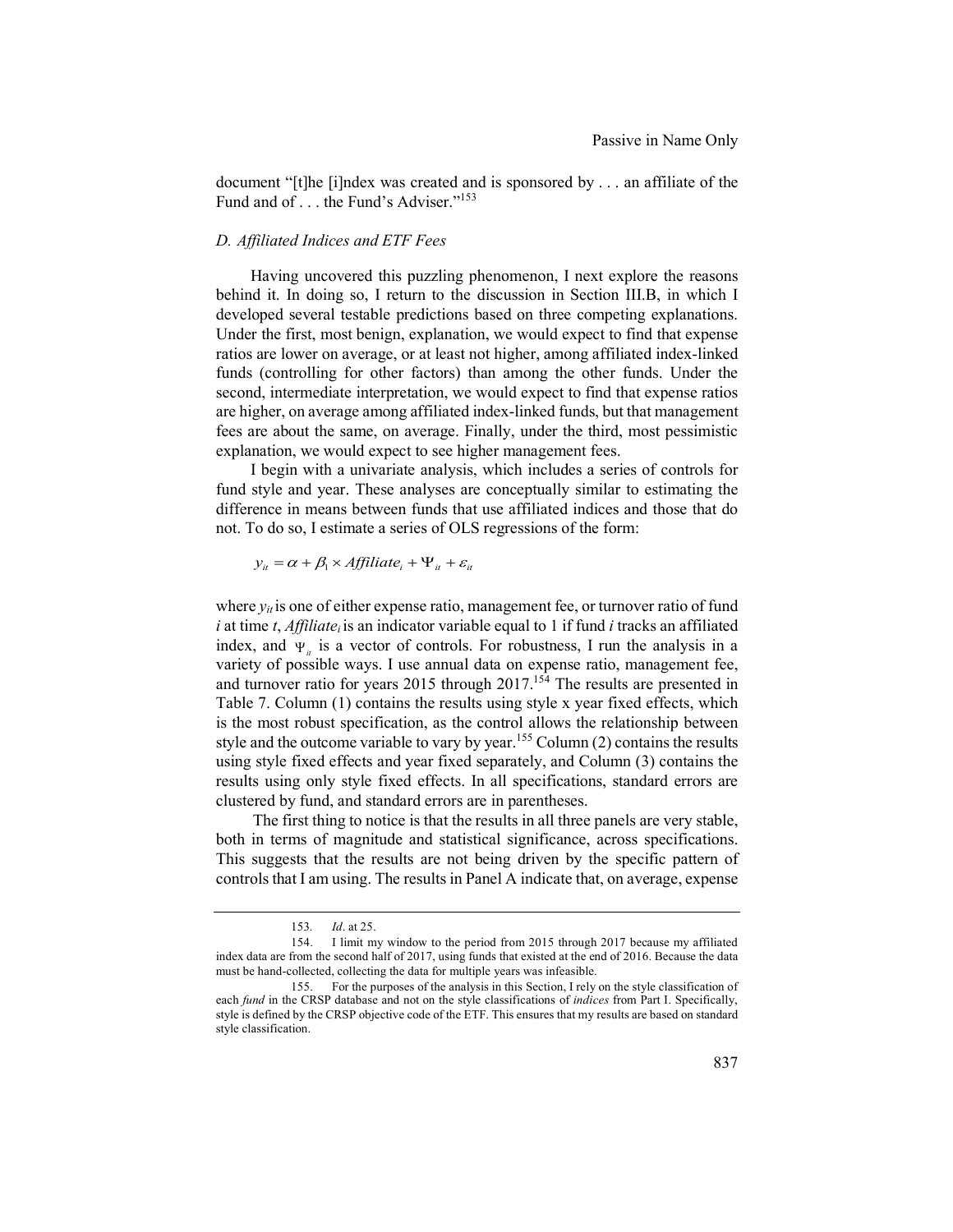## Yale Journal on Regulation Vol. 36, 2019

ratios are higher among affiliated index-linked funds. At the same time, the results in Panels B and C indicate that, on average, the management fees and turnover ratios are indistinguishable between the two groups.

Table 7: Univariate Relationship between Affiliated Index and Fund **Characteristics** 

|                                              | (1)            | (2)            | (3)        |
|----------------------------------------------|----------------|----------------|------------|
| Panel A - Dependent Variable: Expense Ratio  |                |                |            |
|                                              | $0.0668**$     | $0.0666**$     | $0.0660**$ |
| Affiliated                                   |                |                |            |
|                                              | (3.15)         | (3.19)         | (3.17)     |
| <b>Style Fixed Effects</b>                   | N <sub>O</sub> | <b>YES</b>     | <b>YES</b> |
| <b>Year Fixed Effects</b>                    | N <sub>O</sub> | <b>YES</b>     | NO.        |
| Style x Year Fixed Effects                   | <b>YES</b>     | N <sub>O</sub> | NO         |
| <b>Standard Errors</b>                       | Cluster        | Cluster        | Cluster    |
|                                              | by Fund        | by Fund        | by Fund    |
| N                                            | 1481           | 1481           | 1481       |
| Panel B - Dependent Variable: Management Fee |                |                |            |
| Affiliated                                   | $-1.06$        | $-1.17$        | $-1.21$    |
|                                              | $(-0.33)$      | $(-0.37)$      | $(-0.38)$  |
| <b>Style Fixed Effects</b>                   | N <sub>O</sub> | <b>YES</b>     | YES        |
| <b>Year Fixed Effects</b>                    | NO.            | <b>YES</b>     | NO.        |
| Style x Year Fixed Effects                   | <b>YES</b>     | N <sub>O</sub> | NO         |
| <b>Standard Errors</b>                       | Cluster        | Cluster        | Cluster    |
|                                              | by Fund        | by Fund        | by Fund    |
| N                                            | 1481           | 1481           | 1481       |
|                                              |                |                |            |
| Panel C - Dependent Variable: Turnover Ratio |                |                |            |
| Affiliated                                   | $-4.95$        | $-4.91$        | $-4.83$    |
|                                              | $(-0.88)$      | $(-0.90)$      | $(-0.88)$  |
| <b>Style Fixed Effects</b>                   | N <sub>O</sub> | YES            | YES        |
| <b>Year Fixed Effects</b>                    | N <sub>O</sub> | <b>YES</b>     | NO.        |
| Style x Year Fixed Effects                   | <b>YES</b>     | N <sub>O</sub> | NO         |
| <b>Standard Errors</b>                       | Cluster        | Cluster        | Cluster    |
|                                              | by Fund        | by Fund        | by Fund    |
| N                                            | 1476           | 1476           | 1476       |
|                                              |                |                |            |

t statistics in parentheses. \*  $p<0.05$ , \*\*  $p<0.01$ , \*\*\*  $p<0.001$ 

This table presents the results of regressions of three different dependent variables: fund expense ratio (Panel A), fund management fee (Panel B), and fund turnover ratio (Panel C), on a dummy equal to one if the index being tracked by the ETF is an affiliated index, and zero otherwise. All dependent variables are multiplied by 100 (i.e., measured in percentage points) for ease of interpretation. All regressions contain controls for fund style, fund style and year, or style x year, as indicated. Standard errors are clustered by fund.

The first result, that expense ratios are *higher*, is inconsistent with the first explanation, and the fact that management fees are *not* higher is in tension with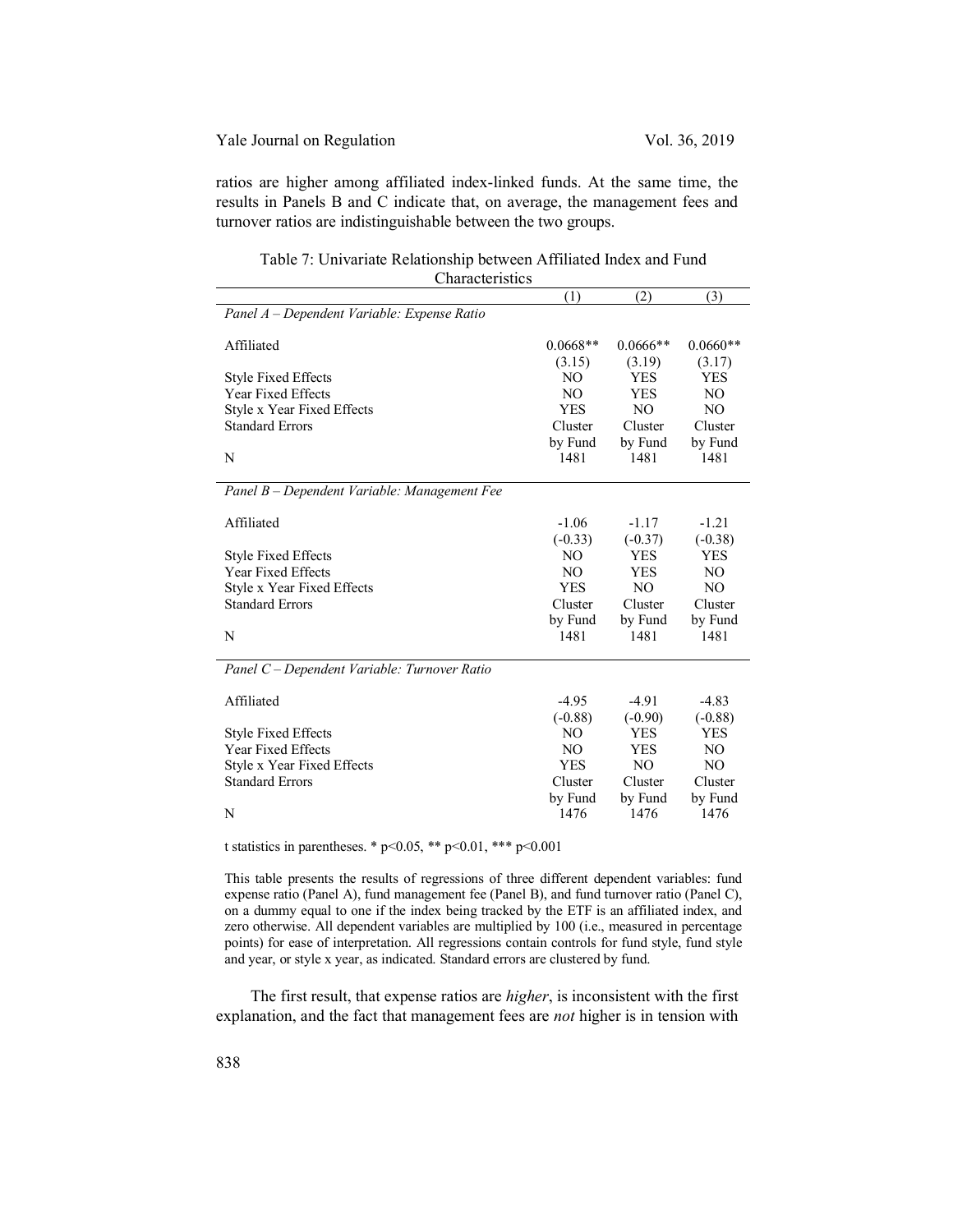the third explanation. At the same time, the fact that the management fees are the same, statistically speaking, while the expense ratios are higher, is consistent with the second explanation. This explanation is bolstered by the fact that the turnover ratio is also statistically indistinguishable between the two groups. The reason for this is simple: in addition to management fees, trading costs add to the expenses associated with running a fund. The more a fund trades (i.e., the higher its turnover ratio), the more trading costs it incurs. The fact that turnover is not statistically higher at affiliated index-linked funds suggests that this is not what is going on.

We can test this more directly by adding turnover ratio as a control in the original regression. Moreover, because management fees—at least to the extent that they are actually paid—are *also* included in the expense ratio, I also include that as a control variable. The results are presented in Table 8. 156

Table 8 confirms that both management fee and turnover ratio are positively associated with expense ratio. However, controlling for these factors, affiliated index-linked ETFs still have higher expense ratios. Specifically, Columns (1) and (2) show that, controlling for turnover ratio and management fees, respectively, affiliated index-linked ETFs have higher expense ratios than other ETFs. In Column (3), I control for both turnover ratio and management fees at the same time and find that affiliated index-linked ETFs still have higher expense ratios. Importantly, the coefficient on *Affiliated* hardly changes as we move from Column (1) to Column (3), despite the fact that the variables that are added are themselves statistically significant. These results show that even controlling for these two other factors, affiliated index-linked funds still have higher expense ratios. In fact, the coefficients on the *Affiliated* dummy in Columns (1) through (3) are actually larger, both in terms of magnitude and statistical significance, than the ones in Panel A of Table 7.<sup>157</sup> Next, because of the possibility that expense ratio and management fees might be *differentially*  related to expense ratios for funds that use affiliated indices relative to those that don't, in Column (4) I also include interaction terms of the form *Turnover Ratio x Affiliated* and *Management Fee x Affiliated*. As the results in Column (4) make clear, while these interaction terms are not statistically distinguishable, their inclusion substantially increases the point estimate of the coefficient on *Affiliated*.

Management fees and turnover are not the only features of a fund that may be associated with expense ratios. Recognizing this, I introduce two additional

<sup>156.</sup> In untabulated results, I run versions of the regressions presented in Table 8 using *Management Fee* as the dependent variable rather than *Expense Ratio*. In all specifications, the point estimate of the coefficient on *Affiliated* is negative, although it is generally statistically indistinguishable from zero. While not dispositive, these results also fail to provide evidence in favor of the third explanation.

<sup>157.</sup> In untabulated results, I also vary the fixed effects. Specifically, as in Table 7, I use style fixed effects and style and year fixed effects. Because the effect of the coefficients of interest hardly changes, I omit these results for the sake of parsimony.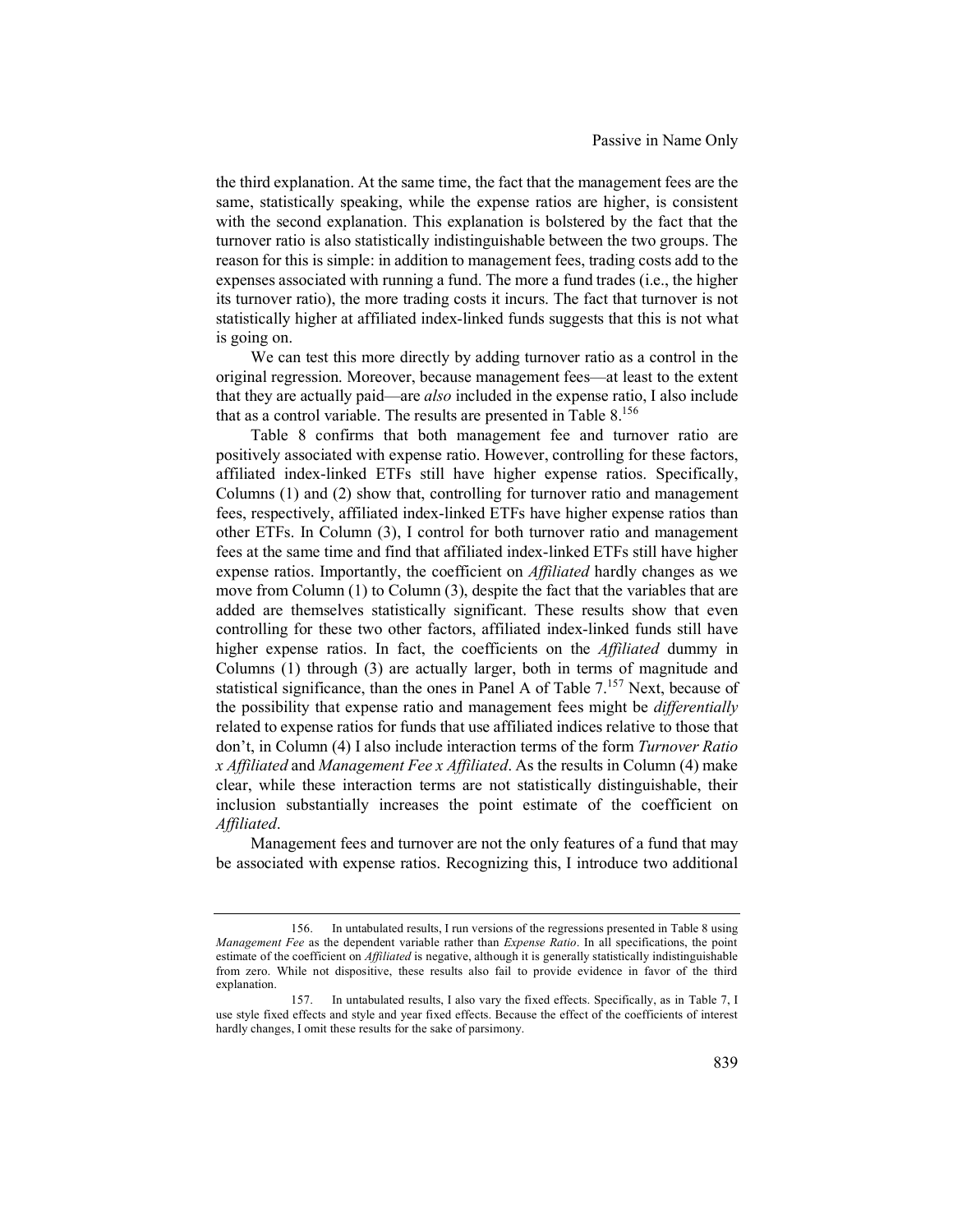controls in Column (5). The first is a control for the fund's age, measured as the natural logarithm of the number of years since the fund was first offered, which has been shown to be associated with expense ratios.<sup>158</sup> The second is a control for the size of the fund, which has also been shown to be associated with expense ratios.159

|                                   | (1)          | (2)         | (3)           | (4)          | (5)           |
|-----------------------------------|--------------|-------------|---------------|--------------|---------------|
| Dependent Variable: Expense Ratio |              |             |               |              |               |
| Affiliated                        | $0.0726***$  | $0.0705***$ | $0.0750***$   | $0.132**$    | $0.129**$     |
|                                   | (3.72)       | (3.90)      | (4.38)        | (2.72)       | (2.87)        |
| Turnover Ratio                    | $0.00121***$ |             | $0.00102$ *** | $0.00105***$ | $0.000791***$ |
|                                   | (3.74)       |             | (3.66)        | (3.46)       | (3.59)        |
| Management                        |              | $0.00348**$ | $0.00311**$   | $0.00326**$  | $0.00419***$  |
| Fee                               |              | (3.10)      | (3.04)        | (2.75)       | (4.85)        |
| <b>Turnover Ratio</b>             |              |             |               | $-0.000536$  | $-0.000442$   |
| x Affiliated                      |              |             |               | $(-1.12)$    | $(-1.07)$     |
| Management                        |              |             |               | $-0.00118$   | $-0.00193$    |
| Fee x Affiliated                  |              |             |               | $(-0.77)$    | $(-1.48)$     |
| ln(Age)                           |              |             |               |              | $0.0294**$    |
|                                   |              |             |               |              | (3.04)        |
| ln(Size)                          |              |             |               |              | $-0.0334***$  |
|                                   |              |             |               |              | $(-7.08)$     |
| Style x Year FE                   | <b>YES</b>   | <b>YES</b>  | <b>YES</b>    | <b>YES</b>   | <b>YES</b>    |
| <b>Standard Errors</b>            | Cluster      | Cluster     | Cluster       | Cluster      | Cluster       |
|                                   | by Fund      | by Fund     | by Fund       | by Fund      | by Fund       |
| N                                 | 1476         | 1481        | 1476          | 1476         | 1449          |
| R-squared                         | 0.371        | 0.428       | 0.521         | 0.526        | 0.658         |
| Adjusted R-                       |              |             |               |              |               |
| squared                           | 0.333        | 0.393       | 0.492         | 0.496        | 0.636         |

Table 8: Relationship between Affiliated Index and Expense Ratio

t statistics in parentheses. \*  $p < 0.05$ , \*\*  $p < 0.01$ , \*\*\*  $p < 0.001$ 

This table presents the results of regressing fund expense ratio on a dummy equal to one if the index being tracked by the ETF is an affiliated index, and zero otherwise. Columns (1) and (2) contain controls for the fund's turnover ratio and management fee, respectively, and column (3) contains controls for both simultaneously. Column (4) adds interaction terms of the form *Turnover Ratio x Affiliated* and *Management Fee x Affiliated*. Column (5) adds a control for fund age, as measured by the natural logarithm of the number of years since the fund was first offered as well as a control for fund size, as measured by the natural logarithm of the total AUM of the fund. Expense ratio, management fee, and turnover ratio are multiplied by 100 (i.e., measured in percentage points) for ease of interpretation. All regressions contain controls for fund style x year fixed effects. Standard errors are clustered by fund.

<sup>158</sup>*. See generally* Stephen P. Ferris & Don M. Chance, *The Effect of 12b-1 Plans on Mutual Fund Expense Ratios: A Note*, 42 J. FIN. 1077 (1987); D. K. Malhorta & Robert W. McLeod, *An Empirical Analysis of Mutual Fund Expenses*, 20 J. FIN. RES. 175 (1997).

<sup>159</sup>*. See generally* Ferris & Chance, s*upra* note 158; Malhorta & McLeod, s*upra* note 158.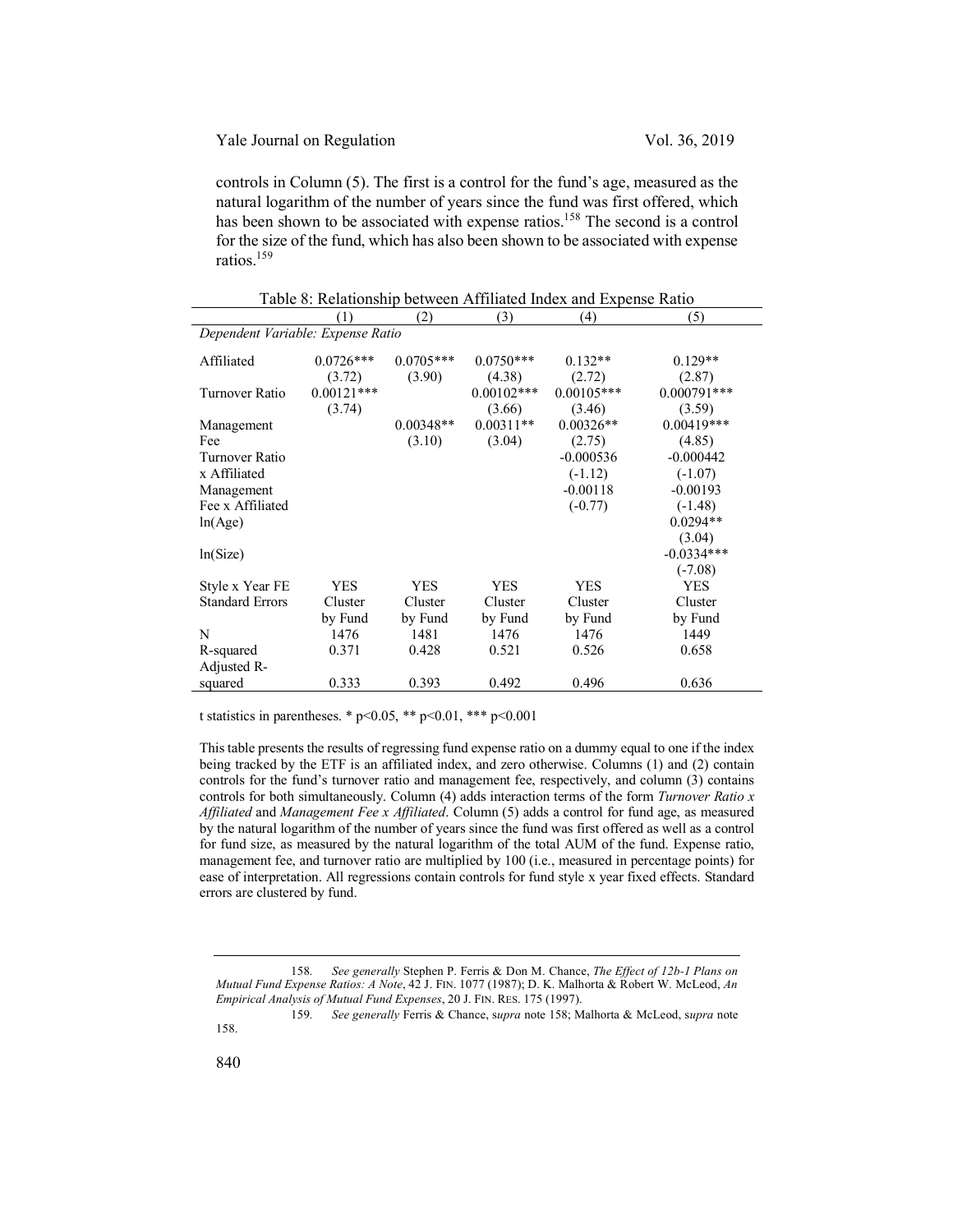While the coefficient on *Affiliated* falls slightly in column (5) relative to Column  $(4)$ , it remains positive and statistically significant at the  $1\%$  level.<sup>160</sup> This indicates that the association between the use of affiliated indices is not subsumed by the inclusion of these additional controls. These results represent additional support in favor of the second explanation—that investors are attracted to ETFs and are sensitive to management fees, but that they do not necessarily notice the other costs that are associated with affiliated index-linked ETFs. That being said, it is important to note that there is no causal identification in this empirical design—the results simply indicate an association, not a causal link. As such, more work is needed to more completely understand the relationship between expenses—and ultimate performance—and the use of affiliated indices.

### IV. Implications

Having established these empirical results, I now tie these results back to the discussion in Part I. I do so in three parts. First, I argue that the SEC's current disclosure rules relating to indices are flawed (Section IV.A). Both in the context of benchmarking and index investing, the SEC's current rules result in disclosures that provide the wrong information to investors. Building on this argument, I then address these two uses—index investing and benchmarking separately (Section IV.B). In the context of index investing, I provide a mixture of conceptual implications and concrete policy proposals aimed at better aligning the current regulatory regime with market realities. I then turn to the use of indices for benchmarking (Section IV.C).

## *A. The SEC is Requiring Disclosure of the Wrong Information*

Put in the simplest possible terms, the central finding in the empirical portions of this Article is that we should be much more thoughtful about the use of indices. This is true both in the context of their use as benchmarks and in the context of index investing. For example, the degree of heterogeneity across indices, documented in Part II, makes it clear that indices are far from interchangeable. This is true even across indices that, based on their descriptions, are intended to capture the same or similar things. As we saw in some detail, two indices that purport to capture the same factor (such as, for example, "growth") may do so in very different ways, and two large-cap indices may in fact contain firms of different sizes.<sup>161</sup> As a consequence, in order to understand what the index is actually doing, one must, at a minimum, carefully examine the methodology underlying the index. Moreover, to the extent that the methodology

<sup>160.</sup> For further robustness, I also estimate a version of the model in Column (5) that omits the interaction terms. The coefficient on *Affiliated* remains positive and statistically significant at the 1% level, although the magnitude of the point estimate falls substantially.

<sup>161</sup>*. See* discussion *supra* Section II.C.3.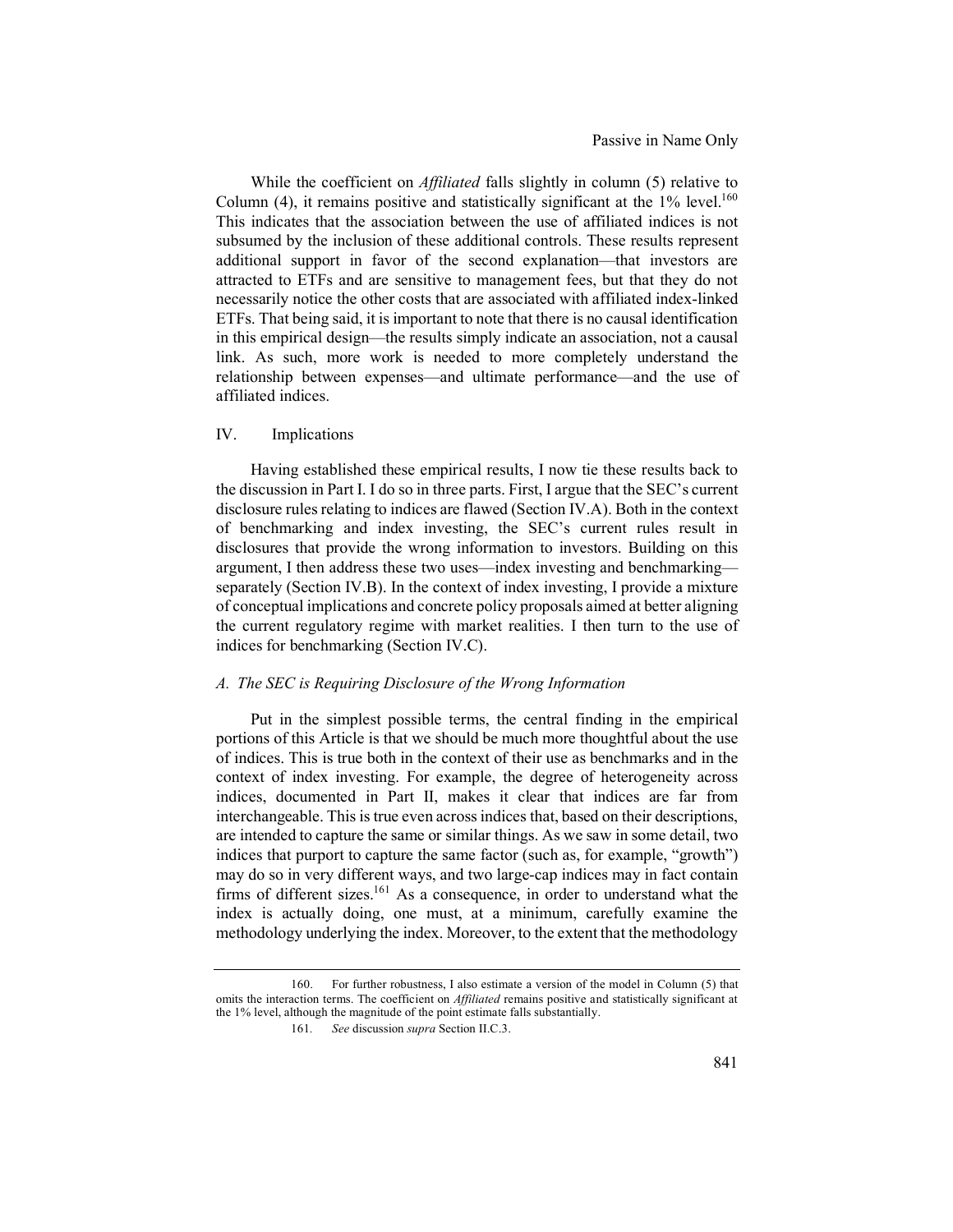Yale Journal on Regulation Vol. 36, 2019

is vague or opaque,<sup>162</sup> even a careful examination my not be sufficient to fully understand how the index operates.

Consider now the use of indices as benchmarks. The rationale for requiring mutual funds to present their performance relative to a benchmark is to help investors better evaluate the performance of the fund in question.<sup>163</sup> What this means in practice, however, is that investors are presented with little more than the name of the benchmark index (or indices) and the performance of the fund relative to that index (or indices). It is easy to see why such a comparison is of, at best, limited value: it follows from simple logic that any comparison between two objects—for example, A and B—is as much about B as it is about A. More concretely, if the investor does not understand the operation of B (in this case, the benchmark), any comparison that she makes between A (in this case, the mutual fund in question) and B (the benchmark) will be problematic.

Because of this, given the heterogeneity across indices that purport to capture the same or similar things, relying solely on the name of an index without having done extensive research into its construction—is at best meaningless (since such an investor cannot reasonably be expected to understand how the benchmark operates). At worst, to the extent that some investors' perceptions of how the index is constructed differ from its true construction, such a comparison could result in confusion. Perversely, rather than helping investors make more informed decisions, requiring such comparisons actually has potential to be misleading.<sup>164</sup>

Rather, for a benchmark index to be useful to investors (and potential investors), the investors need to be able to tell what that benchmark index is

<sup>162</sup>*. See* discussion *supra* Section II.D.

<sup>163</sup>*. See* discussion *supra* Section I.A.1.

<sup>164.</sup> I note that under current rules, funds are permitted to compare themselves to multiple benchmarks. For the purposes of the analysis in Part II, I relied upon the primary prospectus benchmark, as reported by Morningstar Direct. It is, of course, possible that some of the funds in my sample reported their performance relative to other indices beyond the one listed as the primary prospectus benchmark. This fact may complicate the evaluation of the usefulness of these benchmarks, but it does not materially alter these conclusions. To the extent that investors are presented with multiple benchmarks, this may place *additional* strains on their cognitive capacity, as they must now investigate the construction and attributes of multiple indices rather than just one. One might counter that investors could choose to rely solely on one of the indices presented, selecting for example the most well-known index in the group, or one that they were already familiar with. While this might, in certain circumstances, mitigate the problem, it does not eliminate it, as the fact remains that the title alone is insufficient for making meaningful comparisons. Moreover, given the advances in behavioral finance demonstrating the extent to which phenomena such as anchoring and priming can affect individual decisionmaking, the possibility remains that investors may be particularly affected by the primary benchmark, even if they are presented with alternative benchmarks. For a discussion of anchoring, see Nicholas Barberis & Richard Thaler, *A Survey of Behavioral Finance*, *in* HANDBOOK OF THE ECONOMICS OF FINANCE 1053, 1066 (2003) (describing anchoring as a phenomenon where individuals often start with some initial value and then adjust away from that "anchor" and noting that this adjustment is often insufficient, leading to a final belief that is skewed toward the initial anchor). For a discussion of priming, see Paul Dolan, Antony Elliott, Robert Metcalfe & Ivo Vlaev, *Influencing Financial Behavior: From Changing Minds to Changing Contexts*, 13 J. BEHAV. FIN. 126, 131-32 (2013) (describing priming as the phenomenon where individuals' subsequent behavior can be influenced by exposure to subtle stimuli, including visual stimuli).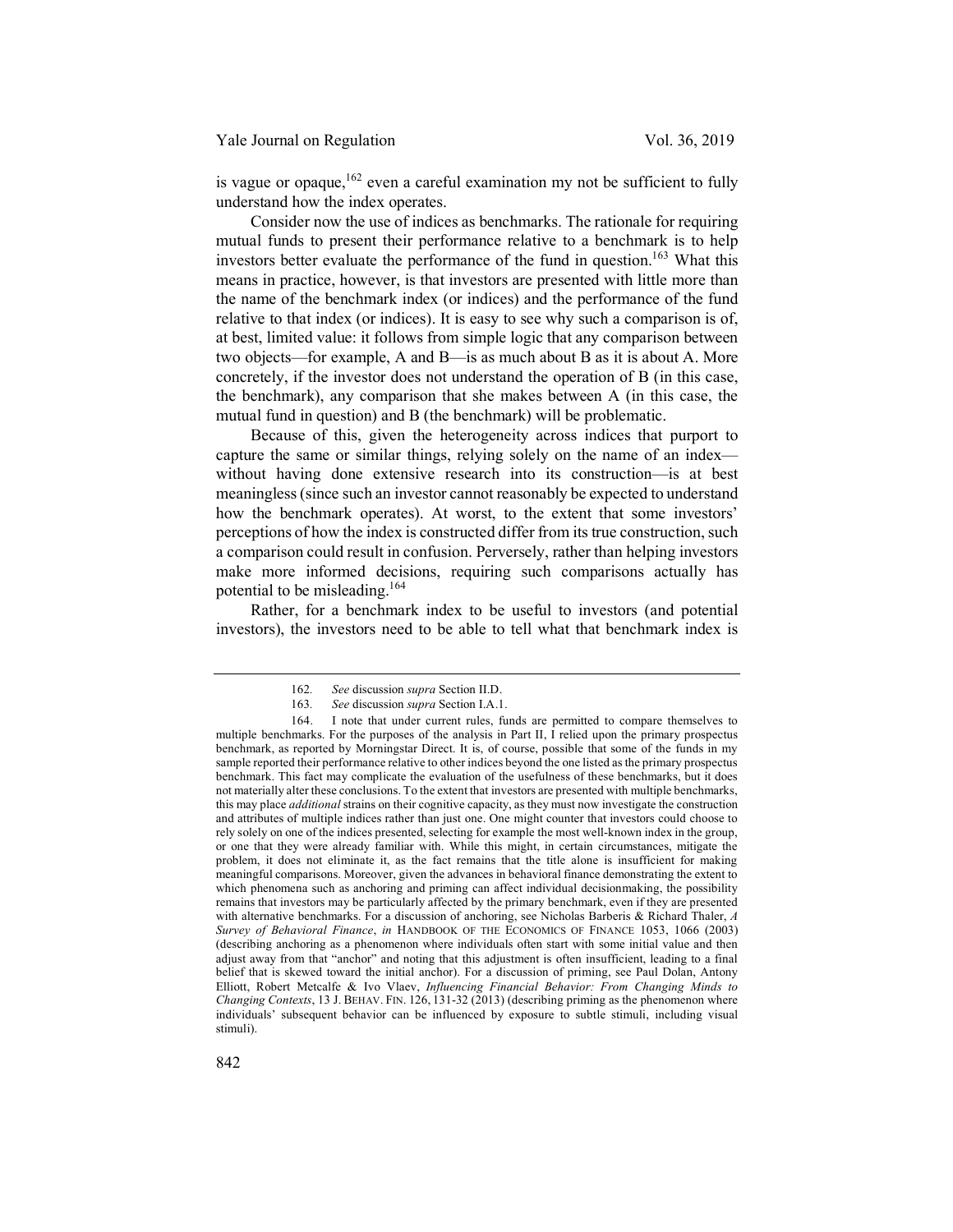actually *doing*. To the extent that the SEC is committed to maintaining its position that index comparisons are superior to comparisons to competitors (or peer funds), <sup>165</sup> relying on the index name alone is insufficient. At a minimum, for such disclosures to be of any use to investors at all, they must include a description of how the benchmark index is constructed that is sufficiently detailed and sufficiently clear as to allow investors to make reasonably informed comparisons. Given the cognitive constraints that many retail investors face, it is not clear how plausible it is that one could craft such a description. I return to this issue in Section IV.C.

The construction and management of the underlying index is even more important in the context of index investing, since the index is effectively making portfolio allocation decisions on behalf of the mutual fund or funds that track it. Here again, to the extent that investors are receiving information about the indices in question, they are receiving it about the wrong things.

Yet again, for all the reasons discussed in the last few paragraphs, telling investors the name of the index that an index fund is tracking does not give investors enough information to meaningfully understand how the fund will operate.166 And while most mutual fund offering documents provide some additional information about the underlying index—which is certainly better than what investors receive in the benchmark context—that information remains insufficient. Once we recognize that index investing is simply a form of delegated management, it becomes clear that the disclosure regarding these indices should reflect this underlying reality. I discuss this further in Section IV.B.

## *B. Recognize that Index Investing is Delegated Management*

One clear implication of the analysis in Parts II and III has to do with "index" investing. Every one of the over 600 indices in my comprehensive sample—and the over 550 in my index fund subsample—gave the index provider at least *some* amount of discretion.Even the most mechanical indices—those that follow strict quantitative rules—allow for some discretion on the part of the index committee. In the context of a fund that tracks the index, this discretion implies that the index provider's decisions will have a flow-through effect on the investor's portfolio. This in turn implies that, far from being passive, index investing is properly understood as a form of delegated management.

To be sure, the amount this delegation varies significantly across indices. While some relied largely on quantitative rules, others gave substantial amounts of discretion to certain individuals, which is hard for a third party to anticipate, particularly when the identities of the individuals in question are not clearly

<sup>165</sup>*. See supra* text accompanying note 24.

<sup>166</sup>*. See supra* notes 161-165 and accompanying text.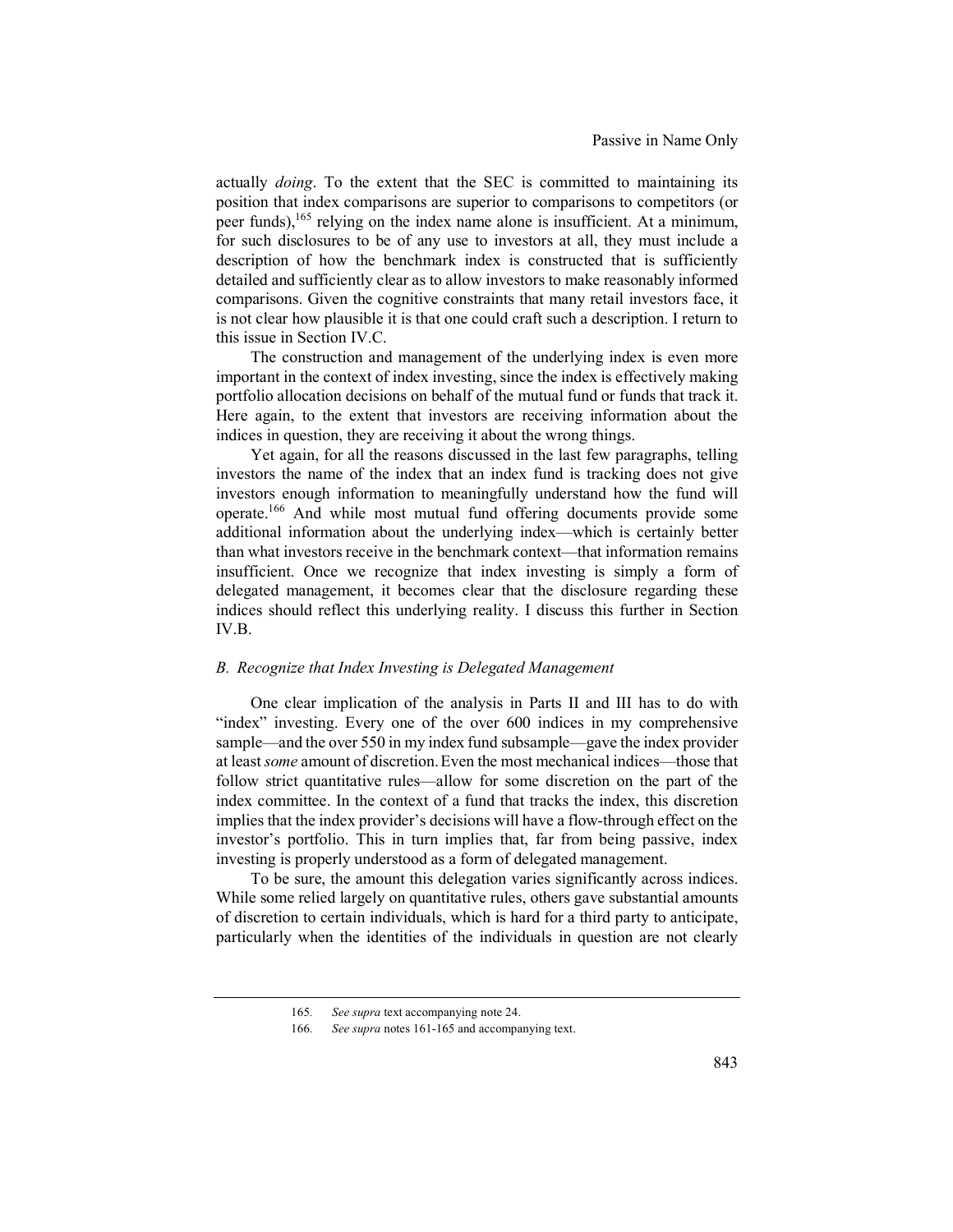disclosed.<sup>167</sup> Moreover, many indices rely on information that third parties, such as investor and prospective investors, cannot readily obtain,<sup>168</sup> making it difficult to argue that the investor knows precisely what the index will do in the future. Others still have features that are deliberately opaque and which make it impossible for a third party—including an investor or potential investor—to determine how exactly it is constructed. For example, billions of dollars are indexed to indices that are explicitly relying on proprietary features,  $169$ something that can only be referred to as delegated management. Hundreds of billions more are indexed to indices that are, for practical purposes, executing strategies similar to what one would expect to find in an "actively" managed fund. $170$ 

Even if the rules are fairly precise and allow for relatively little discretion, indices need to allow room for the rules to change, or to resolve circumstances as they arise. In theory, this need not imply delegated management. For example, the way the index is going to deal with these could be announced well in advance and communicated to all investors who own shares in such funds, giving the investor the opportunity to remove her funds if she is unhappy with the decision. In practice, however, this is highly implausible. For this to work, the investor would have to keep a close watch on her portfolio and, more importantly, on what the index manager is doing. Because these changes happen rather frequently, $171$  this would imply that the investor is spending substantial amounts of time investigating the implications of these changes on a regular basis. While this might be possible in theory, doing so runs counter to the very concept of "passive" investing. The whole point of "passive" investing is that the investor doesn't have to pay attention to her portfolio. If an investor is constantly monitoring the underlying index, she may not necessarily be delegating the management of her portfolio, but she is also not meaningfully engaged in what would conventionally be called passive investing.

Of course, there is nothing inherently wrong with delegated management. While scholars have expressed concerns about the corporate governance implications of institutional investors,  $172$  for many investors, being able to delegate management of their portfolio to a third party is a boon. A welldiversified portfolio—something that many portfolio managers offer—generally has far less risk than the type of concentrated portfolio that many individual

172*. See* Bebchuk et al., *supra* note 29.

<sup>167.</sup> Some examples of the former include the CRSP family of indices, *see supra* note 130 and accompanying text, and the Russell indices, *see supra* note 135 and accompanying text. Some examples of the latter include the Dow Jones Industrial Average, *see supra* notes 40-41 and accompanying text; *supra* note 131 and accompanying text, and the Morningstar Wide Moat index, *see supra* notes 134- 135 and accompanying text.

<sup>168</sup>*. See, e.g.*, *supra* Section II.D.2.

<sup>169</sup>*. See supra* Section II.C.4.

<sup>170</sup>*. See supra* Section II.C.4.

<sup>171</sup>*. See supra* Section II.D.3.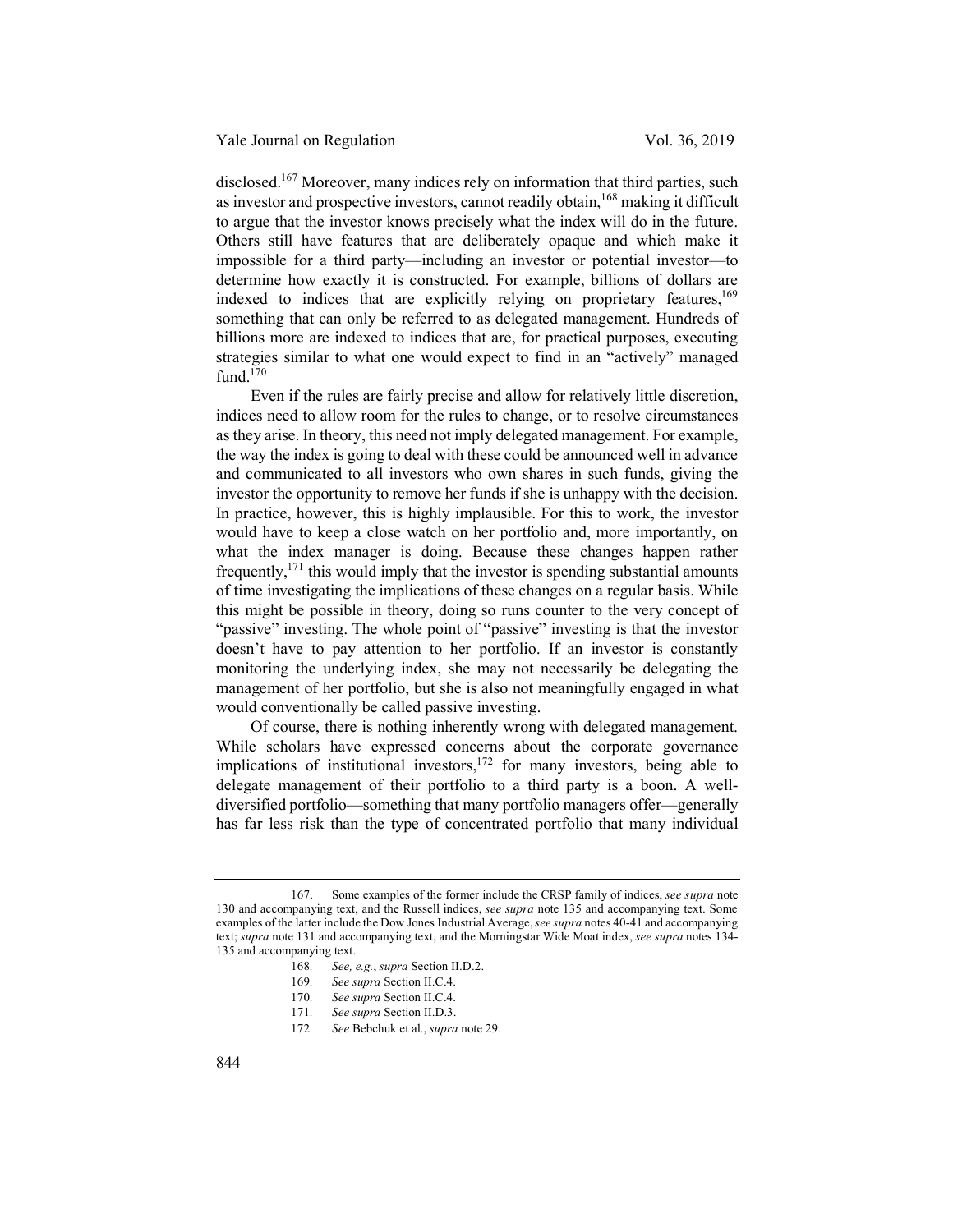investors, if left to their own devices, tend to hold.173 Moreover, individual investors tend to exhibit trading patterns and other behaviors that systematically reduce the returns on their investments, $174$  something that they may be able to avoid by engaging in delegated management.

Moreover, the form of delegated management implied by investing in an "index fund" may also be better—from the perspective of the investor—than other forms of delegated management, such as that of an actively managed mutual fund. Index funds tend to have far lower management fees,  $175$  and thus tend to offer superior returns to investors. My point is not that there is anything wrong with the delegated management implied by an index fund, only that it is still delegated management and should be recognized as such.

## 1. Proposal: Recognize that the Underlying Index Represents a Fundamental Attribute of an Index Fund

Nevertheless, this delegation may have other consequences, particularly as it relates to investor protection.<sup>176</sup> While a mutual fund cannot deviate from its fundamental policies, as stated in its registration statement, without a shareholder vote, $1^{177}$  there is no restriction on an index's ability to change its methodology. This asymmetry leaves investors in "index" funds with fewer protections, and potentially facing higher risks, than investors in actively managed mutual funds.

This risk is particular acute in the context of index funds that track a specialized index, which is not being used by any other entities. Whereas an index that is being used by many market participants may have an incentive to maintain the integrity of the index, this incentive is dulled when the index has only one user. This may be even more extreme in the case of ETFs that follow affiliated indices, where the *same* entity (or an affiliate thereof) is managing both the index and the fund. As a result, the protections afforded to investors by the Investment Company Act of 1940 in the context of delegation to *managers* do not exist in the context of delegation to an *index provider*.

<sup>173.</sup> Brad M. Barber & Terrance Odean, *The Behavior of Individual Investors*, *in* THE HANDBOOK OF THE ECONOMICS OF FINANCE 1533, 1560-1563 (2013) (surveying evidence that individuals fail to optimally diversify their portfolios).

<sup>174.</sup> *See generally id*.

See Trends in the Expenses and Fees of Funds, 2017, INV. COMPANY INST. RES. PERSP. 1 (Apr. 2018), https://www.ici.org/pdf/per24-03.pdf [https://perma.cc/UYD2-RLJU] (noting that in 2017, the average expense ratio was 0.78% for actively managed equity mutual funds, compared to 0.09% for index equity mutual funds).

<sup>176.</sup> This delegated management may also have corporate governance implications. This is likely to be most relevant in the context of delegation to very large indices like the S&P 500. I discuss this implication in a related paper. *See generally* Robertson, *supra* note 7.

<sup>177. 15</sup> U.S.C. § 80a-13(a)(3) (2018) (prohibiting investment companies from deviating from certain investment policies, as well as "any policy recited in its registration statement pursuant to section 80a–8(b)(3) of this title," unless authorized to do so by the vote of a majority of its outstanding voting securities); *see also* 15 U.S.C. § 80a-8(b)(3) (2018) (consisting of "all policies of the registrant, not enumerated in paragraphs (1) and (2), in respect of matters which the registrant deems matters of fundamental policy").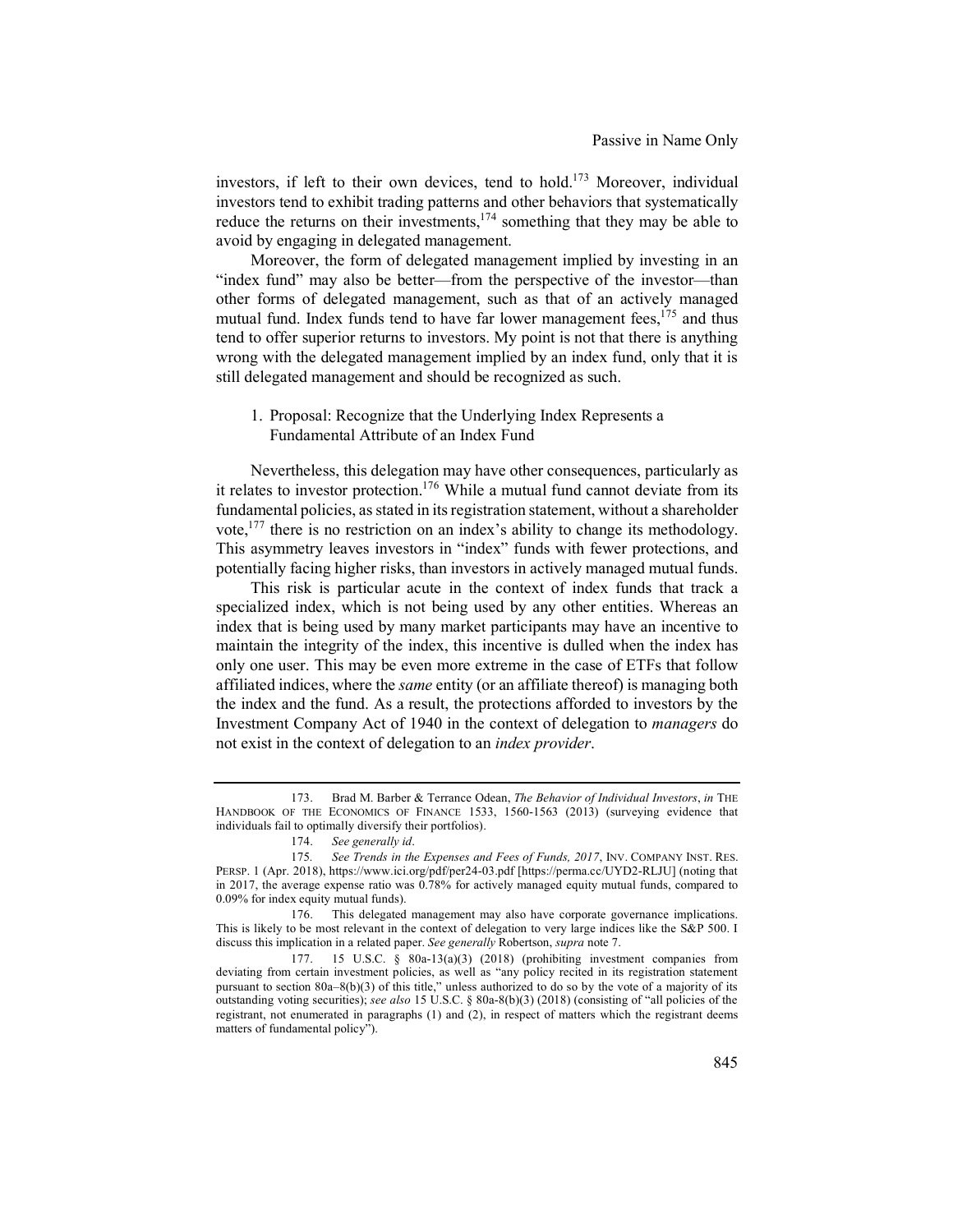Fortunately, there is a simple solution to this problem. Once we recognize that delegating to an index is no different than delegating to a fund manager, we can craft a solution based on the existing rules. Any time the underlying index makes a change that, if made by the fund manager in a comparable actively managed fund, would trigger a vote, the fund manager is required to hold a vote on retaining the index. This simple change would harmonize the protections offered to investors in the two types of funds.

An additional benefit of this proposal is that it does not rely on the creation of an entirely new regulatory apparatus for indices. Instead, it simply relies on the existing regulatory regime for mutual funds, making it simple to implement. Specifically, the proposal would not place any direct obligations on the underlying indices. Instead, the obligation would be on any fund that chose to track an index. This obligation would then flow through to the index provider through market forces: index providers generate revenue by licensing the use of their indices to market participants, including index funds. Because any index that refused to cooperate with fund managers would be opening the fund up to potential liability, fund managers would simply require that the index provider provide the necessary information. This would include information sufficient to determine whether or not a shareholder vote is required, and if it is, sufficient disclosure for the vote to proceed. While indices would be free to decline to provide this information, doing so would almost certainly imply a loss of licensing fees, since fund managers are unlikely to stick with an index that refuses to allow them to meet their obligations.

Structuring the obligation in this way would have three major benefits. First, by implicating only those indices that are tracked by index funds, the rule avoids the risk of being over inclusive. As discussed above, there are tens of thousands of different financial market indices.<sup>178</sup> A rule that applied to all indices would be like using a sledgehammer to crack a walnut. In contrast, this approach is narrowly tailored to fill a specific regulatory gap and solve the problem at hand. Second, such a rule would implicitly shift the obligation to monitor the underlying indices from individual fund investors to the fund's managers. Because these individuals are vastly better suited for this role, the shift is likely to be efficiency enhancing and therefore increase total wellbeing. Finally, by virtue of this shift in monitoring obligations, fund managers are likely to demand more and better disclosures from index providers. Even if these disclosures never become available to the broader market, the existence of the scrutiny alone is likely to have a disciplining function on index providers.

Of course, the shareholder voting mechanism required by the Investment Company Act is not without its critics. For example, John Morley and Quinn Curtis have argued persuasively that shareholder voting is fraught with problems in the mutual fund context and that a far better approach to mutual fund

178*. See supra* note 59 and accompanying text.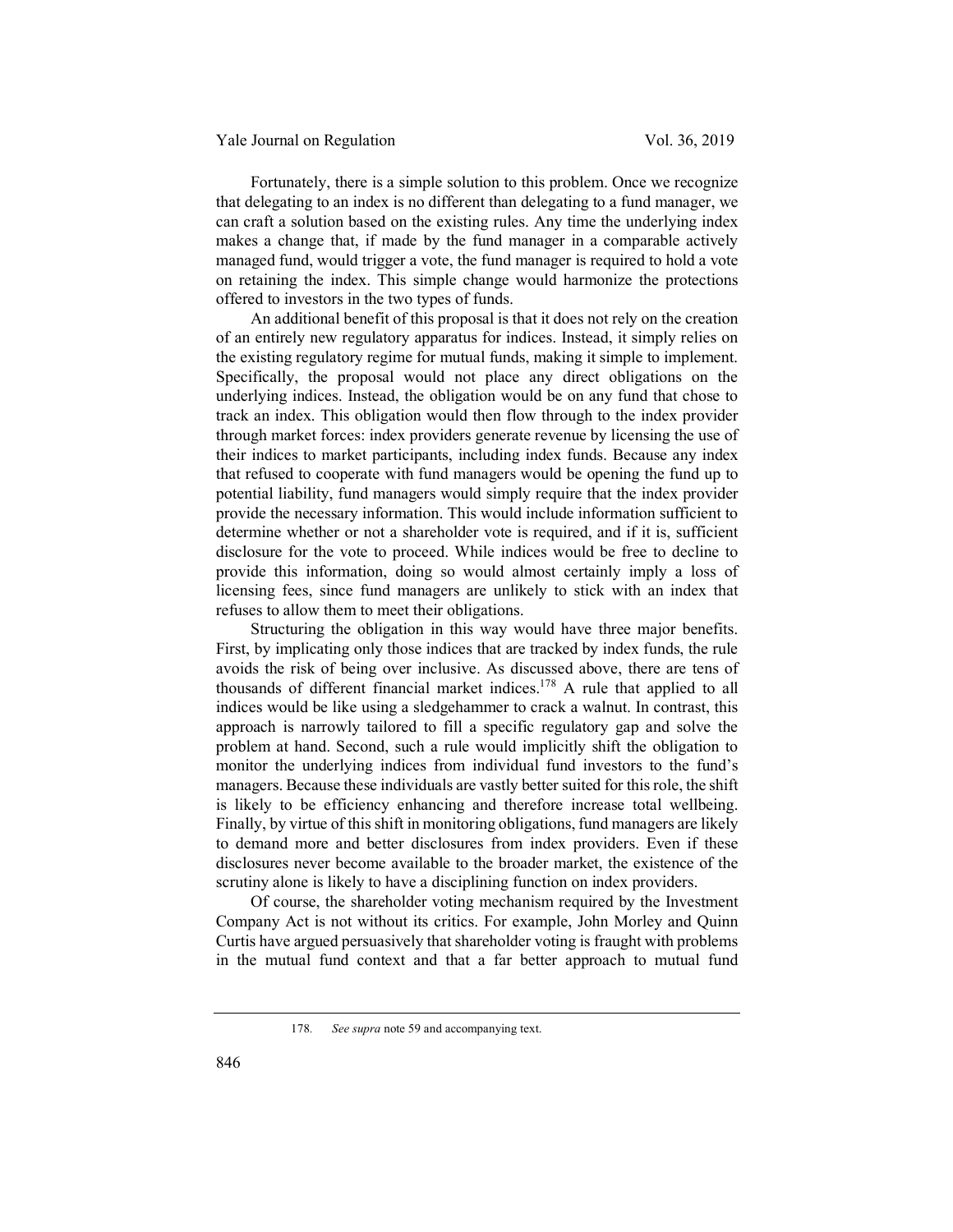governance is to take exit rights seriously.179 This proposal is not intended to take issue with their argument. Rather, it should be interpreted as a call to recognize the importance of the underlying index to an index fund and to harmonize the regulatory treatment of index funds with those of actively managed funds. To the extent that the SEC wants to preserve the shareholder voting mechanism for fundamental policies, it should recognize that, in the context of index funds, what it should look to is the underlying index. If instead the SEC wishes to move away from this and toward another mechanism—such as, for example, a meaningful disclosure mechanism—this proposal should not be viewed as an argument against such a change. Rather, the point is that any such regulatory change should recognize the unique importance of the underlying index to an index fund and should proceed accordingly.

2. Proposal: Increase Index Fund Disclosures Around the Underlying Index

The results in Part III raise additional consumer protection concerns. Specifically, the results support the idea that funds may be taking advantage of the popularity of ETFs—and the idea that they have low management fees while passing costs along to investors in other ways. One potential avenue for this is licensing fees. For example, rather than paying licensing fees to a third party, a fund that tracks an affiliated index may essentially be paying a licensing fee to itself. In both cases, this licensing fee would count as an expense of the fund and would show up in the fund's expense ratio. However, while in the former case the fee represents an arm's-length transaction, the latter is, at best, a transfer among affiliates, raising the possibility that the prices may be set strategically. To the extent that investors are more sensitive to a fund's management fees than they are to its expense ratio, it might not be surprising for funds to take advantage of this by charging themselves higher licensing fees than they would be prepared to pay to a third-party index provider.

I emphasize that while this story about licensing fees is consistent the with the results in Part III, I have no specific evidence of such behavior. All the same, the potential for such behavior is problematic. One possible solution to this problem is to simply ban the use of affiliated indices by index funds, forcing them to instead use third party indices. While this might take care of the problem, prohibition is a blunt instrument, and it is not an ideal solution. As with anything else in financial markets, doing so runs the risk of both stifling innovation and generating unintended consequences.

<sup>179</sup>*. See generally* John D. Morley & Quinn Curtis, *Taking Exit Rights Seriously: Why Governance and Fee Litigation Don't Work in Mutual Funds*, 120 YALE L.J. 84 (2010). While many of Morley and Curtis's policy proposals involve directly regulating features that are viewed as problematic, central to their argument is the fact that exit plays a uniquely important role in the mutual fund context. The discussion in this Section picks up on this latter aspect of their analysis.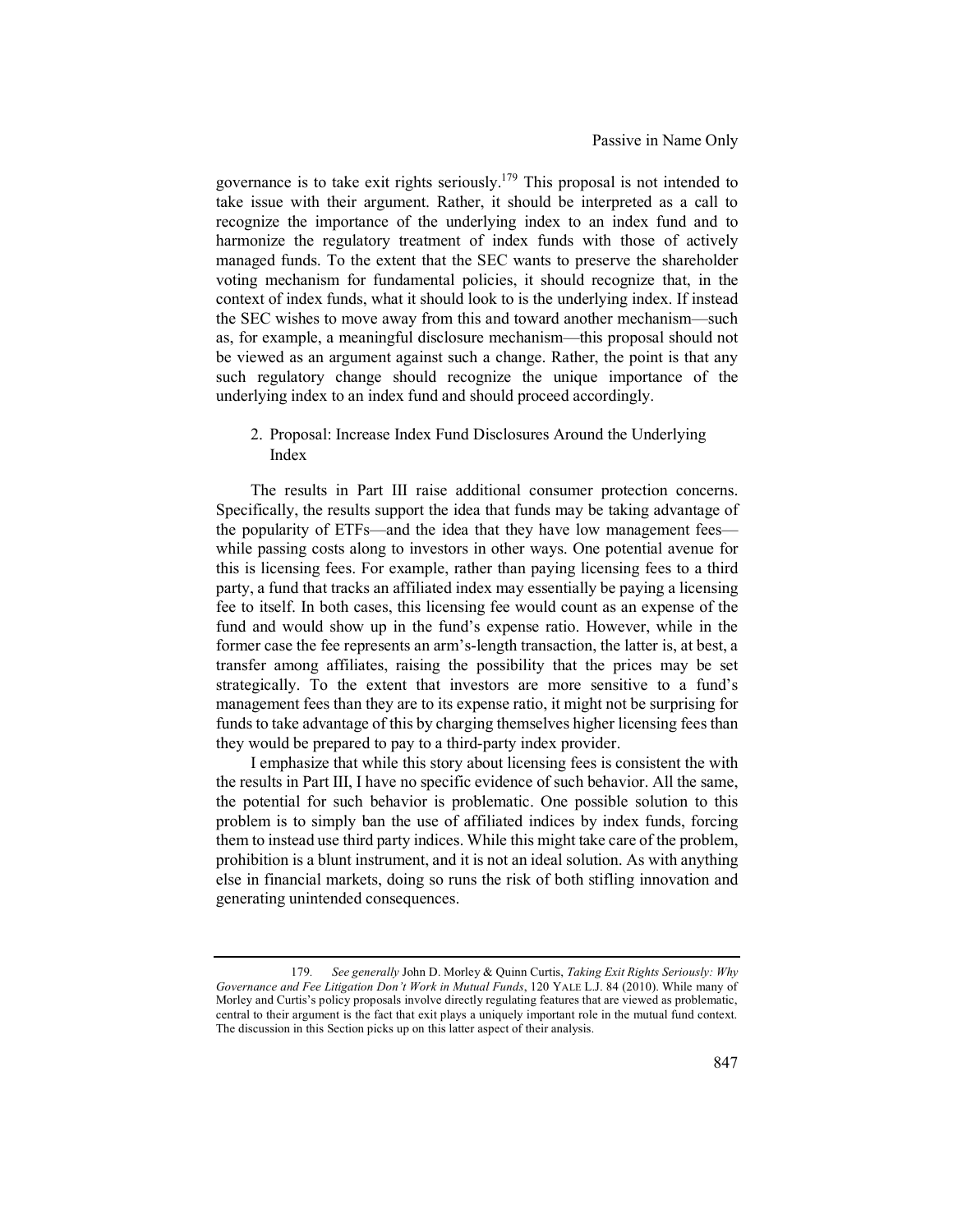Instead, the consumer protection concerns can be addressed through more and better disclosure. At present, such disclosures are not specifically required. As I found upon reading the prospectus documents, these disclosures, if they exist at all, are often incomplete, hard to locate, and difficult to interpret. And yet the information about the underlying index is of crucial importance to investors in index funds in a way that it is not for investors in active funds. The required disclosures should reflect this.

Specifically, any fund that has, as its objective, to track a particular underlying index should be required to provide clear, consistent, and prominent disclosures about that index. These disclosures should include (1) the identity of the index provider and (2) whether any person or entity affiliated with the fund in any way (i) is affiliated with the index provider, (ii) was involved in designing the index, (iii) has any ongoing ability to influence the index, or (iv) has been involved in any changes to the index, and if so, what those changes were. The disclosures should then go on to include the compensation of the individuals involved in the creation and management of the index, as well as any conflicts of interest they may face.<sup>180</sup>

In addition, the section should also include a simple disclosure of the licensing fees paid by the fund to the index provider. The reason for this is simple: just as actively managed mutual funds must disclose their management fees, index funds should disclose the fee that they are paying to the entity that is responsible for selecting investments—the index provider. This amount should be expressed both in terms of the contribution of these fees to the fund's expense ratio and as a percentage of the fund's assets under management. These index disclosures should be placed in their own section immediately following the "Principal Investment Strategy" section.

These disclosures would help to clarify the relationships between indices and funds and would be particularly useful in contexts where the fund has a close relationship with the underlying index. Of course, an understanding of how the index operates is important even in the context of indices that are truly at arm's length from the fund. For example, at present, mutual fund investors are entitled to detailed disclosures about the identity and compensation of fund managers.<sup>181</sup> In contrast, investors are generally provided with virtually no information about the identity of compensation structure of the individuals responsible for managing the index that the fund tracks. If we recognize that in the context of index investing, the ultimate delegee is the index creator, it is hard to find a justification for this differential treatment.

<sup>180.</sup> Given the complexities of this market, the precise details of what these disclosures should look like requires further empirical and theoretical study.

<sup>181</sup>*. See, e.g.*, SEC, FORM N-1A, *supra* note 20, Item 5(b) (requiring disclosure of the names and other information associated with the fund's portfolio managers—i.e., the individuals primarily responsible for the day-to-day management of the fund's portfolio); Item 20(b) (requiring disclosure of the structure of each portfolio manager's compensation, as well as the method used to determine such compensation).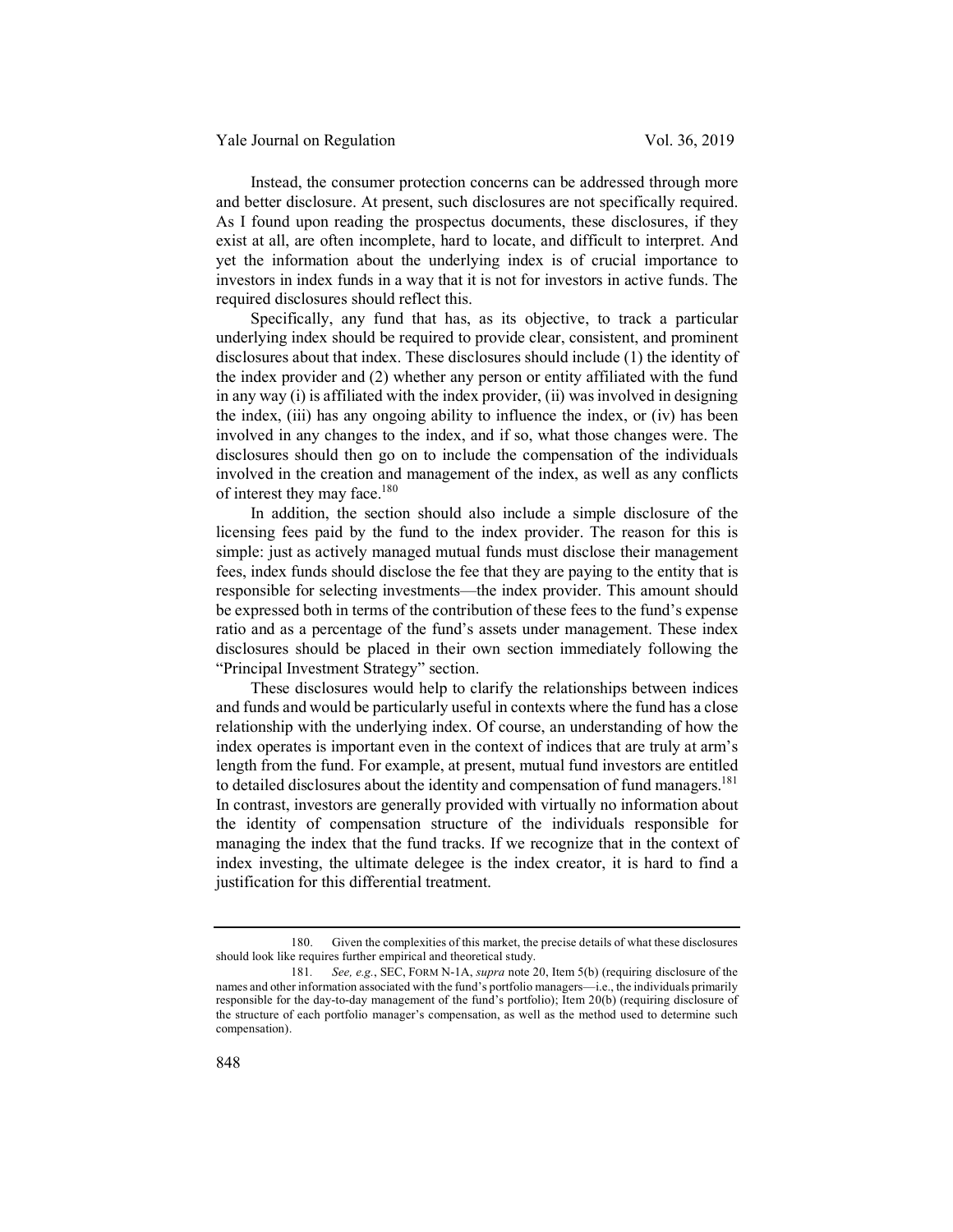Fortunately, here again there is a simple solution. In addition to the above discussed disclosures about the index, index funds should also be required to provide disclosures about the individuals responsible for the management of the *index* that are analogous to the disclosures that are currently required about the individuals responsible for managing the *fund*.

This solution would help to limit the risk to investors without stifling financial market innovation. Funds would be free to create their own indices and to charge whatever licensing fees they wished. Moreover, indices would be free to operate in any way that they wished. An index that, for whatever reason, did not want to allow public disclosures related to its managers would be free to decline to do so. Of course, the cost of doing so would be that mutual funds would no longer be able to track these indices, thereby depriving the index creator of potentially lucrative licensing fees. Index creators would be free to make their own business decisions about which of these options to choose. Similarly, this solution would place no restrictions on investor choice as it relates to index funds. Instead, it would simply ensure that they are fully informed about one of the most important features of such funds.

#### *C. Rethink the Use of Indices as Benchmarks*

A second set of implications of the analysis in Part II has to do with the use of indices as performance benchmarks. As discussed in Section I.C, any comparison of a portfolio against a benchmark is as much about the benchmark itself as it is about the portfolio. Of course, there is nothing inherently wrong with this—it is just a fundamental feature of the way comparisons work and is true for any benchmark, not just in financial markets.<sup>182</sup> As long as one has a clear understanding of the material features of the benchmark index, such comparisons can be quite useful.

Problems arise, however, when one does not have a clear understanding of the underlying benchmark. At best, such a comparison would be useless, in that it would provide no useful insights into how to interpret the performance of the portfolio of interest. This could be the case if the investor was aware of the fact that she does not understand the benchmark. In that case, a rational investor would realize that the index provides her with no useful information. Because she is always free to disregard information that she does not believe is useful, the investor could simply ignore the benchmark. As a result, while reporting the returns on the benchmark does not help the investor, at least she is not harmed by it.

Of course, this assumed that the investor was fully rational and knew that she did not understand the benchmark well enough for it to be useful. If this is

<sup>182.</sup> For example, consider a literal benchmark: a marking on a tool bench. Such a marking can be useful in measuring the length of another other object—for example, a piece of wood only to the extent that one has a clear idea of the length of the benchmark itself.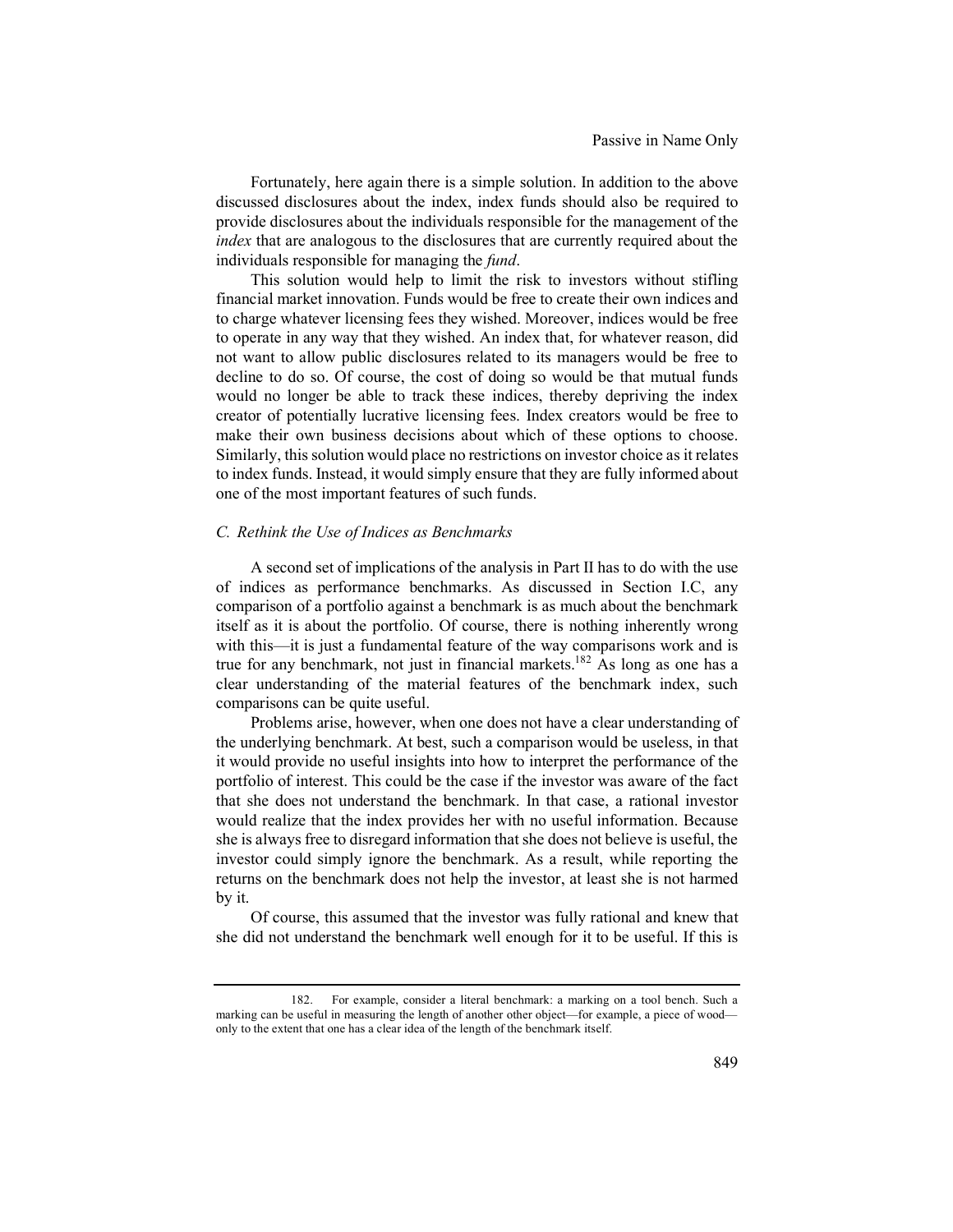not the case, providing the benchmark could actually be misleading, leading an investor (or potential investor) to an erroneous conclusion. Unfortunately, the more the investor (or potential investor) *believes* the benchmark to be relevant, the more likely she is to find herself in the latter case.

The analysis in Part II suggests that, simply by the sheer number of different indices being used as benchmarks and the sheer amount of diversity across these indices, at least some investors are likely to find themselves in the latter position. While it may be plausible for an investor to have a reasonable understanding of the working of a small number of indices, $183$  the idea that she would have a solid understanding of a large number of them is implausible. Even assuming that she could access the required information, since the vast majority—nearly eighty percent—of indices in my full sample are being used by only a *single* fund, it is unlikely that she would find it worthwhile to invest the time required to understand it. Even among the non-index fund subsample—the mutual funds that are *not* index funds—the median index is being used by only two funds, demonstrating that this is not a concern that is unique to index funds. Moreover, because of the diversity across indices, she cannot simply transfer her knowledge about one index to another, as doing so is as likely to result in error as it is to be helpful. Finally, for the same reasons that index investing should be understood as delegated management, the assumption that the investor would be able to access the required information is unlikely to hold.

1. Proposal: Reconsider the Benchmarking Requirement

One potential solution to this problem is to reconsider the benchmarking requirement. It is quite possible that the requirement made good sense in 1993 when it was first adopted: my analysis is based on data from 2017 and later, and it is entirely possible that the landscape of securities indices has changed dramatically in the intervening decades. However, given the features of the market today, it may be time for the SEC to reconsider its conclusion that benchmarks provide a better comparator than other investment opportunities, such as competitor funds.<sup>184</sup>

Naturally, the use of competitors is not a silver bullet, and this should not be taken as a full-throated argument for the wholesale rejection of benchmarking. Rather, my argument is more modest: in light of this evidence about the current landscape of securities indices, the SEC should, at the very least, reconsider its benchmarking requirement.

<sup>183.</sup> I use the term "may" with caution. In fact, even the S&P 500, which is arguably the most prominent index of the U.S. stock market and which is the most popular index in my sample by a significant margin, is poorly understood. *See* Robertson, *supra* note 7.

<sup>184</sup>*. See supra* text accompanying note 24.